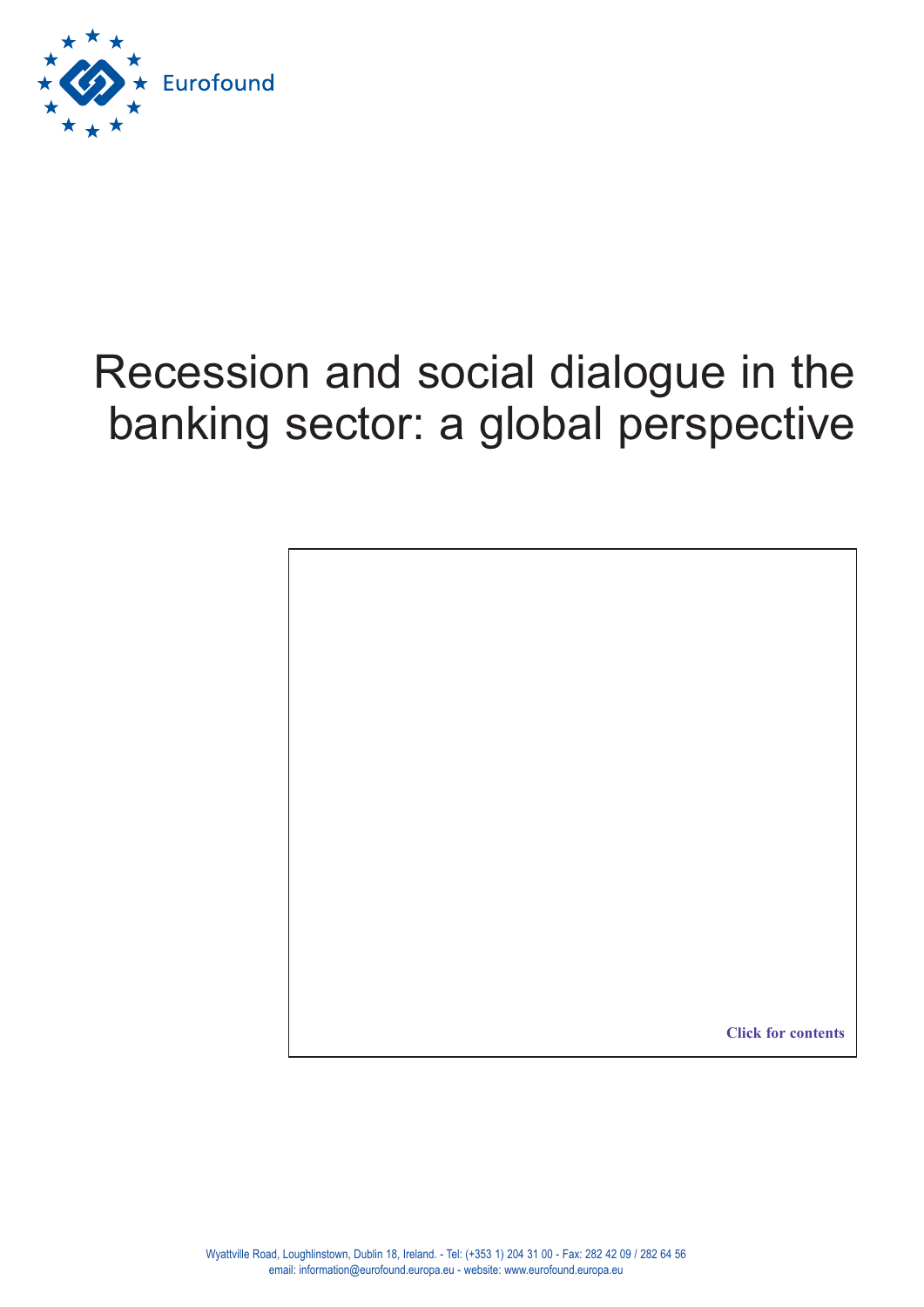**Author:** Carlos Vacas Soriano

**Research manager:** Stavroula Demetriades

**Research project:** Working conditions and social dialogue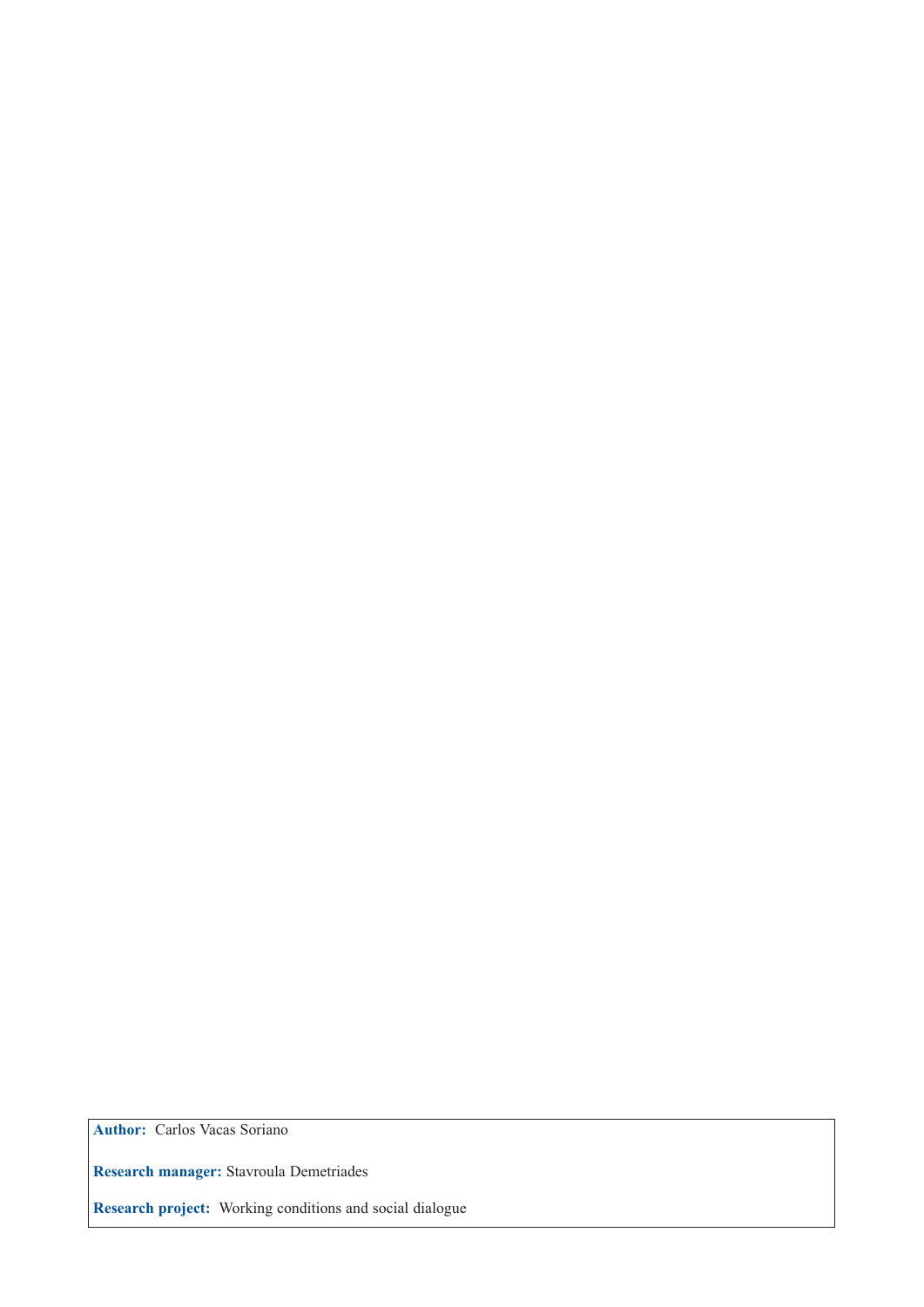## <span id="page-2-0"></span>**Contents**

| 1            |
|--------------|
| $\mathbf{3}$ |
| 5            |
| 16           |
| 32           |
| 47           |
| 53           |
| 56           |
| 58           |
|              |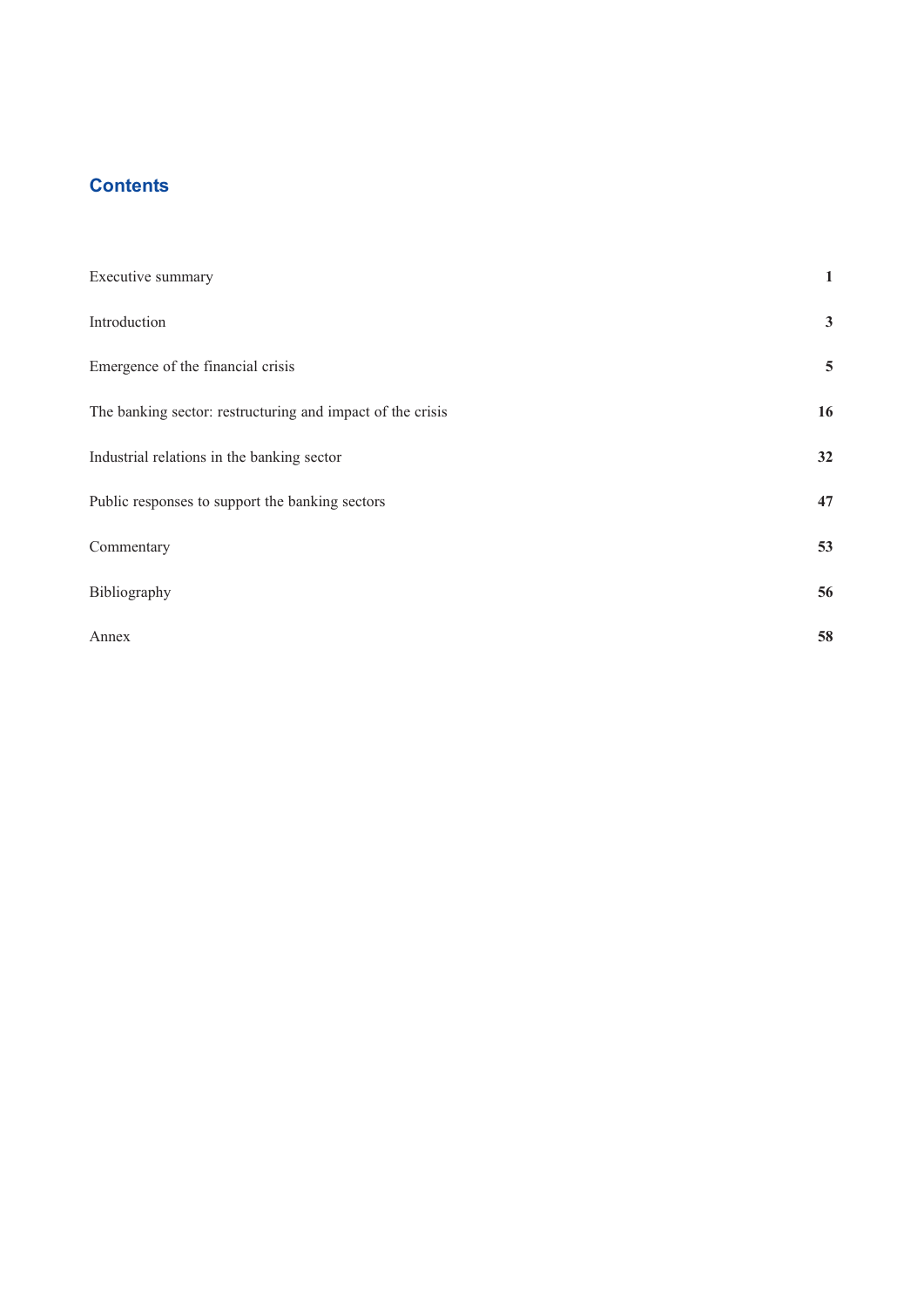## <span id="page-3-0"></span>Executive Summary

In the summer of 2007, the deepest world financial crisis since the stock market crash in 1929 surfaced in the US. It spread globally and spilled over the real economies, leading to the most acute global economic downturn in the last decades. The financial crisis has been heavily concentrated in the US and Europe, while the banking sectors in Japan, Brazil and China have not been significantly affected. As a consequence, between 2008 and 2010, employment levels declined in the banking sectors of the US and many European economies, while employment trends remained relatively unchanged in Japan, China and Brazil.

In Europe, the effects of the financial crisis on the banking industry are difficult to disentangle from those arising from the important restructuring that the sector was already experiencing in the years prior to the crisis. Employment was increasing in the new Member States and Spain, Greece, Portugal and Ireland and was already decreasing in some of the western European countries (Austria, Germany, the Netherlands, Denmark or Belgium), partly reflecting the increasing shift of operations of large banking groups from the latter countries to the the former countries.

## **Policy context**

The economic crisis has had a major impact on overall employment levels, but despite large job losses across many economies, the impact of the falls in economic activity would have been higher in the absence of public interventions. Most developed and emerging economies have implemented expansive fiscal and monetary policies to tackle the crisis.

The impact of the financial crisis on banking sectors has been uneven across the major world economies. On the one hand, financial sectors in Japan, Brazil and China have not been significantly affected and public authorities only had to deal with some liquidity problems in banking systems. On the other hand, banking systems in the US and many European countries faced not only liquidity but also solvency problems. Several financial institutions had to be bailed out and public programmes of an unprecedented nature were put in place in order to avoid the collapse of the financial systems.

Initially, central banks responded to the emerging crisis by injecting liquidity into the financial systems and later on, governments started to use ad-hoc rescue measures targeted at individual institutions. After the collapse of Lehman Brothers on 15 September 2008, governments in Europe and the US strengthened their approach to support financial sectors by adopting broad national schemes: deposit insurances, guarantees on bank bonds, capital injections and measures to provide relief from legacy assets. Capital injections have been larger in US than in the EU, as have the repayments of capital made so far by US banks.

European industrial relations systems have been challenged by the crisis, but social partners have assisted the sector in dealing with the negative impact in labour markets. Collective bargaining has become more difficult during the crisis but it has nevertheless intensified and it has been used to implement change in the sector. Trade unions and employers associations have resorted, although in varying degrees, to different tools available to them: collective bargaining aimed at protecting employees in the event of restructuring and redundancies or aimed at safeguarding employment in the sector by implementing measures like reducing working time; social dialogue aimed at analysing the situation and proposing measures to maintain or create jobs in the banking sector; other social partners initiatives that may result in the improvement of employment and working conditions in the sector.

## **Key findings**

In the EU27 as a whole, 250,000 jobs were lost in the banking sector between 2008 and 2010. This means that employment decreased by 6%, above the average employment reduction in the whole economy (-2.4%), but far from the large employment corrections in the manufacturing and construction sectors (above 10%). Importantly, 187,000 jobs were lost in the UK alone, the main European financial centre. This means that without the UK, employment decline in the banking sector would have been lower than the average in the EU between 2008 and 2010.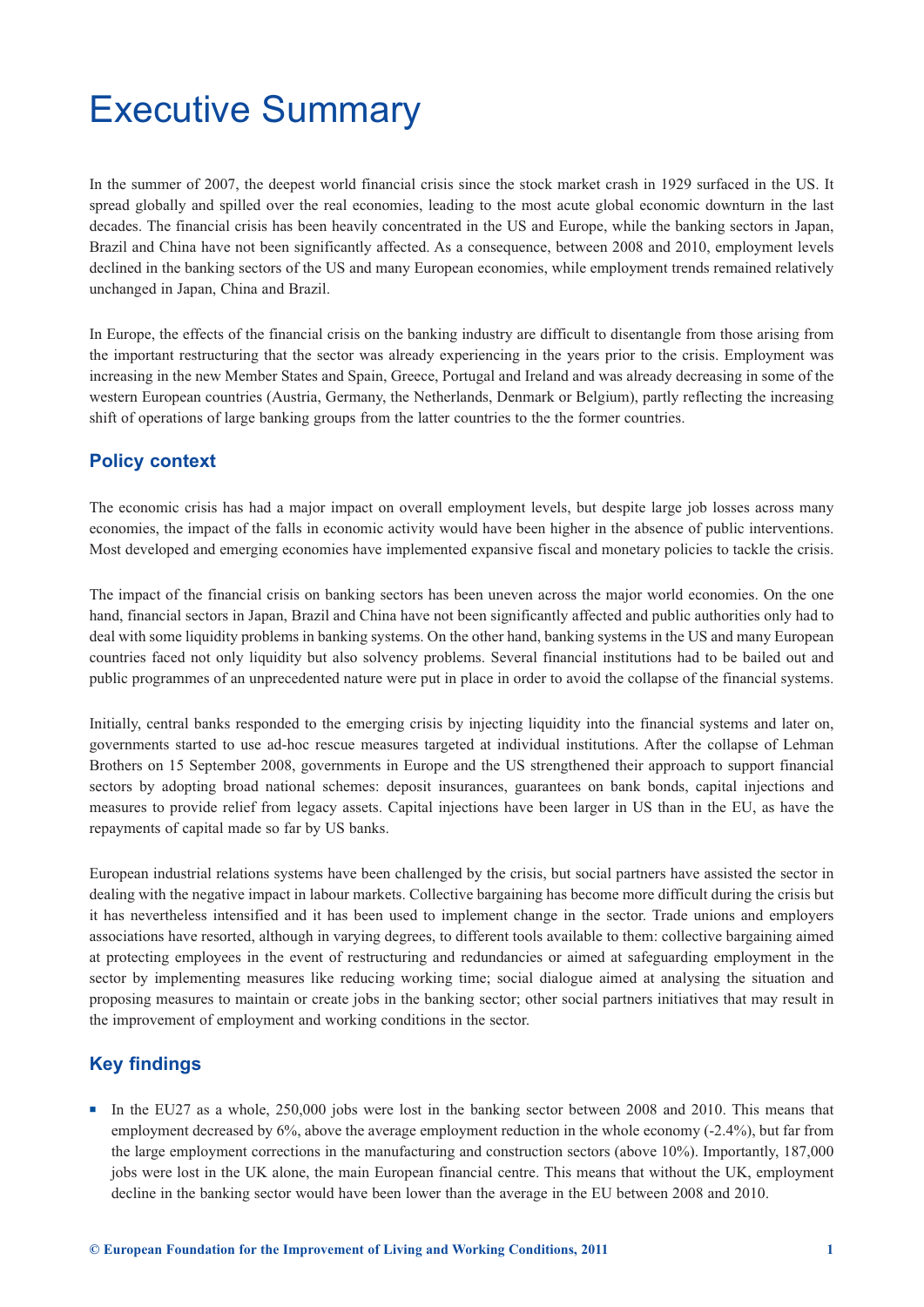- By countries, the picture is mixed. The largest employment reductions took place in the UK (-25%), Belgium (-15.2%), Portugal (-14.8%), Hungary (-12.7%), The Netherlands (-12.5%), Bulgaria (-11.9%), Spain (-11%), Latvia (-10.1%) and Czech Republic (-9.9%), while important employment increases were observed in Romania (25.3%), Luxembourg (23.1%), Lithuania (16.9%), Malta (10.9%), Poland (7.6%) and France (5.4%).
- -In the US, the impact of the crisis was felt earlier: the number of employees in the banking sector declined by more than 10% between 2006 and 2010 (400,000 jobs lost) and by 7% between 2008 and 2010. In Japan, and particularly in Brazil and China, employment in the banking sector seems to have increased during the crisis.
- In Europe, industrial relations are well established in the sector, social dialogue is strong, unionisation levels are above the national average in most countries and collective bargaining coverage is relatively high. Collective bargaining in the banking sector takes place mainly at the sector level in Germany, France, Spain and Italy; the company level prevails in the UK, Hungary and the Netherlands and it does not take place in Estonia.
- Collective bargaining has increased during the crisis in some European countries. There are examples where already existing measures to safeguard jobs have been adapted, like the Redundancy Fund in Italy or some instruments that were created in Germany to deal with a previous crisis. Nevertheless, unlike in the manufacturing sector, collective bargaining aimed at maintaining overall employment levels through solutions like short-time working schemes has been negligible in the banking sector. In most cases, collective bargaining has focussed on wage moderation and on limiting the extent and social impact of redundancies (often voluntary) through social plans negotiated at the company level in cases of major restructuring.
- - Some innovative examples in collective bargaining at the sectoral level during the crisis can be found in Germany and France, while the cases of Unicredit and Danske Bank show important steps towards the establishment of European cross-border systems of industrial relations at the company level. While discussions between social partners at the European level in the banking sector did take place, no joint action has been agreed so far.
- In the US, collective bargaining does not play a role in the banking sector. The level of unionisation is 1.2% in the finance and insurance sector, well below the national average, and only 13 out of 7,830 commercial banks have unions.
- In Japan, most trade unions are company unions, as collective bargaining takes place at the company level. The unionisation rate in the financial sector (34.8%) is above the national average (below 20%). Due to the limited impact of the financial crisis in the Japanese banking sector, collective bargaining rounds have concentrated on traditional issues like salaries, bonus payments, fringe benefits or working hours.
- - The role of social dialogue and collective bargaining is limited in Brazil since the Brazilian labour relations system is characterised by a high degree of state intervention. The banking sector is one of the few sectors in Brazil where the bargaining takes place at the national level instead of at the regional state level: the collective agreement is renewed annually and the outcome is valid for the entire industry, with some clauses complemented by companylevel agreements.
- - In China, all employees in banks are automatically members of the unions at the local units, and all of them are represented by the China's Financial Union, one of the ten industry-level unions in the country. Collective bargaining does not take place.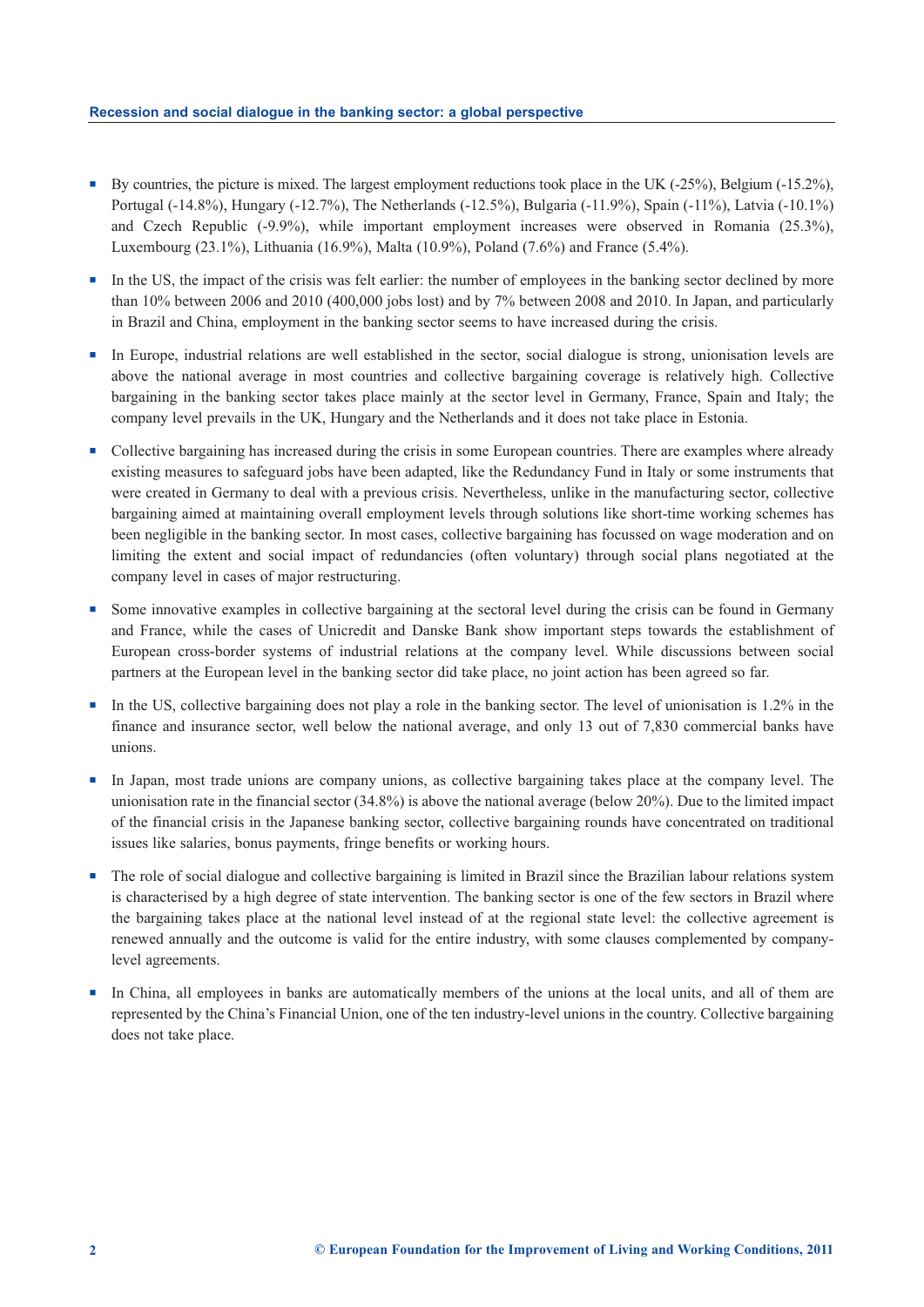## <span id="page-5-0"></span>**Introduction**

Financial activities were both at the origin of the crisis that surfaced during summer 2007 in the USA and affected by the economic downturn that resulted from it. The financial sector has suffered its worst crisis since the 1929 crash, and although the crisis was heavily concentrated in the USA and Europe, its effects have spread to financial systems globally and spilled over to the real economies, leading to the deepest world economic downturn since the Second World War.

This report presents a profile of the banking sector in the major world economies, with an emphasis on the impact of the recent financial crisis and economic downturn. The focus is on the role played by social partners at all levels in helping the sector face the difficult situation, as well as the role played by public authorities, which have had to make unprecedented interventions to support their economies and financial sectors.

The core areas of this study are:

- the analysis of industrial relations systems in the banking sector in the countries analysed;
- the impact the crisis may have had on them;
- the way in which collective bargaining and social dialogue may have assisted the sector in dealing with the negative impact of the downturn.

The proposals for financial market reforms are not covered.

The focus on the banking sector derives from the aim of concentrating on the more tangible part of financial activities. The business of banking can be divided between:

- **•** retail banking, referring to direct transactions with individual consumers;
- wholesale banking, usually involving higher value transactions through the provision of services to other banks or financial institutions, to large corporate clients, real estate developers and investors or institutional customers.

The wholesale arm of the banking sector has traditionally been more closely linked to the so-called 'real' economy than the retail arm. Nevertheless, in the past few decades the borders between banks and non-bank financial intermediaries have become less clear and the banking industry has played a growing role in the global financial markets.

Financial sectors across the globe have been experiencing a process of market integration for more than two decades due to liberalisation, the introduction of new information technologies and commercial expansion. Market integration processes have resulted in financial sector restructuring and, as a consequence, mergers and acquisitions (M&A) and job losses have taken place in many countries. This process of market integration has presented considerable difficulty for this study. Given the process of restructuring in the banking sector in recent years and the fact that financial and banking activities are both at the origin of the crisis and have suffered its consequences, it is especially difficult to disentangle the effects arising from the crisis and those arising from the restructuring, especially when it comes to job losses.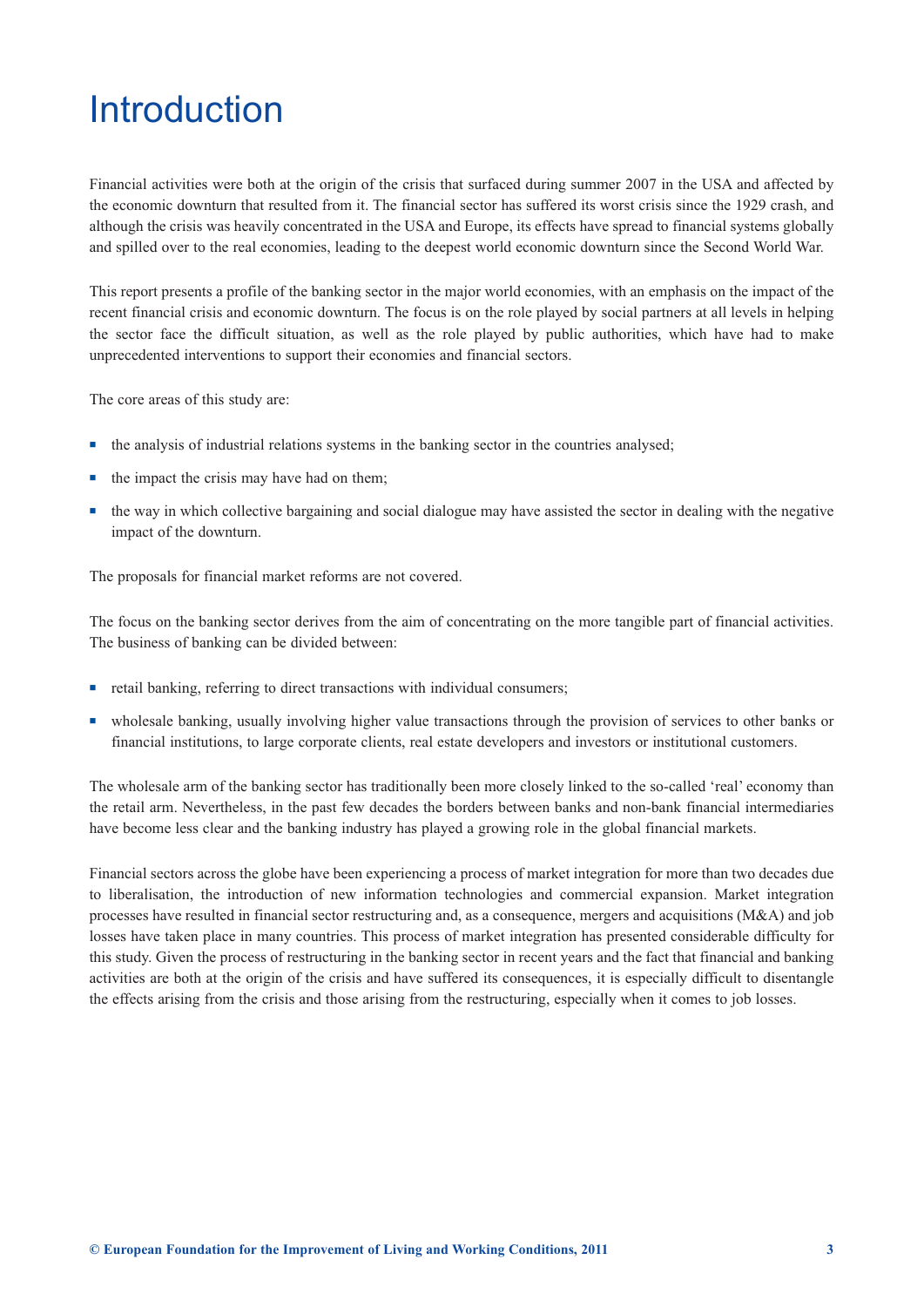#### **Scope of this report**

This overview report covers nine EU countries offering a wide mix of industrial relations systems (Estonia, France, Germany, Italy, Hungary, the Netherlands, Spain, Sweden and the UK) as well as Brazil, China, Japan and the USA. It includes:

- a general description of the origins and consequences of the financial crisis;
- an overview of the banking sectors in the analysed countries and the impact of the current crisis on them;
- a brief description of industrial relations in the banking sector in the countries covered by this study, the impact of the recession on industrial relations and collective bargaining practices, and the role of social partners in tackling the effects of the crisis in the banking sector;
- the public policy responses to support the banking sectors in the major world economies.

This report draws on desk research, desk data and information gathered through fieldwork. In each of the countries analysed three kinds of interviews were conducted:

- with the two sides of the industry at the sector level (trade unions and employers' representatives);
- with both management and employee representatives at the company level in different kinds of banking institutions;
- with the government.

In terms of the data used to characterise the banking sector in the different countries, it is not easy to establish a common statistical delimitation of the sector since countries classify banks differently. But when available, data for the banking sector refer to financial activities excepting insurance and pension funding as defined by the United Nations ISIC code 64.**<sup>1</sup>**

**<sup>1</sup>** According to the International Standard Industrial Classification of All Economic Activities (ISIC rev.4), financial and insurance activities (code J) are divided into three sub-sectors: Financial service activities, except insurance and pension funding (code 64); Insurance, reinsurance and pension funding, except compulsory social security (code 65); and Activities auxiliary to financial service and insurance activities (code 66).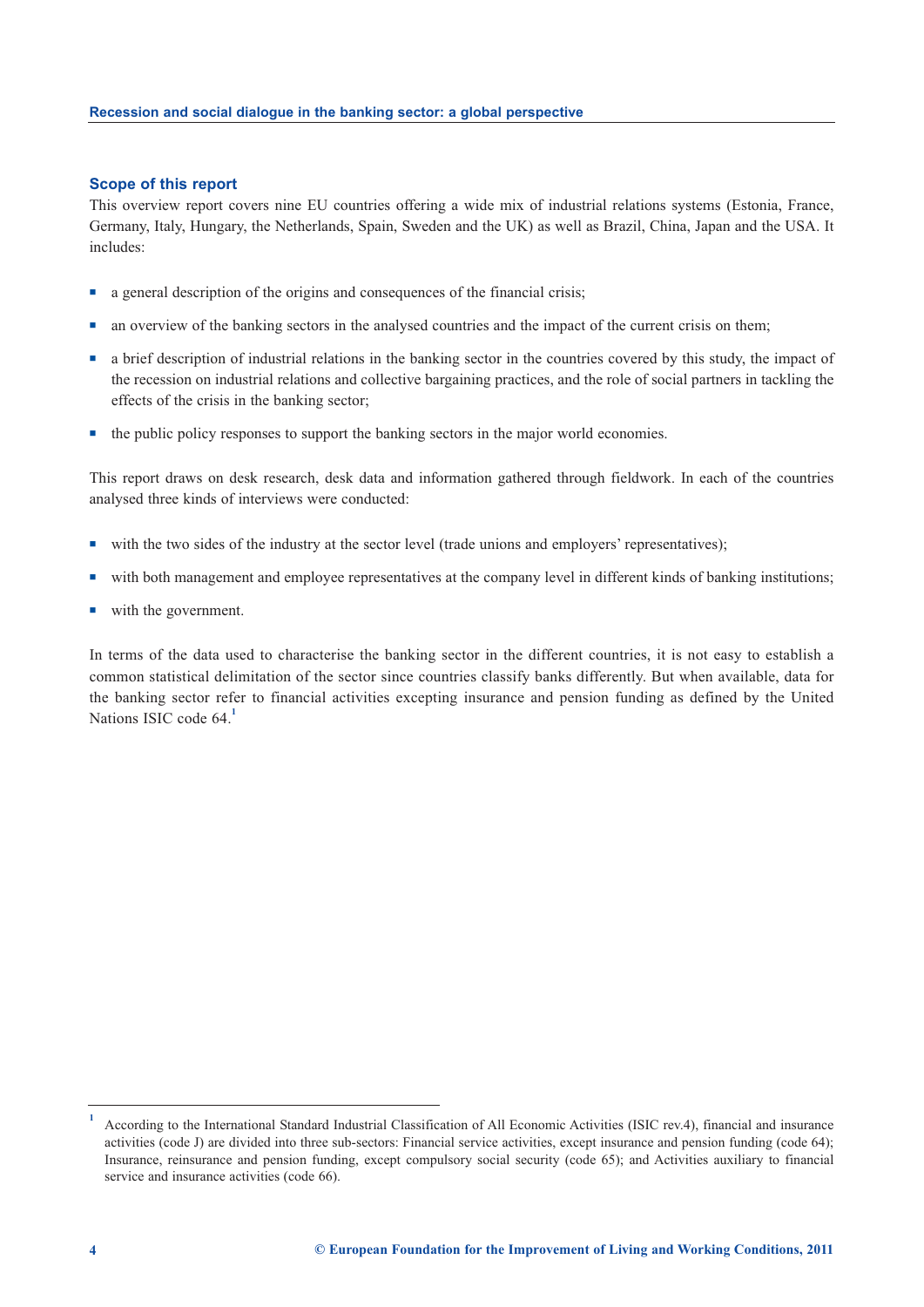## <span id="page-7-0"></span>Emergence of the financial crisis

The financial crisis, the deepest the world has experienced since the stock market crash in 1929, originated in the US mortgage market and led to a liquidity shortfall in the US banking system, the full effect of which started to be felt in August 2007. Liquidity strains spread and, because of the linkages between the US and European financial systems, one of the first victims was the UK bank Northern Rock – an early indication of the problems soon to be faced by other financial institutions. The second phase of the financial crisis, starting in September 2008 with the fall of Lehman Brothers, was more intense and caused a general loss of confidence and solvency problems in many financial institutions. This resulted in the collapse of some financial institutions and in large government interventions to avoid a contagion effect in their financial systems.

The financial crisis has been more concentrated in the financial systems of US and Europe than elsewhere in the world, but the economic downturn that it set off has affected the real economies of all developed and emerging countries.

## **Origins of the financial crisis**

Financial crises are not something new, as underlined by the economist John Kenneth Galbraith in his 1994 book, *A short history of financial euphoria*: 'The world of finance hails the invention of the wheel over and over again, often in a slightly more unstable version … Financial genius is before the fall.'

Every few years there is a financial crisis of some kind somewhere in the world: Argentina, Indonesia and South Korea, Japan, Mexico, Russia, Sweden, Thailand, the UK and the US are among the countries that have been hit by the most recent ones. Each crisis has unique causes and characteristics, but the following are typically among the factors that may have generated the crisis:

- overshooting of markets;
- credit booms;
- excessive leveraging of debt;
- incorrect perception of risks;
- capital flight from a country;
- off-balance sheet operations by banks;
- non-sustainable macroeconomic policies;
- deregulation without a proper system of supervision;
- new financial instruments used in an inappropriate way.

The particularity of the current crisis is that it combines a financial crisis originating in the largest world economy, the USA, with a global downturn. The current financial crisis was triggered by the bursting of the housing bubble and the ensuing subprime mortgage crisis in the USA. While the crisis has not yet been fully analysed, experts have suggested many causes to explain why the subprime crisis erupted in August 2007 in the USA.

Two important trends in the years leading up to the crisis are worth mentioning. Firstly, interest rates had been on a downward trend since the 1980s (for instance, from 2000 to 2003, the US Federal Reserve lowered the federal funds rate target from 6.5% to 1.0%). Secondly, after the financial crisis in Asia in 1997–1998, countries started to accumulate foreign exchange reserves, facilitated by the US current account deficit. Some countries diverted some of their reserves into sovereign wealth funds invested in higher-yielding assets than US Treasury and other government securities,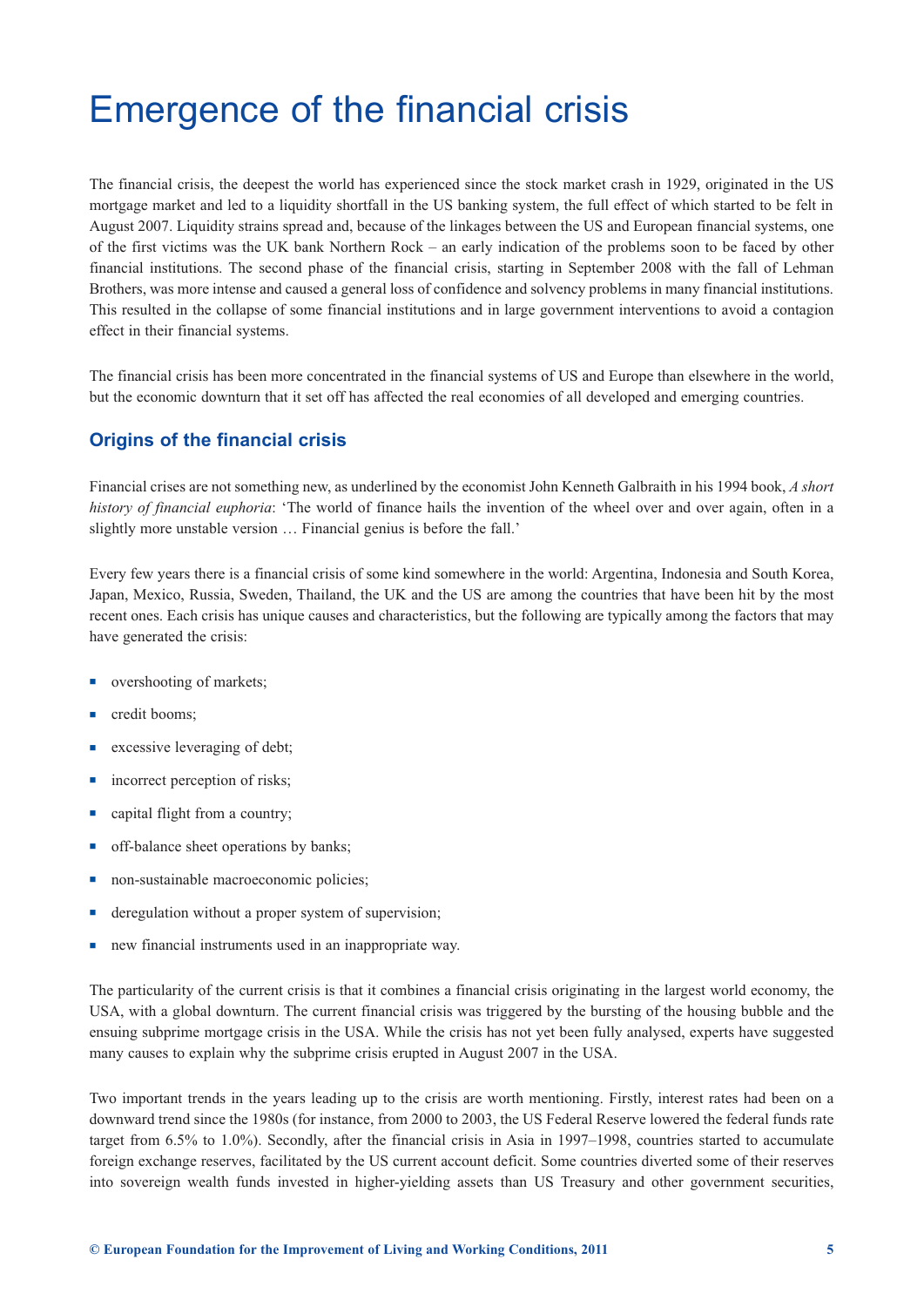flowing into high technology stocks and, after the 'dot.com bubble' burst in 2000, into housing markets in the USA and other countries. Steadily falling interest rates and large inflows of foreign funds created easy credit conditions, encouraging debt-financed consumption and fuelling the housing bubble in the USA.

At the same time, new financial vehicles were developed, loans of various types were easy to obtain and consumers assumed an unprecedented debt load. As part of the housing and credit booms, there was a big popularity of the securitisation<sup>2</sup> of assets, particularly mortgage debt (including subprime mortgages) into collateralised debt obligations (CDOs).**<sup>3</sup>** Mortgages went through the securitisation chain, linking home buyers, lenders, investment banks and investors together:

- home buyers got credit to buy houses;
- lenders sold the mortgages to investment banks;
- investment banks combined mortgages and other loans to create complex derivatives (CDO and mortgage-backed securities) which derived their value from mortgage payments and housing prices;
- the investors bought the CDO, many of which received the highest qualifications from rating agencies and became popular with retirement funds.

The securitisation chain led to a big increase in CDOs, especially the subprime elements, since they yielded higher interest rates for investment banks. Banks borrowed large amounts of money so that they could buy more loans and sell more CDOs and their levels of leverage (the ratio between borrowed money and the bank's money) greatly increased. This process was made possible by a distorted system of incentives and underestimation of risks along the securitisation chain. A report to the US Congress on the global financial crisis links the origins of the crisis to three developments that increased risks in financial markets (Nanto, 2009).

- - The originate-to-distribute model for mortgages. The originator of mortgages (often mortgage finance companies) passed them on to the provider of funds (banks, other financial institutions or funds borrowed) or to a bundler who then securitised them and sold the collateralised debt obligations to investors. The originator was paid by each mortgage originated but had no responsibility in case loans went bad, so it did not need to ensure that the borrower was qualified for the loan.
- - The increase of incentives and complexity for credit rating agencies. Investors depended heavily on ratings by credit agencies because the buyer of the securitised debt had little information about the quality of the loans. But creditrating companies received fees to rate securities based on information provided by the issuing company and, moreover, they may have advised clients on how to structure securities in such a way as to increase their ratings.

**<sup>2</sup>** Securitisation is a financial practice by which some types of contractual debts (residential and commercial mortgages, student and car loans or credit card debt obligations) and some methods of selling such debt (bonds, pass-through securities and collateralised mortgage obligations) are pooled together to various investors.

**<sup>3</sup>** A collateralised debt obligation is a type of asset-backed security that can be split into different risk classes, or tranches: the 'senior' are the safest, while the 'subprime' are the most risky.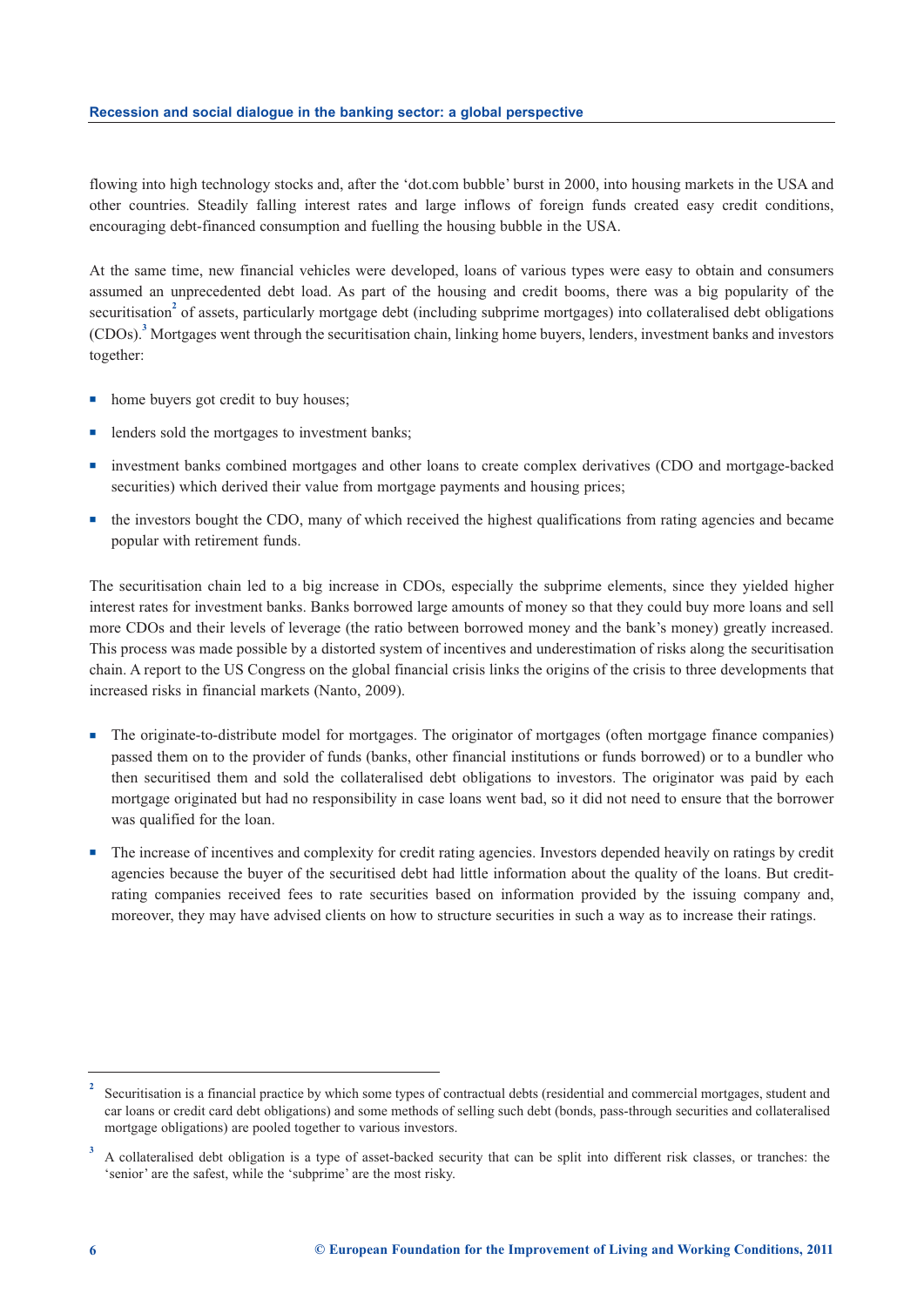- Lines between issuers of credit default swaps and traditional insurers were blurring. In order to cover the risk of defaults on mortgages, particularly subprime mortgages, the holders of CDOs purchased credit default swaps (CDSs). Since the purchaser of the CDS did not have to have a financial interest in the referenced entity, CDSs quickly became more of a speculative asset than an insurance policy. As long as the credit events never occurred, issuers of CDSs could earn huge amounts in fees relative to their capital base (since these were technically not insurance, they did not fall under insurance regulations requiring sufficient capital to pay claims). Once the bankruptcies and default rate, particularly on subprime mortgages, started to increase, things changed for CDS issuers and, in October 2008, exposure became too great for companies such as American International Group (AIG).

Because of the ready availability of mortgages, the prices of houses greatly increased. But the housing bubble peaked in 2005–2006 and once the interest rates began to rise, house prices started to drop significantly and major global financial institutions that had borrowed and invested heavily in subprime mortgage-backed securities reported significant losses. As house prices fell, the value of some homes became less than the mortgage loan. This led to a foreclosure epidemic beginning in late 2006 in the USA, eroding consumers' budgets and the financial strength of banking institutions. Defaults and losses on other loan types also increased significantly as the crisis expanded from the housing market to other parts of the economy.

To sum up, the recent conclusion of the US Financial Crisis Inquiry Commission (FCIC) in January 2011 was:

*The crisis was avoidable and was caused by:* 

- *Widespread failures in financial regulation, including the Federal Reserve's failure to stem the tide of toxic mortgages;*
- *Dramatic breakdowns in corporate governance including too many financial firms acting recklessly and taking on too much risk;*
- *An explosive mix of excessive borrowing and risk by households and Wall Street that put the financial system on a collision course with crisis;*
- *Key policy makers ill prepared for the crisis, lacking a full understanding of the financial system they oversaw;*
- *And systemic breaches in accountability and ethics at all levels.*

(FCIC press release, 27 January 2011)

Importantly, one of the main characteristics of this financial crisis compared with previous ones is that the credit boom, especially between 2004 and 2007, was not restricted to the USA, but was global in scale, with increasing leverage<sup>4</sup> and risk-taking in advanced economies and many emerging economies. Therefore, many of the elements that explain the emergence of the financial crisis in the USA were present in Europe as well: low interest rates, aggressive credit expansion that increased financial and investment opportunities, increasing complexity in mortgage securitisation or a loosening in underwriting standards combined with expanded linkages among national financial centres to create a broad expansion in credit and economic growth. This encouraged debt-financed consumption and fuelled housing bubbles in countries other than the USA, notably Ireland and Spain.

**<sup>4</sup>** Leverage is a broad term for any technique to multiply gains and losses. Common ways to attain leverage are borrowing money, buying fixed assets and using derivatives. Companies leverage when they borrow capital to buy assets that increase their growth potential or increase returns on investments (because they expect the profits made to be greater than the interest payable).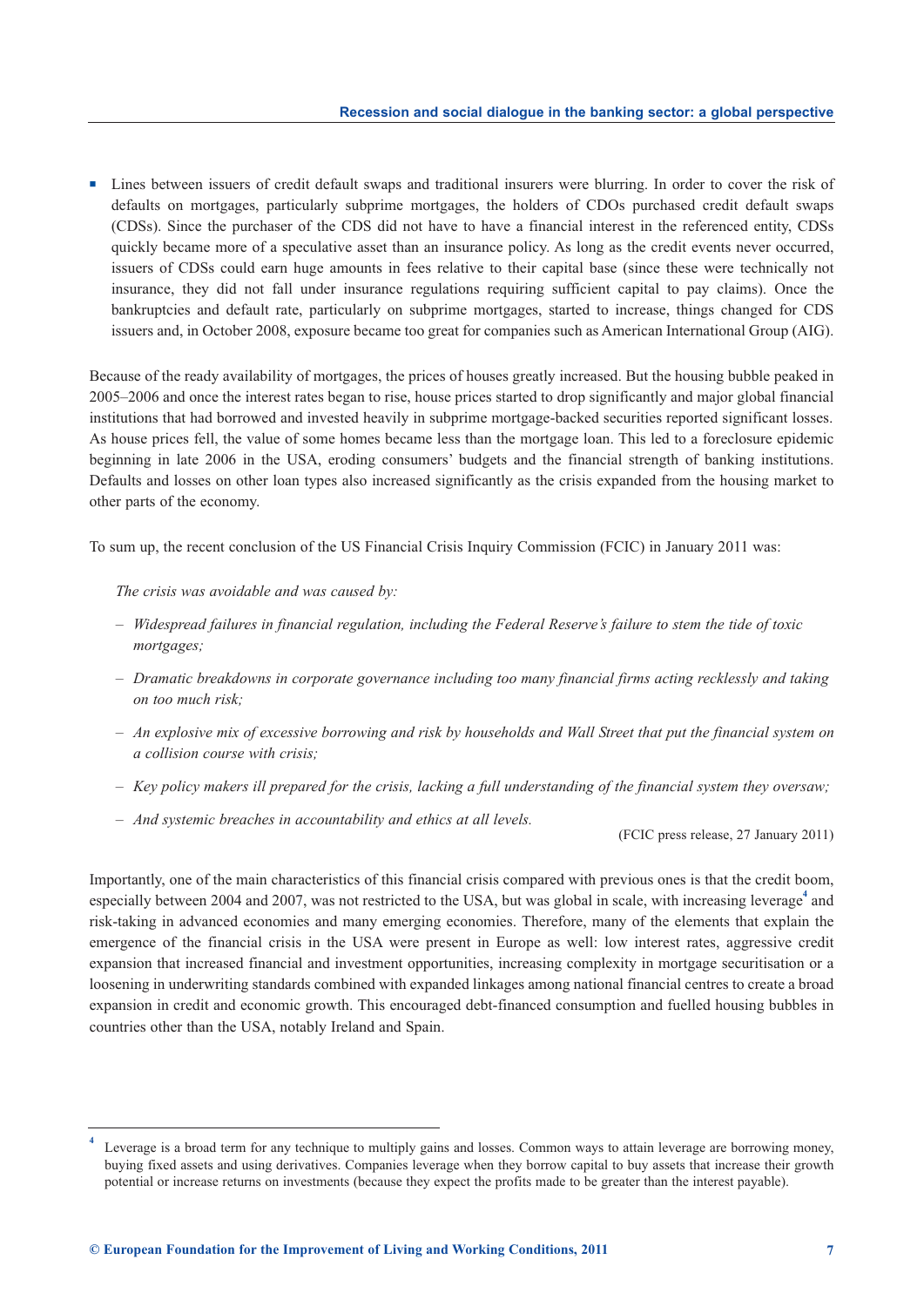The rapid economic growth and investment forced up the price of equities, commodities and real estate, which had a negative impact on consumer expenditure over time and led to declining economic activity and house prices. At the same time, this reduction in the price of housing led to a large-scale downgrade in the ratings of subprime mortgage-backed securities and the closure of certain hedge funds with subprime exposure. Problems spread quickly throughout the financial sector over fears of undervalued assets. When problems started to surface in the subprime mortgage market in the USA in July 2007, the perception of risks emerged in European markets as well.

The financial turmoil quickly spread to Europe, reflecting the growing interdependence between financial markets and between the US and European economies. Moreover, the rapidly deteriorating economic situation in eastern European countries aggravated the problems faced by financial institutions in the EU. One of the first victims was the UK bank, Northern Rock, which requested security from the Bank of England, leading to investor panic in mid-September 2007 and finally to nationalisation of the bank in February 2008. This case was an early warning of the problems that would soon be faced by other financial institutions and would be shared by the real economies of countries around the world.

## **From financial crisis to global economic crisis**

Given the interconnected nature of financial markets, the financial crisis in the USA spread rapidly through the financial sector and spilled over to other industrialised and emerging market economies. It spread to the real economies of countries across the globe, leading to the deepest global downturn since the Second World War.

In the year following the emergence of the US subprime crisis in August 2007, activity slowed against the background of tightening credit conditions, with advanced economies falling into mild recession by the middle quarters of 2008, but with emerging and developing economies continuing to grow at fairly robust rates. As can be seen in Table 1, the growth in gross domestic product (GDP) was severely reduced in advanced economies even in 2008, while the impact on GDP was less in emerging economies.

|                                                     | 2005 | 2006 | 2007 | 2008   | 2009   | $2010*$ | $2011*$ | $2012*$ |
|-----------------------------------------------------|------|------|------|--------|--------|---------|---------|---------|
| World                                               | 4.6  | 5.2  | 5.3  | 2.8    | $-0.6$ | 4.8     | 4.2     | 4.5     |
| <b>Advanced economies</b>                           | 2.7  | 3.0  | 2.7  | 0.2    | $-3.2$ | 2.7     | 2.2     | 2.6     |
| <b>European Union</b>                               | 2.2  | 3.5  | 3.2  | 0.8    | $-4.1$ | 1.7     | 1.7     | 2.1     |
| <b>Central and eastern Europe</b>                   | 5.9  | 6.5  | 5.5  | 3.0    | $-3.6$ | 3.7     | 3.1     | 3.8     |
| <b>Commonwealth of Independent</b><br><b>States</b> | 6.7  | 8.8  | 9.0  | 5.3    | $-6.5$ | 4.3     | 4.6     | 4.7     |
| <b>Developing Asia</b>                              | 9.5  | 10.4 | 11.4 | 7.7    | 6.9    | 9.4     | 8.4     | 8.4     |
| $ASEAN-5$ **                                        | 5.5  | 5.7  | 6.3  | 4.7    | 1.7    | 6.6     | 5.4     | 5.6     |
| <b>Latin America and Caribbean</b>                  | 4.   | 5.6  | 5.7  | 4.3    | $-1.7$ | 5.7     | 4.0     | 4.2     |
| <b>Middle East and North Africa</b>                 | 5.3  | 5.8  | 6.0  | 5.0    | 2.0    | 4.1     | 5.1     | 4.8     |
| <b>Sub-Saharan Africa</b>                           | 6.3  | 6.4  | 7.0  | 5.5    | 2.6    | 5.0     | 5.5     | 5.7     |
| <b>United States</b>                                | 3.1  | 2.7  | 1.9  | 0.0    | $-2.6$ | 2.6     | 2.3     | 3.0     |
| Japan                                               | 1.9  | 2.0  | 2.4  | $-1.2$ | $-5.2$ | 2.8     | 1.5     | 2.0     |
| <b>Brazil</b>                                       | 3.2  | 4.0  | 6.1  | 5.1    | $-0.2$ | 7.5     | 4.1     | 4.1     |
| China                                               | 11.3 | 12.7 | 14.2 | 9.6    | 9.1    | 10.5    | 9.6     | 9.5     |

Table 1: *Real GDP (percentage change, seasonally adjusted)*

Note: \* Projected.

\*\* Indonesia, Malaysia, Philippines, Thailand and Vietnam

Source: *IMF World Economic Outlook Database (October 2010)*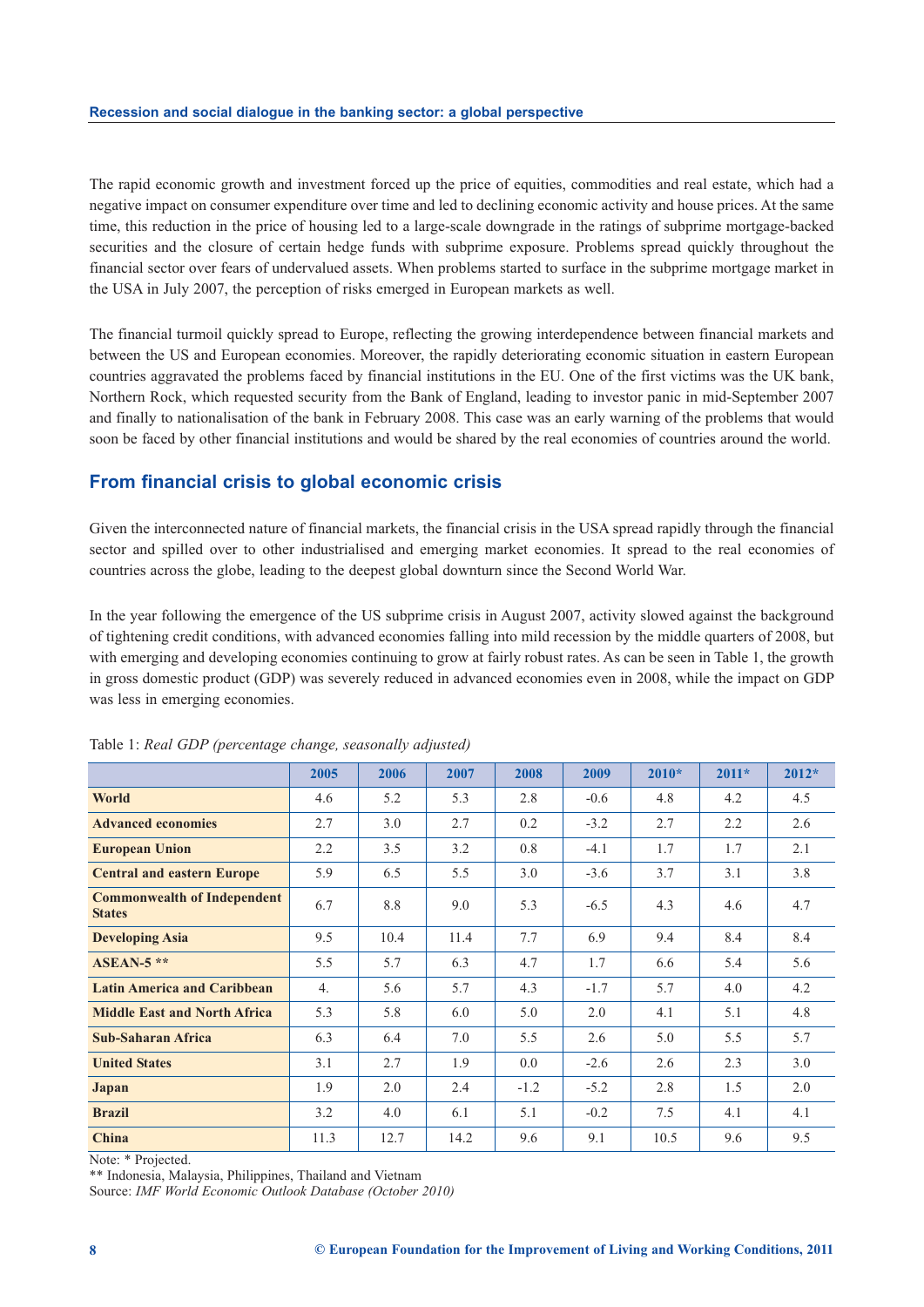The situation deteriorated rapidly after September 2008, following the collapse of the US investment bank Lehman Brothers, the rescue of the largest US insurance company (AIG) and intervention in a range of other systemic institutions in the USA and Europe. International investors reacted to financial shocks by rebalancing their portfolios and this created a feeling of uncertainty and lack of confidence that greatly affected financial institutions, especially in the US and Europe. The capital base of banks was severely reduced (due also to new accounting rules affecting capital–asset ratios), negatively affecting their capability to issue more loans. The prospect that almost any company could go bankrupt froze credit markets. In a climate where trust and confidence were absent, borrowing became very difficult.

These events brought a huge increase in the perceived risks and the solvency of many of the most established financial names came into question. Emerging markets, until then relatively protected from financial strains by their limited exposure to the US subprime market, were hit hard. When values in the US stock market fell dramatically, those in other countries were affected as well. For instance, by October 2008, the stock indices in the USA, Japan, Russia and the UK were at half their level of the previous year.

Despite the efforts by governments and central banks to remedy the situation, business and consumer confidence levels plunged and the economic outlook deteriorated further. This further aggravated financial strains in a global feedback loop. Advanced economies experienced an unprecedented decline in the fourth quarter of 2008.

All economies around the world were affected, although on a different scale. In 2009, the world output was negative for the first time in many years, with the USA and EU27 registering large falls in output. In the USA, where GDP declined by almost 3% in 2009, the impact was mainly explained by intensified financial strains and the continued adjustment in the housing sector. Western Europe and the advanced economies of Asia were badly hit by the large decline in trade and rising financial problems of their own, as well as housing corrections in some national markets. The EU27 experienced a fall in economic activity of more than 4% in 2009. Emerging economies suffered an important impact from the fourth quarter of 2008 as a consequence of both financial and trade developments. Central and eastern European countries and the Commonwealth of Independent States (CIS) were strongly affected due to a strong dependence on external financing, manufacturing exports and, in the case of CIS, commodity exports. East Asian economies with a strong dependence on exports also felt the impact: Japan's already sluggish economy declined by more than 5% in 2009, while the downturns in China and India were less intense given the lower shares of their export sectors in domestic production and more resilient domestic demand (China registered a growth rate of 9% in 2009, though still far from the 14% seen in 2007). African, Latin American and Middle Eastern countries faced decreasing commodity prices, financial strains and reduced demand for their exports. Brazil's GDP declined slightly in 2009 (IMF, 2009; IMF, 2010).

The conventional view has been that the economic crisis experienced at the end of 2008 and the beginning of 2009 was caused by the freeze in the supply of bank credit. The 'credit crunch' would have forced banks to restrict credit, while binding capital constraints increasingly forced banks to de-leverage, diminishing their lending capacity further.

A paper published by the International Monetary Fund (IMF) in 2010, based on a quantitative analysis in the G7 countries, takes the opposite view (De Nicolo and Luchetta, 2010). The authors' results suggest that the sharp declines in real activity would have been the main drivers of the reduction in the demand for bank credit, explaining the observed decline of bank credit after the collapse of Lehmann Brothers in September 2008. The authors argue that bank loan growth in the USA and the euro area was intense at the start of the crisis and only started to decelerate after Lehman's collapse. For this reason they suggest that the financial shock would not have originated in the financial sector, but would have amplified a shock in the real sector, whose origins would be the severe contraction in consumption growth and investment by households and companies.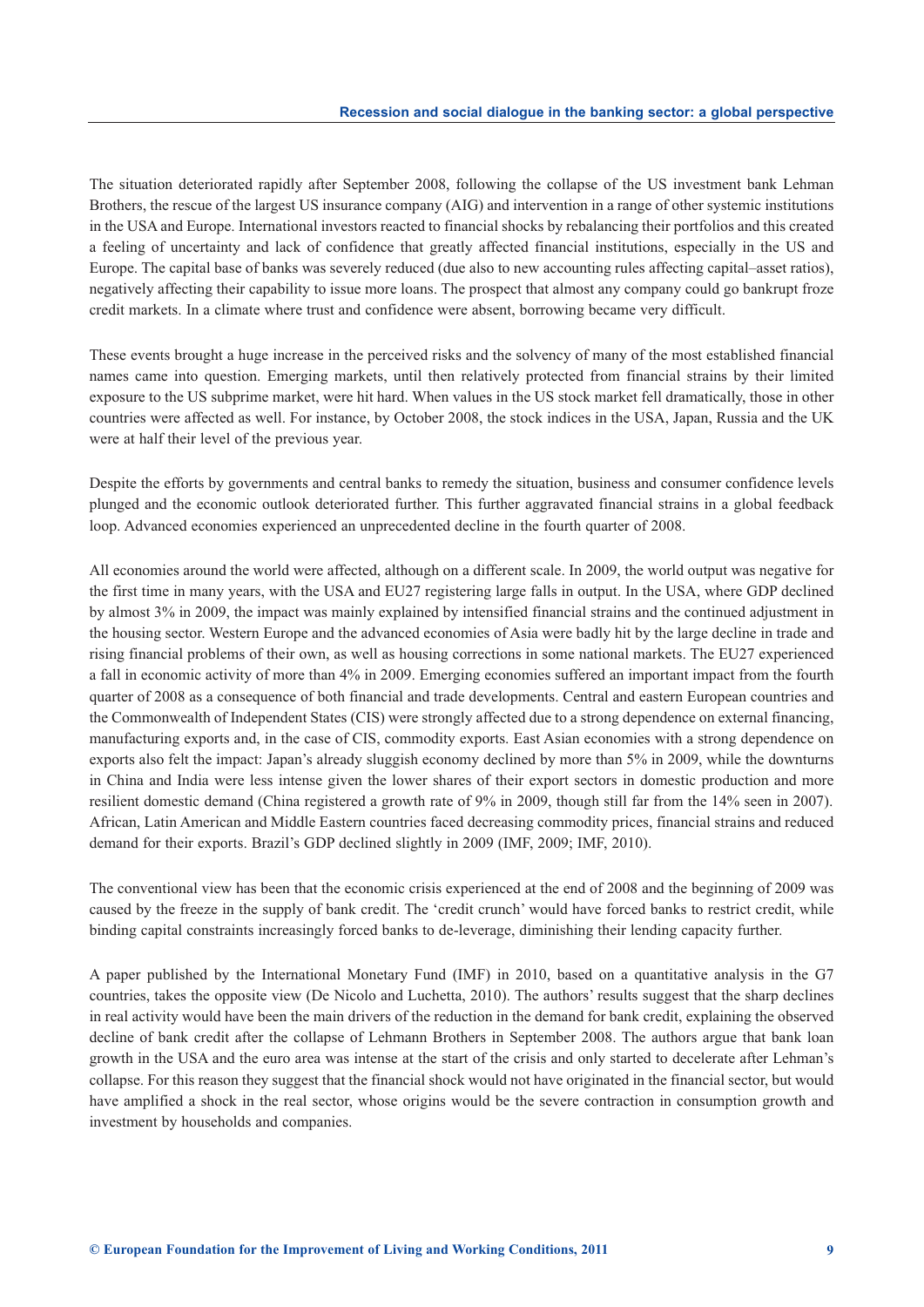Whatever the causality relationship may be, it seems clear that in the years before the crisis large inflows of foreign funds from countries with big trade surpluses created easy credit conditions, leading to a credit boom that encouraged debtfinanced consumption in many advanced economies and some emerging countries. This imbalance proved unsustainable over time as pointed by the International Institute for Labour Studies (IILS, 2010): 'The coexistence of private-debt-led growth in certain developed countries with export-led growth in large emerging economies has proved to be the Achilles' heel of the world economy.' Moreover, against this background of booming credit, a rather lax regulatory framework led to the development of new financial products, the full nature of which may not have been clear to many regulators and financial market experts, leading to distorted financial markets.

#### **Responses to the economic downturn**

Growth in the world economy declined from 5.3% in 2007 to 2.8% in 2008 and -0.6% in 2009. However, the IMF's *World Economic Outlook October 2010* projected that it would rise strongly to 4.8% in 2010 and remain buoyant at around 4.5% in 2011 and 2012 (Table 1). All the world's major economies returned to economic growth in 2010 and IMF projections for 2011 and 2012 are positive, pulled up by the strong performance of Asian economies. The economies of Brazil, China and Japan registered large growth rates in 2010, while the USA and the EU27 recovered considerably as well (with projected growth rates of 2.6% and 1.6%, respectively).

The main triggers for this rebound have been expansive monetary and fiscal policies that have supported demand, stabilising economic activity across advanced countries and many emerging economies. Major central banks have reduced their policy interest rates rapidly since the onset of the recession as a way of stimulating aggregate demand via greater availability of money (monetary policies are dealt with in more detail in the final section of this report since they are linked to the banking system). In addition, public budgets in all areas of the world behaved in a countercyclical way in 2008 and, especially, 2009 (see Table A1). Large fiscal stimulus packages had been announced by all major countries by the end of 2008 and the beginning of 2009 (Nanto, 2009):

- the European Economic Recovery Plan (the total package amounted to  $€200$  billion, 1.5% of the EU's GDP, with 80% coming from EU governments and the rest from EU funding);
- the US American Recovery and Reinvestment Act (package of USD 787 billion (€546 billion as of 2 June 2011), consisting of expenditure plans and tax cuts);
- the Chinese USD 586 billion (€406 billion) package (consisting of major investment plans and tax deductions for capital spending by companies);
- -Japanese packages totalling USD 396 billion ( $\epsilon$ 275 billion) and also combining public expenditures and tax cuts.

Regardless of the policies implemented by governments, public budgets are naturally expansionary during recessions as declining activity lowers government tax receipts and raises government expenditures. To avoid this effect, Figure 1 presents data from the Organisation for Economic Co-operation and Development (OECD) on changes in government balances only as a consequence of structural effects, capturing discretionary fiscal policy measures as well as the disappearance of exceptional revenue buoyancy prior to the crisis. With the exception of the Czech Republic, Hungary, Iceland and Italy, structural balances have deteriorated significantly since 2008, reflecting the fact that discretionary fiscal easing is supporting economic activity in almost all countries.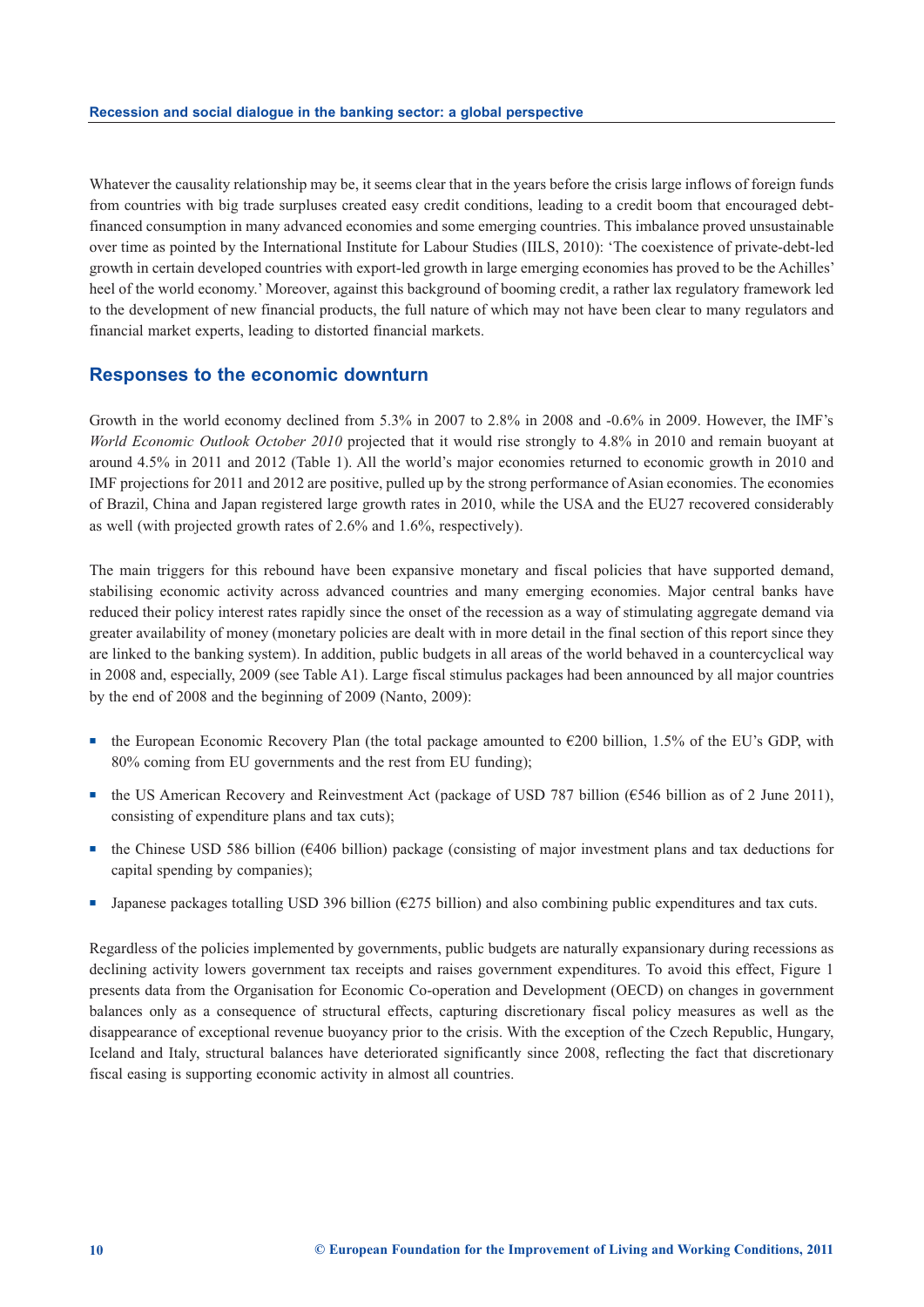

Figure 1: *Cumulative changes in government balance 2009–2011 in OECD countries relative to GDP in 2008*

Note: Data on the composition of initial plans for (discretionary) fiscal packages in response to the crisis are based on information collected by OECD up to early June 2009. Source: *OECD*

There are strong similarities between the early stages of the Great Depression of the 1930s and the early stages of the current crisis. Both started in the USA and turned into global crises, and both share similar causes: inadequate supervision and regulation, global imbalances, a real estate bubble and credit boom (although in the 1920s the credit boom was specific to the USA whereas in 2004–2007 it was global). The key difference between the crises is to be found in the reaction of governments: while the lack of a coherent macroeconomic policy response to the crisis in the USA and other advanced countries seems to have contributed to the severity and duration of the Great Depression (until Roosevelt began his programmes in 1933), monetary and fiscal policies have been deployed on a bigger scale and have responded more quickly in the current crisis. The traumatic adjustment in the financial sector that took place in the early 1930s (about a third of all US banks failed in the period 1930–1933) has been avoided and declines in economic activity and employment in the USA and other major economies have so far been less intense than in the initial years of the Great Depression. It is now widely believed that the worst of the financial and economic crisis is over. **EVALUAT SURFACTS**<br> **EVALUAT THE COND WAS THE COND THE CONDITION FOR THE CONDITION SET AND THE CONDITION FOR THE CONDITION FOR THE CONDITION SURFACTS TO A SURFACT SURFACT SURFACT SURFACT SURFACT SURFACT SURFACT SURFACT SU** 

Employment levels in the USA had already declined by the last two quarters of 2008, while in the EU27 and Japan, employment began to be significantly hit by the crisis in 2009. Even though the major economies started to improve and financial markets began to recover in the last two quarters of 2009, labour markets showed little sign of improvement, reflecting the lower flexibility of employment compared with economic activity. Employment levels seem to have bottomed out by the end of 2009 and a stabilisation (EU27) or sluggish recovery (USA, G7) was perceived during 2010 (see Figure 2), while some countries have even witnessed encouraging signs of employment recovery, notably in Asia and Latin America.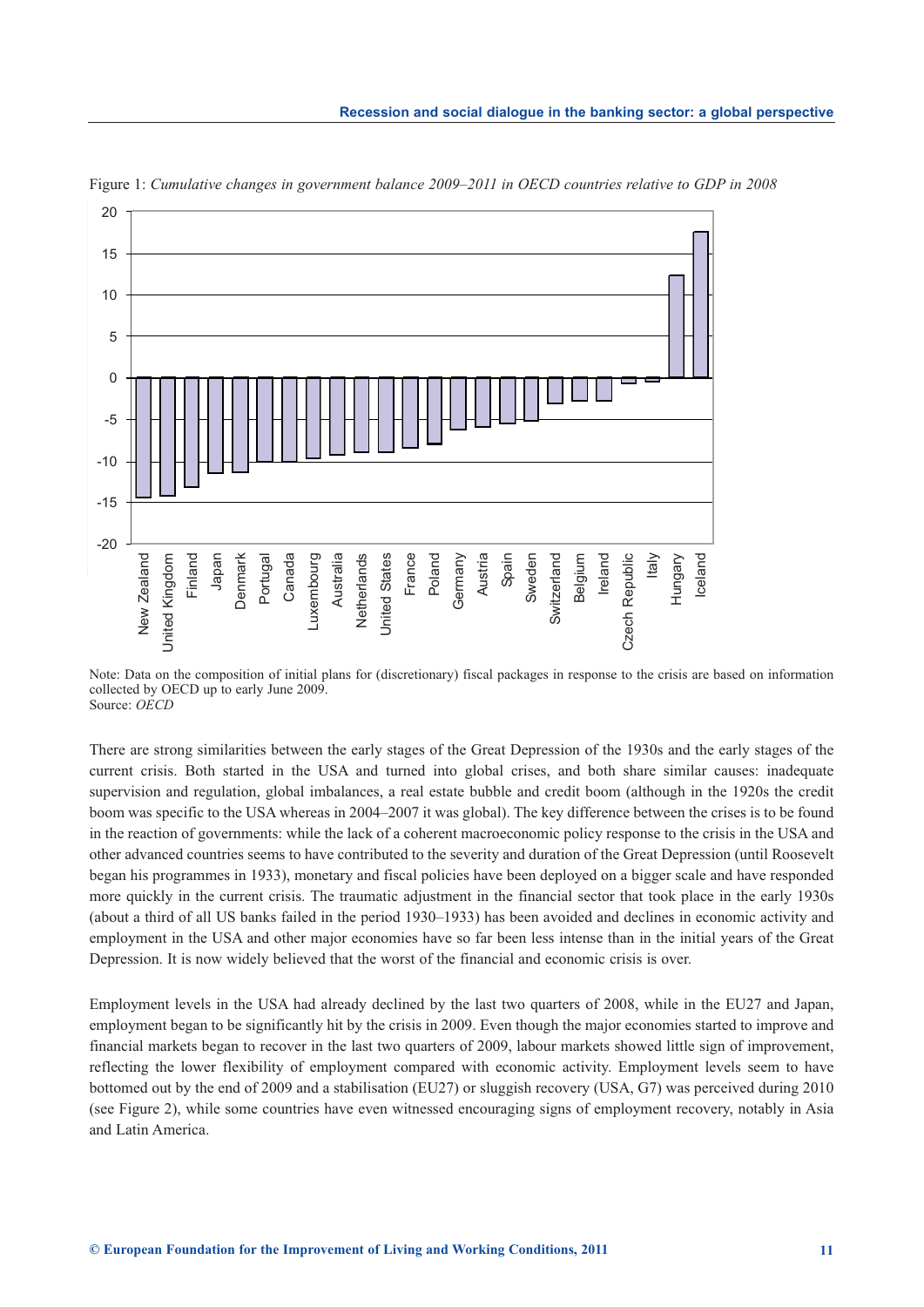

Figure 2: *Employment levels 2008–2010*

Figure 3 shows the employment elasticity in several OECD countries; that is, the extent to which employment has responded to declines in output. In Spain, Portugal, the US, Slovakia and Ireland there have been large employment corrections during the current crisis (the declines in employment have been larger than those in economic activity, which translates into an elasticity value above 1). The employment elasticity value for the EU27 is around 0.5, which means the rate of reduction in employments levels is half that of the reduction in activity levels. Luxembourg and the Netherlands show negative elasticities, since they have created employment despite declining economic activity. In the case of other European economies like Austria and Germany, and Japan, employment elasticity shows relatively low values, which may be partly explained by the wide use of short-time working schemes in Europe and the culture of job protection in Japan in addition to the stimulus measures already mentioned. It is interesting to note that available data on employment elasticity from previous crises in the last decades show that, except for the USA, the decline in employment has been less pronounced in the current crisis in Germany, Italy, Japan and the UK.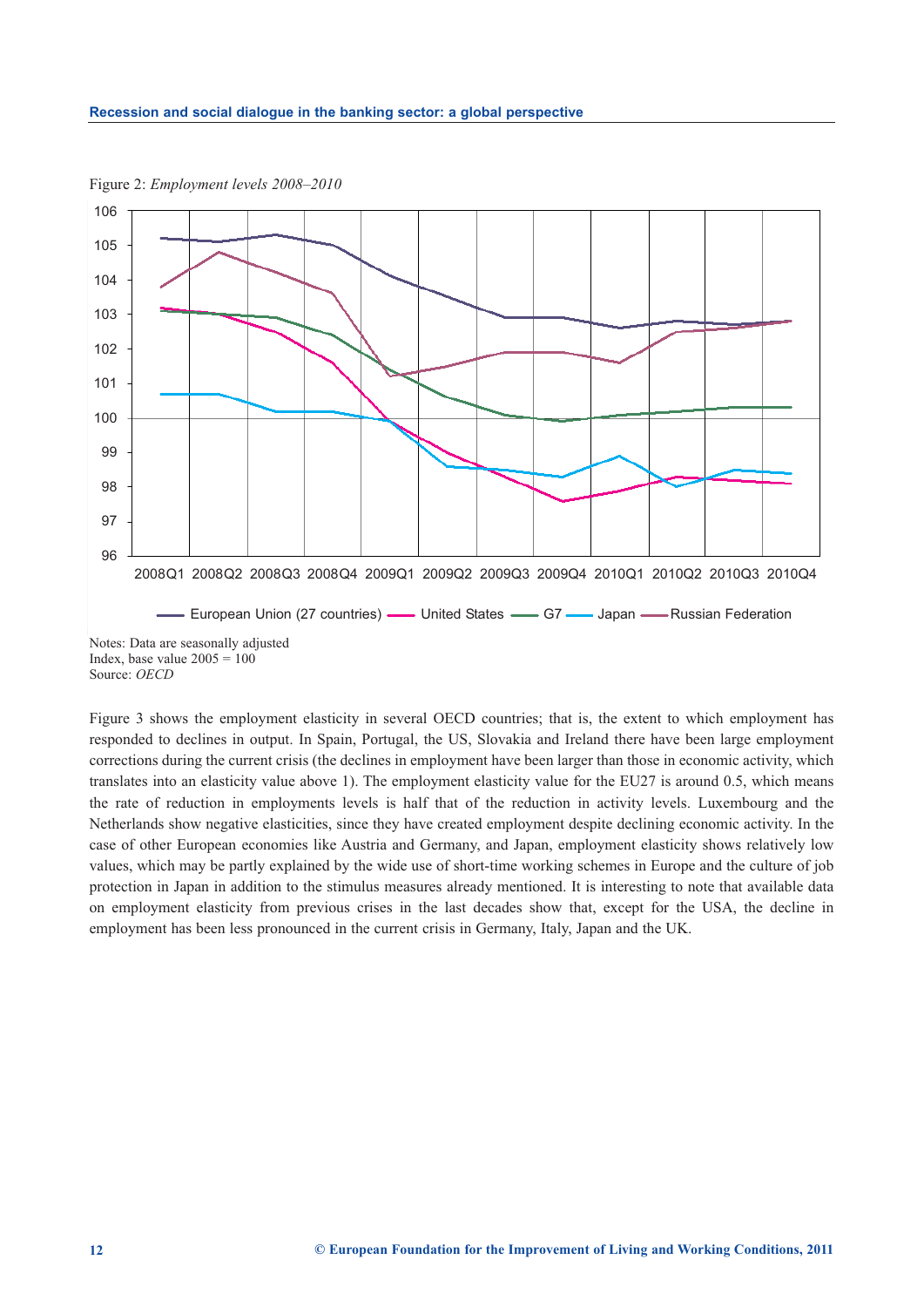

Figure 3: *Employment elasticities*

Notes: Employment elasticity is the ratio of the percentage change in employment to the percentage change in economic activity. The later refers to Real Gross Domestic Product, while the former refers to total level of employment.

Declines in GDP and employment are measured from the quarter after which economic activity starts falling to the moment they bottom out (typically, employment bottoms out later than economic activity).

In the current crisis, data refer to the period 2008 Q1 to 2009 Q3, with the exceptions of those countries where economic activity or employment continued to fall after 2009Q3 (for instance GDP in Greece and Ireland or employment in many countries, even up to 2010Q4 in Denmark, Greece, Ireland, Portugal and Spain)

Data are seasonally adjusted.

Source: *Own calculations based on OECD data*.

Therefore, despite large job losses in many countries, the employment impact of the falls in output seems to have been lower than might be expected considering previous episodes of recession, probably because of the strong public policy response in the current crisis. Nevertheless, caution is needed. According to a recent study by the IMF (IMF, 2009), economic crises that have a financial origin are, due to their systemic effects, typically characterised by longer-lasting macroeconomic effects: higher output and employment losses followed by protracted unemployment increases due to slower recovery as a consequence of weak domestic demand and tight credit conditions. Based on a study of recessions and recoveries in 21 advanced economies in the past 50 years, the IMF found that:

*Countercyclical monetary policy can help shorten recessions, but its effectiveness is limited in financial crisis. By contrast, expansionary fiscal policy seems particularly effective in shortening recessions associated with financial crises and [in] boosting recoveries.*

(IMF, 2009)

Since the current recession is associated with a severe financial crisis and is highly synchronised across countries, recovery could be sluggish. Some of the previous crises showed that employment levels carried on falling or remained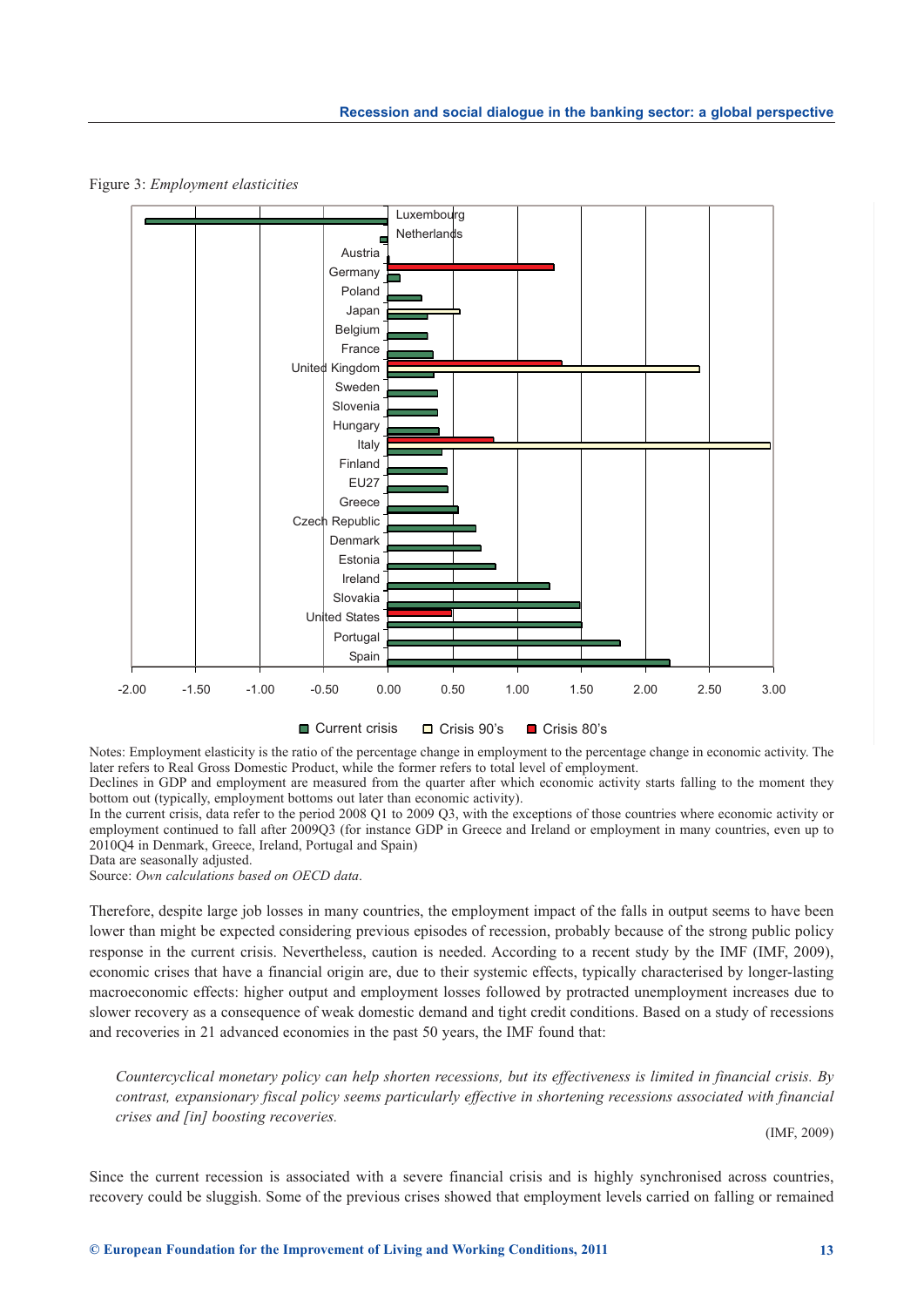sluggish for many quarters after economic activity growth resumed. Figure 4 shows that the reduction in employment levels in the USA and Europe in 2009 and 2010 has resulted in rising unemployment rates; strong economic recovery and employment creation will be required to reduce them. The increase in the unemployment rate seems to have stabilised in Japan due to the lower employment destruction, while the unemployment rate in Brazil declined in 2010 following strong employment creation.









Source: *ILO, LABORSTA database*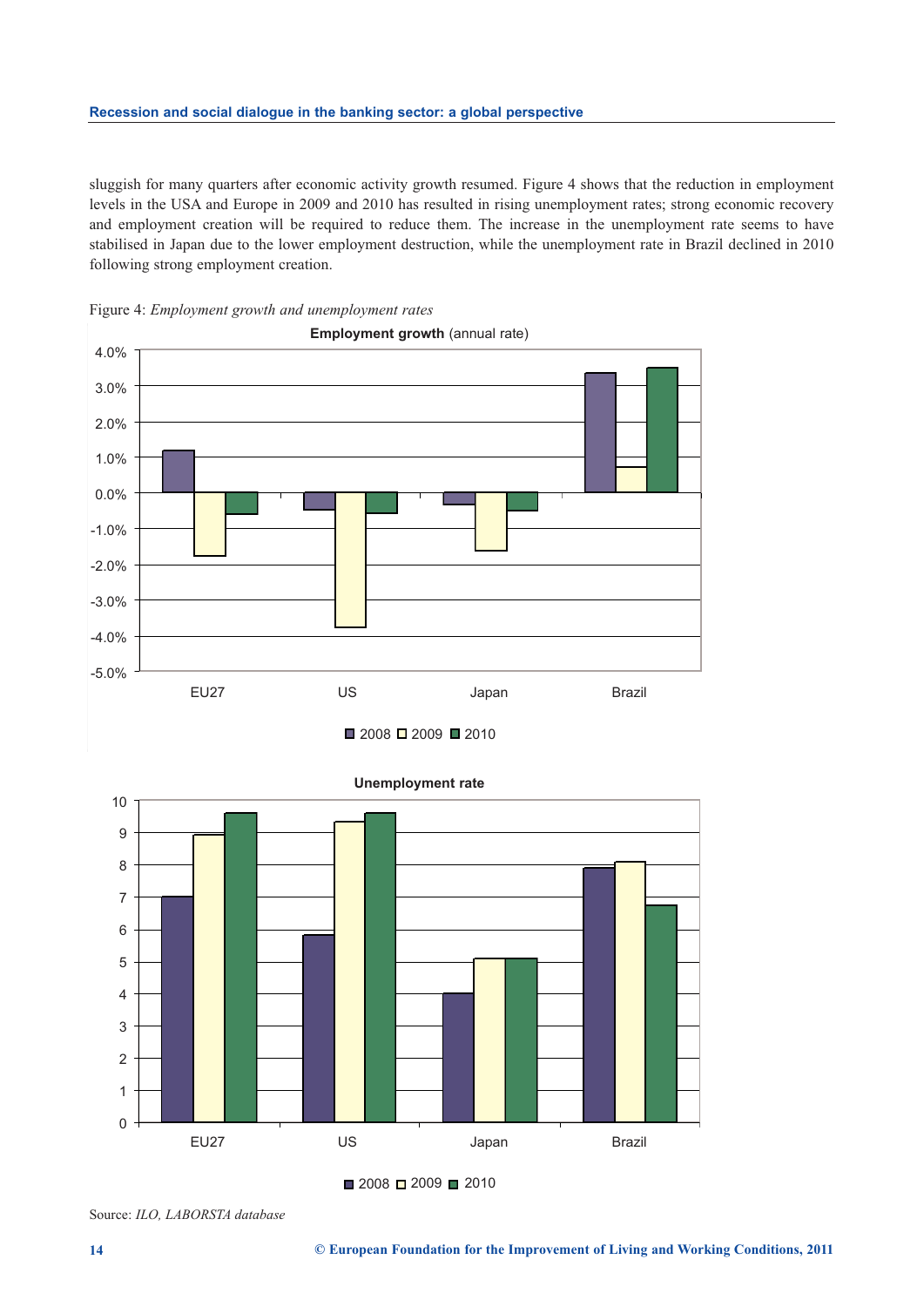Against this background, the IILS warned in its *World of work report 2010* against the deteriorating employment prospects in many countries and suggested some explanations for them.

*The first reason behind the deteriorated outlook is that fiscal stimulus measures, which were critical in kick-starting a recovery, are being withdrawn. Governments are worried about larger public deficits in view of investors' reluctance to fund these deficits. Fiscal policy has shifted to austerity which, if badly designed, will prolong the job crisis. A second, more fundamental factor is that the root causes of the crisis have not been properly tackled.*

(IILS, 2010)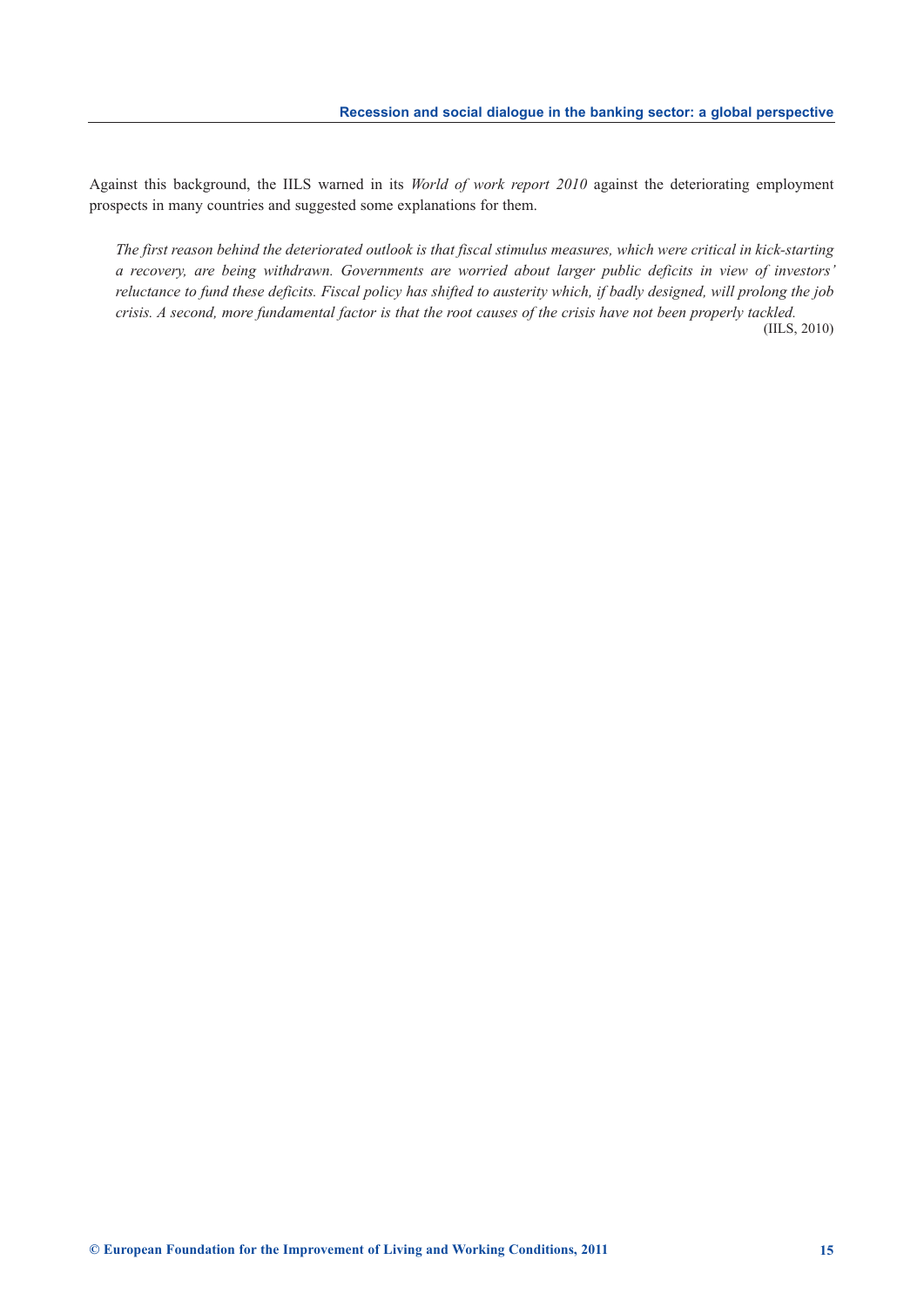## The banking sector: restructuring and impact of the crisis

<span id="page-18-0"></span>Financial activities are both at the origin of the current global crisis and have been strongly affected by the economic downturn. The ERM Report 2010 (Eurofound, 2010) includes 15 cases of banking groups announcing employment cuts involving at least 5,000 employees worldwide in the period 2008–2009. The largest case of restructuring in the sector was that of Citigroup (USA) which announced in November 2008 that, due to the large losses on subprime mortgagerelated securities, it would cut around 52,000 jobs worldwide, particularly in two major financial centres, London and New York (this announcement followed earlier announcements of 4,000 job losses in January 2008 and 9,000 in April 2008). European banks have been as severely hit by the global financial crisis, with 11 reporting at least three restructurings during the period.

Nevertheless, it is not easy to assess the real impact of the global crisis on the banking sector because, before the crisis surfaced, the sector was already experiencing a deep restructuring as a consequence of a strong process of market integration and internationalisation during recent decades due to the liberalisation in global capital markets, new information technologies and commercial expansion.

The financial markets have been among the sectors of the economy attaining the highest levels of globalisation in their activities and have become very integrated and interdependent. On an international level, the financial industry used to be highly regulated and barriers existed even within countries. Since the 1980s the world economy has experienced significant structural changes as a consequence of liberalisation and globalisation processes facilitated by rapid technological development, and the financial markets have been central to these developments due to increased capital movements between countries. The commitments on market access and national treatment for non-national businesses under the World Trade Organization (WTO) General Agreement on Trade in Services (GATS), which entered in force in 1995 as a consequence of the Uruguay Round, resulted in commercial expansion and facilitated a rapidly growing market for financial companies operating globally.

The banking sector has benefited from the liberalisation and market integration processes in the past three decades by adopting two main strategies:

- expansion and consolidation;
- product diversification.

To achieve economies of scale, banking groups have expanded, either by internally generated growth or through mergers and acquisitions (M&A). They have also become more diversified geographically.**<sup>5</sup>** Moreover, the banking business has become more complicated: because interest margins (the typical source of revenue for banks) have been strongly reduced due to enhanced competition, many banks have focused on other non-interest income sources such as bank assurance,

**<sup>5</sup>** By increasing their cross-border activities in different ways including setting up branches or a subsidiary in a different country, by providing banking services directly across national borders, by establishing a strategic partnership with an institution in another country, and by locating different functions in different countries.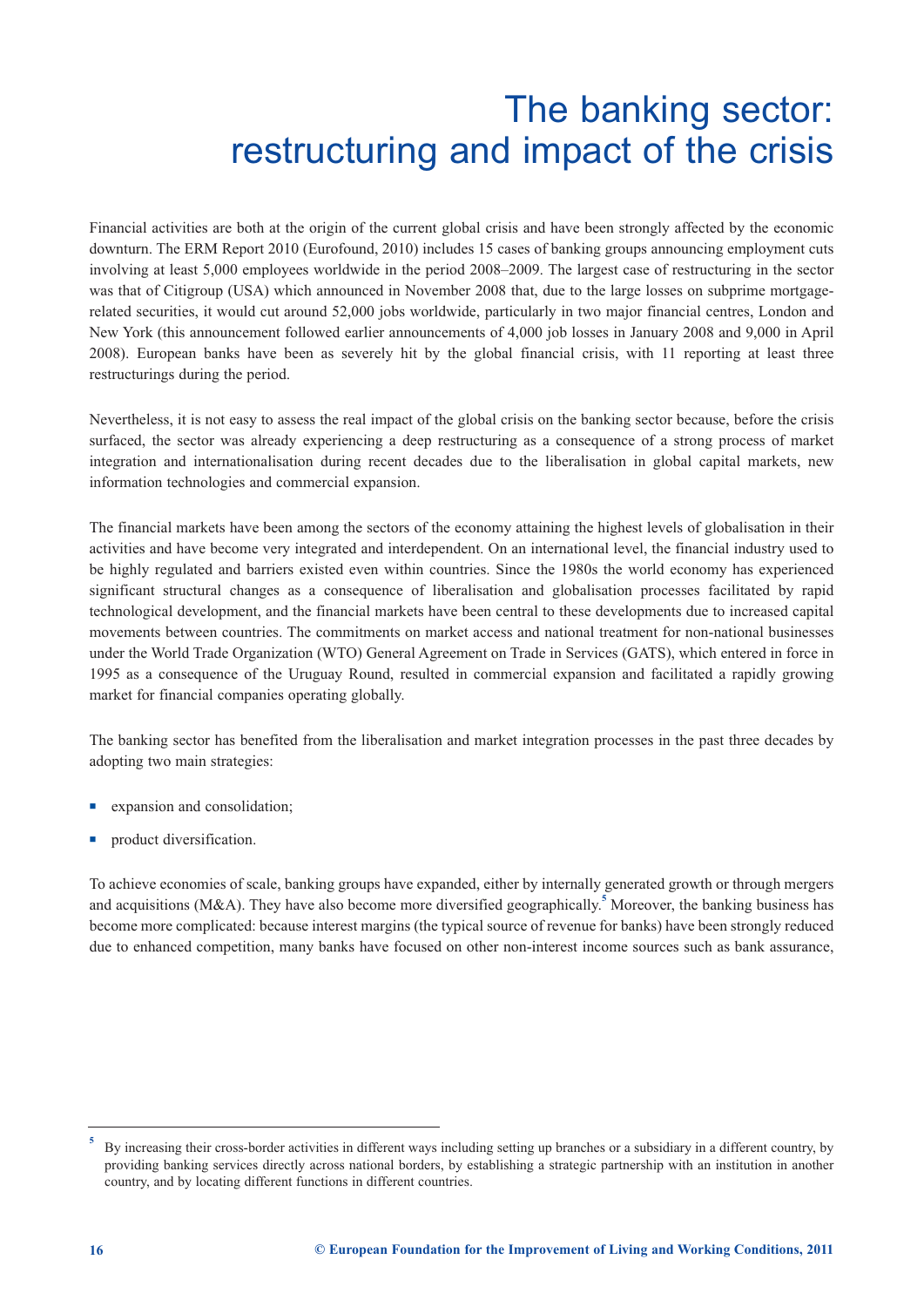mutual fund sales, private banking and in general off-balance sheet business, which generates fee and commission income. New markets have developed in the areas of investment banking, private equity and asset management. As a result, the distinction between banks and non-bank financial intermediaries has become increasingly blurred.

At the same time, new technologies developed in the past 20 years are modifying the way in which customers access banking services and the way in which companies provide such services. Big changes in the banking industry related to technology include:

- the automation of back office administration;
- the outsourcing of internal support services;
- the expansion of automatic teller machines (ATMs) and internet and phone banking – all of which are reducing the number of people accessing the system though branches.

The OECD Banking Statistics**<sup>6</sup>** shown in Table 2 (see annex for detailed annual data) reflect how the structure of the banking sector in Europe, the USA and Japan has been shaped by the factors referred to above, which have affected all monetary institutions (commercial banks, saving banks, cooperative banks and other miscellaneous financial institutions). Firstly, a huge increase in the banking market as measured by the assets or liabilities of banking institutions is evident in all countries between 1999 and 2008: the European market almost tripled in size and the US market doubled, while the Japanese market grew by only 10%, for reasons that are explained later (alternative data show a large increase in the Brazilian and Chinese market as well). Secondly, data show that the consolidation process in the banking sector has resulted in a clear reduction in the number of institutions in all countries, while the technological changes may explain the observed trend towards an expansion in the number of branches.

Nevertheless, the picture of employment growth is mixed in the sector. While national employment sources suggest an increase in Brazil and China, and OECD data reflect an increase of 15% in the number of employees in the USA, their number increased only slightly in the EU (2%) and declined in Japan (up to 2003).

**<sup>6</sup>** The OECD Banking Statistics include those institutions in the USA, Europe and Japan that conduct ordinary banking business; that is, institutions which primarily take deposits from the public at large and provide finance for a broad range of purposes (but are not fully comparable since countries classify banks differently). It is a narrower definition of the sector than that provided by ISIC rev.4 code 64.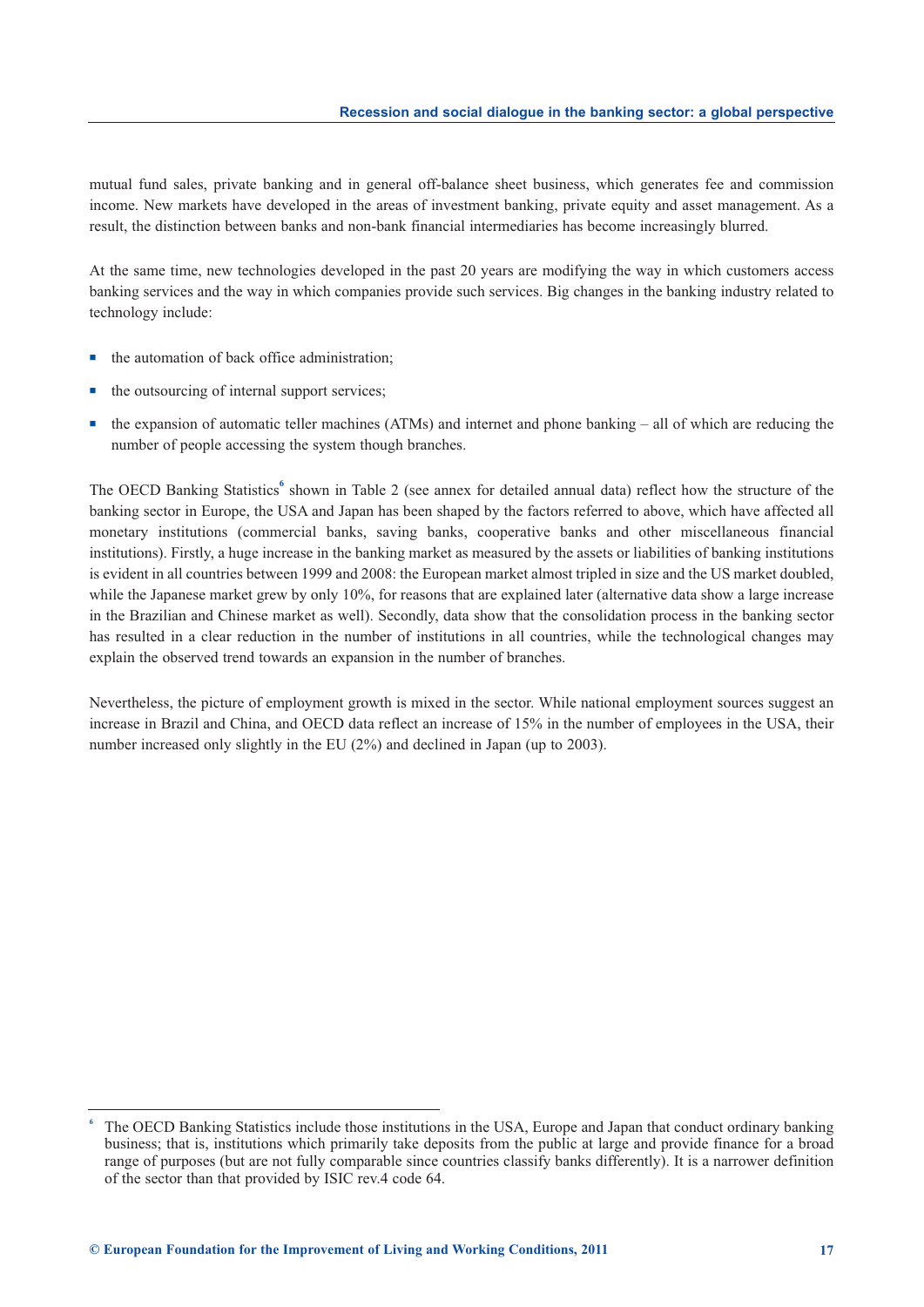| <b>Number of institutions</b> |            |            |            |  |  |  |  |  |
|-------------------------------|------------|------------|------------|--|--|--|--|--|
| Year                          | USA        | BU         | Japan      |  |  |  |  |  |
| <b>Change 1999–2008</b>       | $-22.50\%$ | $-23.30\%$ | $-10.20\%$ |  |  |  |  |  |
| <b>Change 2008-2009</b>       | $-3.30\%$  | $-2.30\%$  |            |  |  |  |  |  |

|  | Table 2: Evolution of banking sector variables, 1999 to 2009 |  |  |  |  |  |
|--|--------------------------------------------------------------|--|--|--|--|--|
|--|--------------------------------------------------------------|--|--|--|--|--|

| <b>Number of branches</b> |          |           |       |  |  |  |  |  |  |
|---------------------------|----------|-----------|-------|--|--|--|--|--|--|
| Year                      | USA      | EU        | Japan |  |  |  |  |  |  |
| <b>Change 1999–2008</b>   | 21.40%   | $9.70\%$  |       |  |  |  |  |  |  |
| <b>Change 2008-2009</b>   | $0.60\%$ | $-1.70\%$ |       |  |  |  |  |  |  |

| <b>Number of employees</b> |           |           |              |  |  |  |  |  |
|----------------------------|-----------|-----------|--------------|--|--|--|--|--|
| Year                       | USA       | EU        | <b>Japan</b> |  |  |  |  |  |
| <b>Change 1999–2008</b>    | 15.10%    | $2.00\%$  | $-17.50\%$   |  |  |  |  |  |
| <b>Change 2008-2009</b>    | $-3.70\%$ | $-3.00\%$ |              |  |  |  |  |  |

| <b>Assets/liabilities</b> (millions in national currencies) |         |           |          |  |  |  |  |  |
|-------------------------------------------------------------|---------|-----------|----------|--|--|--|--|--|
| USA<br>Year<br>EU<br><b>Japan</b>                           |         |           |          |  |  |  |  |  |
| <b>Change 1999–2008</b>                                     | $100\%$ | 175.20%   | $9.40\%$ |  |  |  |  |  |
| <b>Change 2008-2009</b>                                     | $-4.20$ | $-2.30\%$ |          |  |  |  |  |  |

Notes: OECD Banking Statistics for Europe include EU15 plus the Czech Republic, Hungary, Poland and the Slovak Republic. The growth rate in 2009 is calculated for the same set of countries excluding Austria, Belgium, Luxembourg and the UK. For the variable of assets or liabilities, EU data refers to the 13 countries that are members of the Euro Area (that is, excluding the UK, Denmark, Sweden, Czech Republic, Hungary and Poland), while the growth rate in 2009 is calculated for the same set of countries excluding Austria, Belgium and Luxembourg.

For number of branches and employees, change 1999-2008 refers in fact to 1999-2003 in the case of Japan. Data for 2009 are provisional for some countries.

Source: *OECD Banking Statistics*

Data for 2009 show that the impact of the crisis was more intense in the banking systems of the EU and the USA than in Japan (and Brazil and China, as is shown later), reflecting the fact that the financial crisis has been heavily concentrated in the former. In both areas, total assets or liabilities have been reduced, employment has declined and the number of institutions has decreased further. On the contrary, employment in the banking sector in Japan (and Brazil and China) seems to have increased during the crisis (as is shown in Table 3).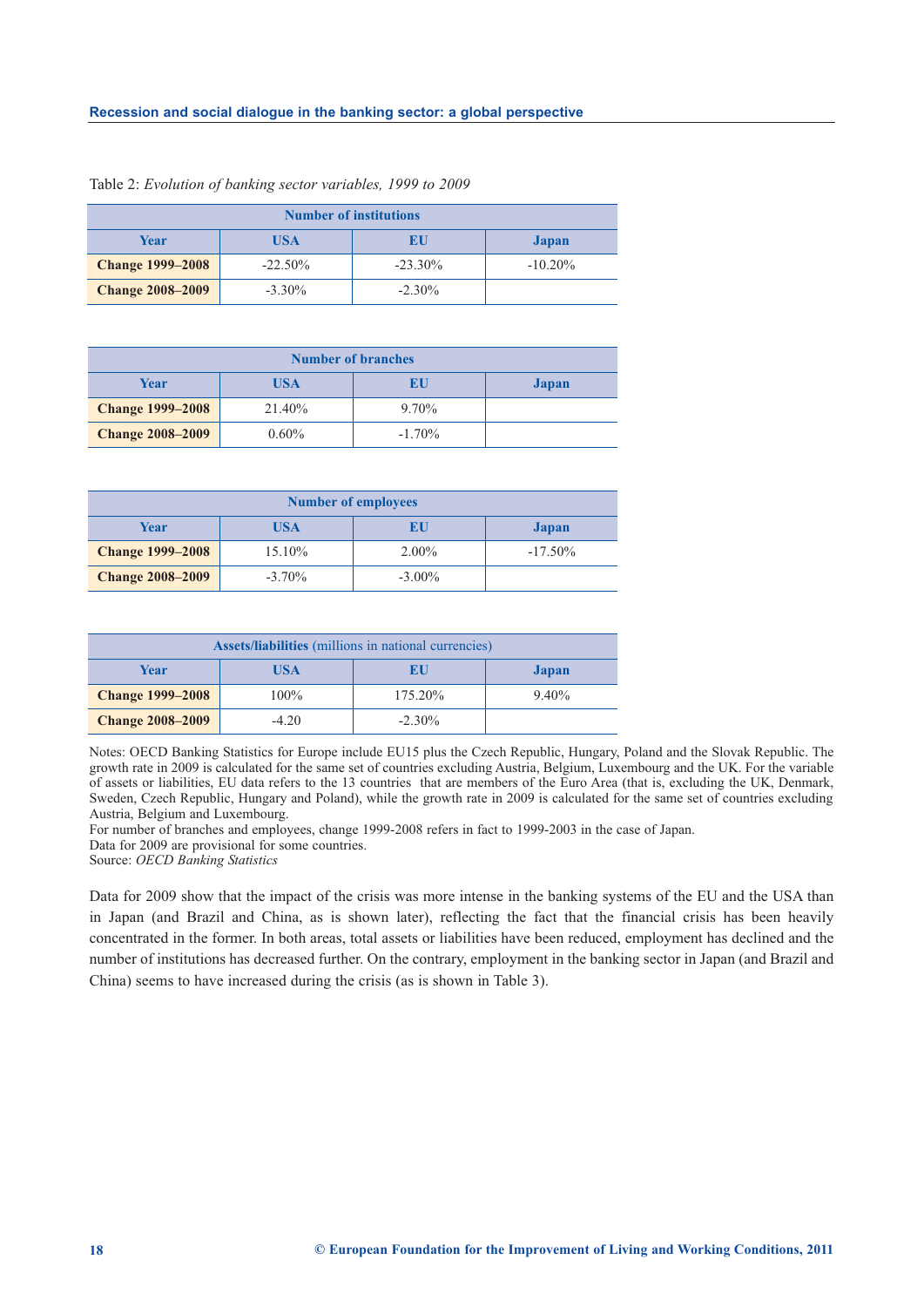Despite the general trend towards internationalisation and the concentration of banking activities, the banking sector in each of these countries has been undergoing certain processes that deserve individual analysis and which explain the different impact of the crisis in their banking sectors.

## **EU**

The European banking sector was probably experiencing the deepest restructuring process of all the areas analysed in the years before the global financial crisis surfaced. The general trends affecting the banking sector globally were especially strong in EU countries due to:

- the progressive market deregulation that ended in the liberalisation of capital movements at the beginning of the 1990s;
- the introduction of the euro in 1999;
- the enlargement to 27 Member States with the accession of the 12 new Member States (NMS) in 2004 and 2007.

Even though the European Single Market for financial services is not yet fully complete, common standards for banks (Basel I and II) supported the integration of banking systems.

An intense process of market integration began to take place from the second half of the 1990s in Europe, when European banks became more internationalised than banks in the USA, Japan or China. Until 2004, most M&A were domestic (that is, within national borders), but from 2004 cross-border bank mergers involving large banking groups began to take place within Europe and became predominant in value terms. The mergers between Spain's Banco Santander and the UK's Abbey in 2004 and Italy's Unicredit and Germany's HVB in 2005 are important examples of these early cross-border M&A.

Because of this market integration process, European banking is dominated by very large banking groups whose strategic decisions may have large systemic impacts. The Royal Bank of Scotland, Deutsche Bank, Barclays and BNP Paribas are the largest banks in Europe in terms of assets. Ranked by the number of employees, BNP Paribas is the largest bank in Europe with more than 330,000, followed by RBS (197,600), Banco Santander (165,946), HSBC (163,615) and ING Group (160,430) (Table A2 lists the 30 largest banks in the EU).

Data from the European Central Bank (ECB) on credit institutions<sup>7</sup> reflect this market concentration process and confirm the trends shown by the OECD data in Table 2. The number of credit institutions in EU27 fell by 4%, while the number of branches grew by 12% between 2004 and 2008.

**<sup>7</sup>** According to ECB, excluding central banks there were 10,067 monetary financial institutions (MFIs) in the European Union in July 2010, of which 82% were credit institutions, 17% money market funds and the remainder were classified as 'other institutions'.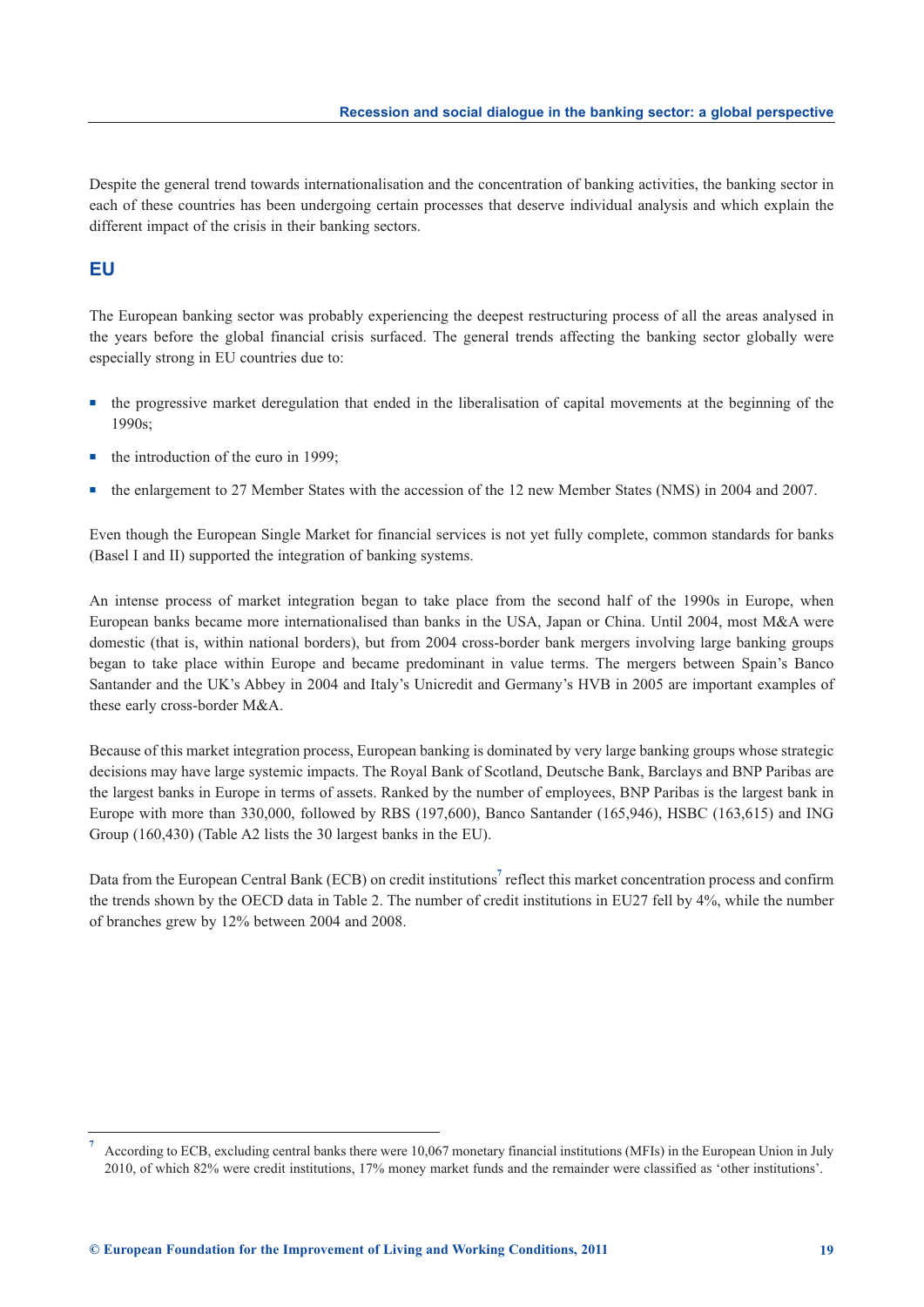Crucially, the evolution of the European banking sector in the years prior to the crisis shows an important divide between the most economically advanced Western countries and the NMS and other less advanced countries. This reflected the increasing operations of large banking groups from the former taking place in the latter, resulting in a declining number of banking institutions and branches in countries like Denmark, France, Germany, the Netherlands and Sweden, and a growing number in most NMS and Greece, Italy and Spain.

Table 3 shows the evolution of employment in the EU banking sector from 2000 to 2010 and reflects the increased activity in new and emerging European markets. Employment in the banking sector increased by more than 12% in the EU as a whole between 2000 and 2007, but the picture varies from country to country. Employment rose in all NMS (except for Romania), Ireland, Sweden, Greece, France, Spain, the UK, Luxembourg and Portugal while it fell by almost 10% in Austria, Germany and the Netherlands, and more moderately in Romania, Denmark, Belgium and Finland.

|                       | 2000           | 2001           | 2002           | 2003           | 2004   | 2005   | 2006   | 2007           | 2008   | 2009   | 2010   | <b>Change</b><br>2000 to<br>2007 | <b>Change</b><br><b>2008 to</b><br>2010 |
|-----------------------|----------------|----------------|----------------|----------------|--------|--------|--------|----------------|--------|--------|--------|----------------------------------|-----------------------------------------|
| <b>EU27</b>           | 3674.6         | 3671.9         | 3675.7         | 3696.3         | 3737.1 | 3912.2 | 4016.7 | 4126.8         | 4149.4 | 4033.4 | 3899.2 | 12.3%                            | $-6.0\%$                                |
| <b>Austria</b>        | 94.5           | 87.2           | 93.0           | 90.0           | 93.4   | 94.0   | 88.0   | 85.7           | 99.0   | 94.8   | 92.9   | $-9.3%$                          | $-6.2%$                                 |
| <b>Belgium</b>        | 110.3          | 106.1          | 101.8          | 94.4           | 101.7  | 109.2  | 105.9  | 106.9          | 107.5  | 93.7   | 91.2   | $-3.1\%$                         | $-15.2%$                                |
| <b>Bulgaria</b>       | 24.4           | 28.4           | 26.9           | 20.1           | 27.4   | 27.7   | 27.4   | 32.0           | 42.8   | 47.5   | 37.7   | 31.1%                            | $-11.9%$                                |
| <b>Cyprus</b>         | 11.5           | 12.6           | 12.4           | 11.4           | 10.5   | 12.6   | 14.1   | 14.9           | 14.7   | 13.3   | 14.7   | 29.6%                            | $0.0\%$                                 |
| <b>Czech Republic</b> | 57.9           | 55.8           | 52.0           | 54.4           | 52.0   | 56.3   | 56.9   | 60.3           | 71.5   | 69.6   | 64.4   | 4.1%                             | $-9.9\%$                                |
| <b>Denmark</b>        | 67.9           | 64.0           | 69.5           | 55.9           | 54.2   | 64.2   | 71.5   | 64.6           | 65.6   | 70.9   | 67.5   | $-4.9%$                          | 2.9%                                    |
| <b>Estonia</b>        | :              |                |                |                | 5.2    | :      |        | $\ddot{\cdot}$ | 7.5    | 8.5    | 7.2    |                                  | $-4.0%$                                 |
| <b>Finland</b>        | 32.3           | 31.2           | 28.7           | 32.9           | 30.8   | 29.6   | 29.8   | 31.9           | 34.6   | 34.4   | 32.9   | $-1.2%$                          | $-4.9%$                                 |
| <b>France</b>         | 435.2          | 441.5          | 456.3          | 453.1          | 419.1  | 479.2  | 487.7  | 496.0          | 520.2  | 566.2  | 548.3  | 14.0%                            | 5.4%                                    |
| <b>Germany</b>        | 844.8          | 869.9          | 838.3          | 823.4          | 757.5  | 778.4  | 769.2  | 774.9          | 786.7  | 782.8  | 761.0  | $-8.3\%$                         | $-3.3%$                                 |
| Greece                | 68.8           | 66.8           | 64.7           | 74.0           | 76.9   | 74.9   | 76.6   | 79.4           | 83.3   | 76.9   | 81.6   | 15.4%                            | $-2.0\%$                                |
| <b>Hungary</b>        | 47.5           | 46.4           | 48.6           | 42.9           | 51.1   | 50.4   | 55.0   | 58.5           | 62.4   | 65.4   | 54.5   | 23.2%                            | $-12.7%$                                |
| <b>Ireland</b>        | 44.7           | 42.3           | 47.0           | 47.6           | 45.4   | 47.1   | 57.1   | 63.1           | 63.9   | 67.1   | 61.5   | 41.2%                            | $-3.8%$                                 |
| <b>Italy</b>          | 456.6          | 448.6          | 456.1          | 465.7          | 428.5  | 427.8  | 457.5  | 455.0          | 444.2  | 446.5  | 447.1  | $-0.4%$                          | 0.7%                                    |
| Latvia                | 6.7            | 8.7            | 7.0            | 10.1           | 12.0   | 13.3   | 17.4   | 15.5           | 14.9   | 14.2   | 13.4   | 131.3%                           | $-10.1%$                                |
| Lithuania             | 11.0           | 9.7            | 6.3            | 8.2            | 8.9    | 8.5    | 8.9    | 14.2           | 13.6   | 13.4   | 15.9   | 29.1%                            | 16.9%                                   |
| Luxembourg            | 14.7           | 16.0           | 17.2           | 16.4           | 16.3   | 16.9   | 16.5   | 16.5           | 17.3   | 22.1   | 21.3   | 12.2%                            | 23.1%                                   |
| <b>Malta</b>          | 4.5            | 4.4            | 3.5            | 4.0            | 3.1    | 4.5    | 4.5    | 4.8            | 4.6    | 5.1    | 5.1    | 6.7%                             | 10.9%                                   |
| <b>Netherlands</b>    | 156.7          | 151.3          | 152.3          | 147.0          | 153.4  | 148.6  | 150.2  | 145.3          | 136.4  | 131.1  | 119.4  | $-7.3%$                          | $-12.5%$                                |
| <b>Poland</b>         | $\ddot{\cdot}$ | $\ddot{\cdot}$ | $\ddot{\cdot}$ | $\ddot{\cdot}$ | 180.8  | 200.8  | 231.1  | 271.1          | 240.8  | 254.7  | 259.0  | 49.9%                            | 7.6%                                    |
| Portugal              | 64.5           | 62.8           | 54.5           | 65.4           | 75.3   | 71.6   | 65.5   | 72.2           | 70.5   | 61.8   | 60.1   | 11.9%                            | $-14.8%$                                |
| Romania               | 73.6           | 63.2           | 56.6           | 66.1           | 62.9   | 59.5   | 63.6   | 69.4           | 77.9   | 88.6   | 97.6   | $-5.7\%$                         | 25.3%                                   |
| <b>Slovakia</b>       | 20.8           | 24.1           | 24.4           | 26.2           | 27.4   | 26.5   | 30.1   | 29.7           | 30.5   | 32.2   | 29.9   | 42.8%                            | $-2.0\%$                                |
| <b>Slovenia</b>       | 14.0           | 15.6           | 14.7           | 15.2           | 13.3   | 13.9   | 13.7   | 14.2           | 15.1   | 16.7   | 15.6   | 1.4%                             | 3.3%                                    |
| <b>Spain</b>          | 279.8          | 260.9          | 267.7          | 276.5          | 254.2  | 282.4  | 305.1  | 318.3          | 317.8  | 299.3  | 282.9  | 13.8%                            | $-11.0%$                                |
| <b>Sweden</b>         | 46.8           | 58.3           | 55.1           | 54.4           | 53.6   | 50.2   | 51.6   | 54.8           | 57.1   | 57.3   | 54.5   | 17.1%                            | $-4.6%$                                 |
| <b>United Kingdom</b> | 680.3          | 694.5          | 718.3          | 736.7          | 721.9  | 759.5  | 756.4  | 772.0          | 748.9  | 599.4  | 561.8  | 13.5%                            | $-25.0%$                                |

Table 3: *Employment in the banking sector in EU27 (thousands, 15 years or older)*

Notes: The banking sector definition is broader than in the data from ECB and OECD.

Data before 2007 refer to NACE rev.1 code 65, while data from 2008 refer to NACE rev.2 code 64 (financial service activities, except insurance and pension funding), equivalent to ISIC rev.4 code 64. Data for Estonia and Lithuania is unreliable and for the latter the change 2000 to 2007 refers in fact to 2004 to 2007.

Source: *Eurostat (Labour Force Survey)*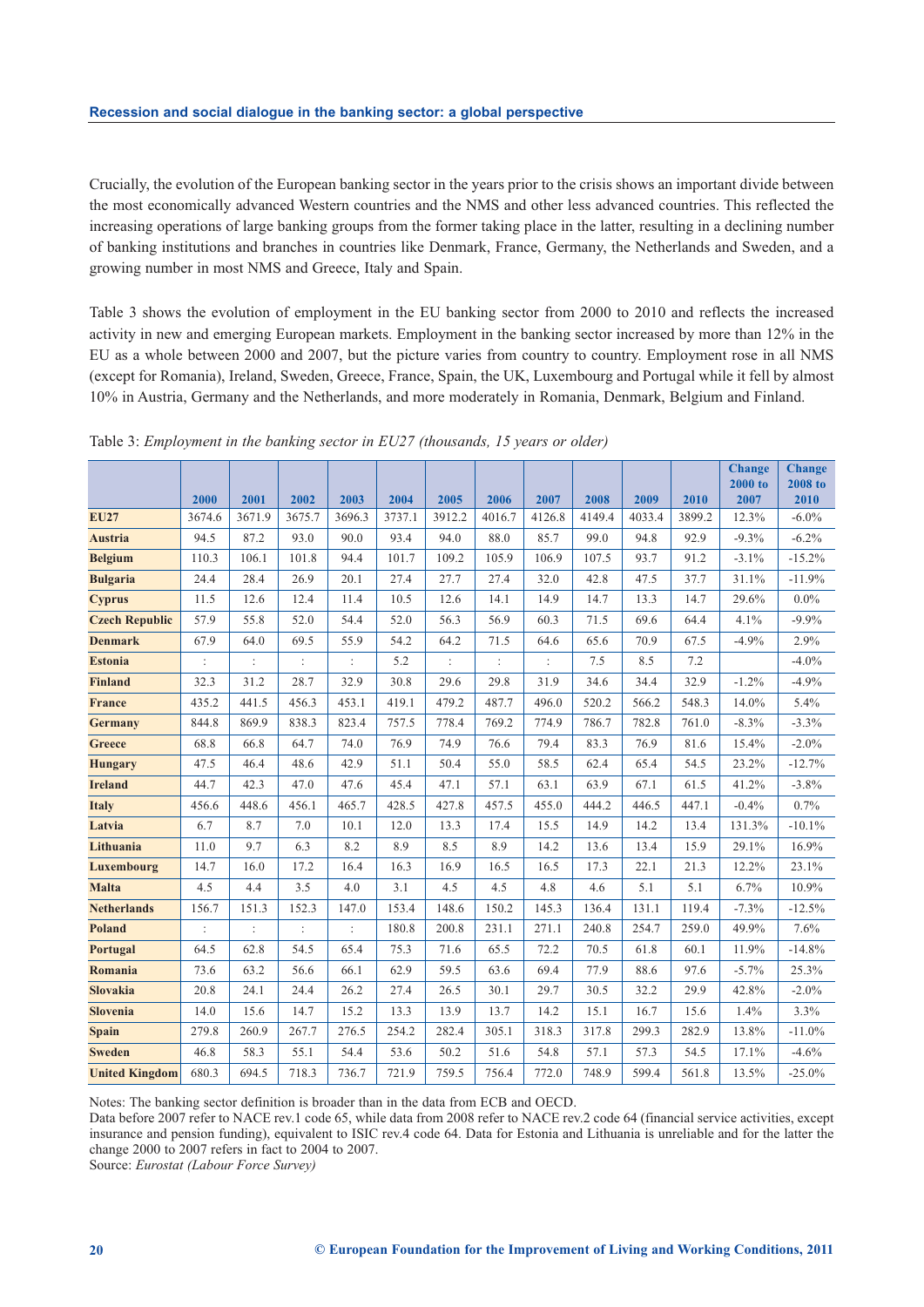In general terms, the evolution of employment levels in the banking sector over the past 15 years is explained by two opposite trends. On one hand, the privatisation and liberalisation of the sector resulted in higher profitability, value added and employment, in particular in countries where the sector was less developed. On the other hand, the concentration process of the sector increased the number of redundancies and resulted in job losses even before the crisis, in particular in countries where the sector was already mature and well structured.

Assets managed by credit institutions increased across all EU countries from 2004 to 2008, but especially so in all NMS countries, Greece, Ireland and Spain; the lowest increases were recorded in Germany, Luxembourg, the Netherlands and the UK. It is obvious that the sector was already in difficulties in 2008 because the annual growth rate at EU level was only 2.8%, much lower than in previous years. In some cases, the signs of the crisis became evident as far back as 2007: the UK credit institutions' assets, representing around a quarter of the EU banking sector's assets, registered a low rate of growth in 2007 and were severely reduced in 2008 (for more information, see the overview European report; Telljohann et al, 2011).

Between 2008 and 2010, employment fell by 6% and more than 250,000 jobs were lost. The impact was felt more strongly in some countries than others. Employment decreased in 17 countries, remained constant in Cyprus and increased in nine countries. The largest falls took place in the UK (-25%), Belgium (-15.2), Portugal (-14.8%), Hungary (-12.7%), The Netherlands (-12.5%), Bulgaria (-11.9%), Spain (-11%), Latvia (-10.1%), Czech Republic (-9.9%) and Austria (-6.2%). Meaningful employment growth rates were observed in Romania (25.3%), Luxembourg (23.1%), Lithuania (16.9%), Malta (10.9%), Poland (7.6%), France (5.4%), Slovenia (3.3%) and Denmark (2.9%) – see Table 3.

By far the largest job correction took place in the main European financial centre, the UK, where more than 187,000 jobs disappeared. The British sector was particularly exposed because its investment banking sector had a low level of regulation, and stocks and securities trading had gone further than elsewhere. The UK bank, Northern Rock, was one of the first victims of the financial crisis, when it requested security from the Bank of England, leading to investor panic in mid-September 2007 and finally to the nationalisation of the bank in February 2008. Job losses have been particularly dramatic since 2006 at Lloyds Banking Group and Royal Bank of Scotland (RBS), but occurred at all four major banks in the UK in 2009.

As a consequence of the crisis some UK banks were partially nationalised and downsizing was imposed on banks that were already facing restructuring. Lloyds will have to sell 600 of its branches by 2013, while RBS will get rid of its insurance business. In May 2010 RBS announced that it would start reducing its insurance workforce of 16,000 by dismissing 2,000 employees and outsourcing about 500 jobs to India. The announcement of a further 3,500 job cuts in September 2010 by RBS meant that, since the declaration of its partial nationalisation in October 2008, 20,600 UK-based job cuts had been announced.

Among the other selected countries in this study, the Hungarian banking sector seems to have also been particularly affected, both in terms of bank profitability and employment levels. The main source of its vulnerability has been the excessive borrowing by both the public and private sectors, which has resulted in the bankruptcy of many households facing mortgage and loan interest payments. The economic crisis drastically affected the banking sector from the second half of 2009: from the second quarter of 2009 to the second quarter of 2010, employment in the banking sector decreased by more than 20% (the Budapest Bank dismissed 300 people in 2009, 10% of its staff), while it did by 12.7% between 2008 and 2010 overall.

However, in the large majority of European countries analysed, the specific impact of the financial crisis on the banking sector has been more moderate, even if job losses may have resulted as a consequence of the worsening economic situation and on-going restructuring trends. In Estonia, France, Germany, the Netherlands and Sweden, the crisis in the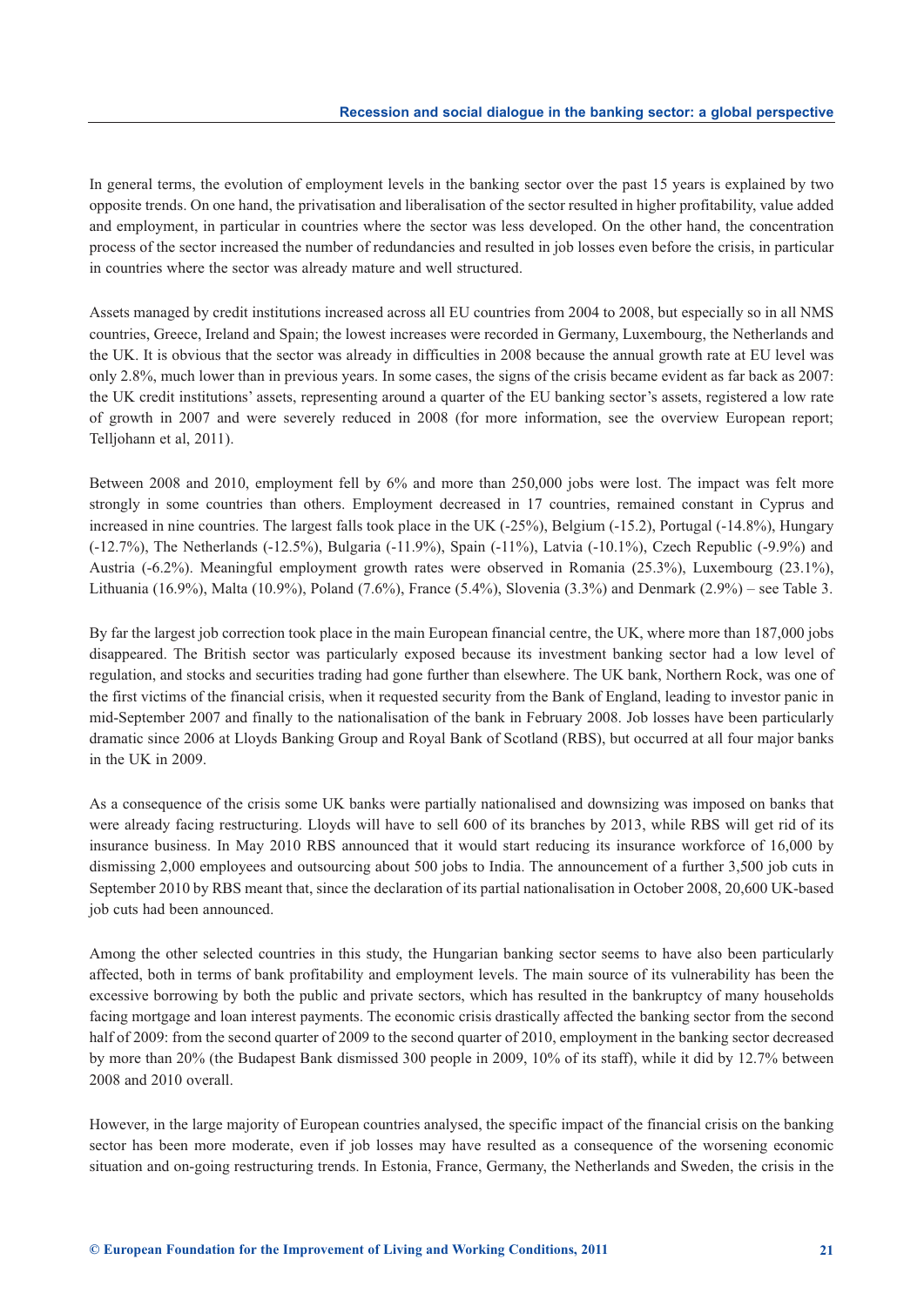financial sector only had an impact on certain banks, while the rest were not significantly affected. In Germany, where employment in the sector fell by more than 3% between 2008 and 2010, the effects of the subprime crisis and the bankruptcy of Lehman Brothers in September 2008 affected a small number of banks (mainly the large banks, Landesbanken, mortgage banks and special purpose banks – all of which were involved in own-account trading in securities, financial instruments and foreign exchange assets), while savings and cooperative banks have done well during the crisis. In France, banks like Natixis and Société Générale suffered high losses in 2008 and 2009 due to speculative investment banking, but employment levels in the sector have increased overall during the crisis. In the Netherlands, where employment levels were already decreasing, the crisis resulted in a further employment reduction of 12.5% between 2008 and 2010. Large banks with global operations exposed to the effects of the financial crisis announced major job cuts: ING announced 7,000 job cuts worldwide (2,800 in banking activities and the remainder in insurance) and ABN Amro announced a plan to cut 6,500 jobs after the merger with Fortis. In Sweden, employment levels declined by almost 5% sine the major banks (Swedbank and SEB) suffered heavy losses as a result of severe loan losses in foreign countries where they operated, such as the Baltic states, although none was so badly affected that the government had to take over ownership of the bank. Estonia, like other eastern European countries, was hit hard by the financial crisis as the credit freeze negatively impacted its credit-fuelled economic growth and real estate sectors and therefore banking groups were affected, but the reduction of employment in the banking sector (-4%) was well below the national average  $(-13\%)$ .

Finally, the employment losses in the banking sector in Spain and Italy are mainly explained by the general impact of the economic downturn, but with only a limited impact of the financial crisis on their banking systems. In Spain, following the deep economic contraction and increase in unemployment in the whole economy after the bursting of the housing market bubble, the banking sector has seen a large fall in employment  $(-11)$  rate between 2008 and 2010); however, the exposure of Spanish banks to the international 'toxic' assets was very limited due to strict supervision by the Bank of Spain.<sup>8</sup> In Italy, where employment in the sector has slightly increased between 2008 and 2010, banks have been largely unaffected because they tend to focus more on traditional retail banking activities; they are not very internationalised and they have been more cautious and strict in allowing credit.

Therefore, jobs are being lost in the banking sector in many countries, but two facts are worth mentioning. First, it is difficult to assess to what extent the job cuts are only the result of the crisis or are due to the ongoing restructuring. M&A have continued during the crisis, but the banking sector in Europe was already going though a market concentration and expansion process prior to the crisis. Secondly, the significant employment losses in the EU27 banking sector between 2008 and 2010, while above the average for the economy as a whole, are much lower than those in the manufacturing or construction sectors. Indeed, if the UK is excluded, employment reduction in the EU banking sector would have been lower than that of the whole economy.

It is interesting to compare the way the banking sector has weathered the crisis with the experience of the manufacturing and construction sectors. While employment in the banking sector in EU27 decreased by 6% between 2008 and 2010, employment continued to increase in the other financial sub-sectors, that is, insurance and pension funding activities and insurance and financial intermediaries. The employment reduction experienced by the banking sector is above the overall employment reduction in EU27 (2.4%), but far lower than the employment losses in the manufacturing or construction sectors (above 10%).

**<sup>8</sup>** Even though they were not involved with 'toxic' assets, the Spanish regional banking groups (Cajas), which are highly dependent on regional governments, were heavily involved in the real estate sector and badly hit by the bursting of the Spanish housing bubble. They will need recapitalisation, the full amount of which is not yet known, and as a means to get it they are being forced to restructure, carry out mergers and start participating in the stock markets (depending on the individual case).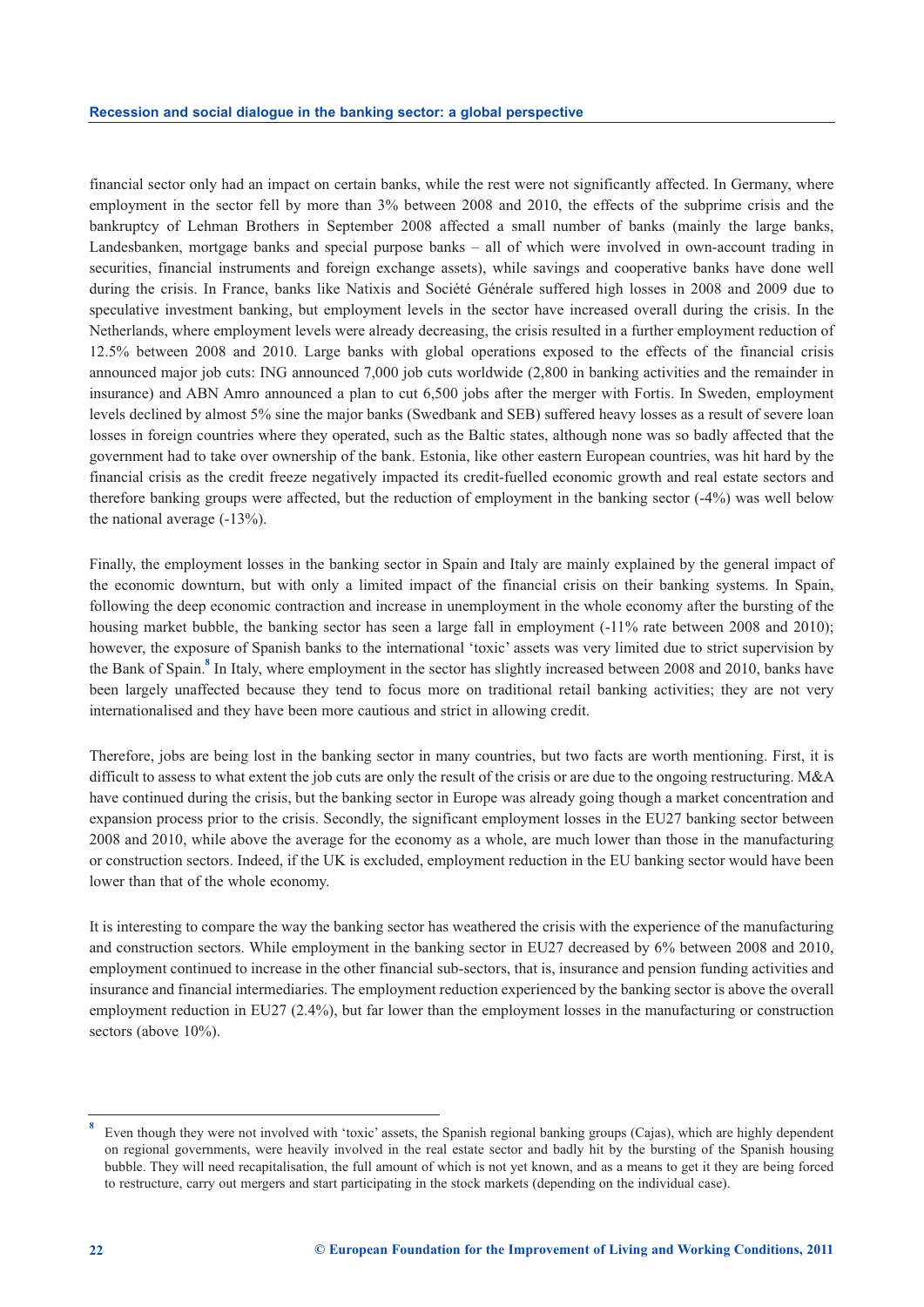The evolution of the wages and salaries component of the labour costs index shows that wage increases in the financial sector between 2008 and 2010 (3.7%) were below the increases in manufacturing, construction and business economy as a whole (around 4.5%). This may be partly explained by the lower incidence of temporary employment in the sector, facilitating an adjustment to the crisis via the wages paid instead of dismissing temporary workers.<sup>9</sup>

The average number of actual hours of work per week and employed person slightly increased in the financial services sector between 2008 and 2010, while they decreased in the construction and manufacturing sectors.<sup>10</sup> This may partly reflect the fact that the financial sector made very little use of short-time working schemes during the crisis, whereas such schemes were widely used in the sectors of construction, wholesale and retail trade, transport and storage and, especially, manufacturing (Eurofound, 2010).

According to the European Commission, the health of the financial system improved in 2010 due to the higher capital ratio of the euro area banking system and because the prolonged de-leveraging normalised the financial markets and reduced their vulnerability (European Commission, 2010).

There is not enough evidence at this stage to assess how the crisis has affected the restructuring process that was already taking place in the banking sector. But it seems that the financial crisis has pushed EU banks to shift their focus to domestic issues and markets and engage less in internationalisation. Government rescue acquisitions modified the process of consolidation, boosting M&A within national borders and contributing to a reduction in the transnational footprint of EU banks (European Commission, 2009).

### **USA**

The US financial sector, which is much larger than those in European countries, was the epicentre of the crisis and US banking institutions have suffered the deepest effects. Among the earliest to shed jobs was City Group, which made three job cut announcements in 2008, mainly affecting New York and London. Up to November 2010, there were 146 bank failures in the USA in 2010 alone, the highest number since the savings and loan crisis of the 1980s and 1990s, but far from the traumatic adjustment that took place in 1930–1933, when a third of the banks failed.

Because the commercial banking industry had been undergoing important legislative changes for many years before the crisis, deregulation blurred the distinctions between the different categories of financial institutions. In 1999, the Financial Services Modernization Act eliminated barriers to affiliations among banks and securities companies, insurance companies and other financial service providers. This made it legal for commercial banks to own insurance companies and securities companies, ending the restrictions put into place during the Great Depression by the Bank Act of 1933.

As in Europe, the number of institutions in the US banking sector fell by more than 20% between 1999 and 2008 and the number of branches increased by more than 20% (Table 2). But the US banking sector had gone through a market integration process earlier, so that between 1985 and 1999 the number of institutions in the sector had declined by 40% and the number of branches grew by 50%. Importantly, in the case of the USA, job losses took place in the sector during the 1980s and 1990s, but employment rose steadily from 1999 until the crisis.

**<sup>9</sup>** Eurostat's labour cost index (LCI) refers to the total average hourly labour costs.

<sup>&</sup>lt;sup>10</sup> The average number of actual weekly hours of work in main job per employed person increased in the EU27 from 37.7 to 37.8 hours in the finance sector between 2008 and 2010, while it decreased in the overall economy (from 37.3 to 36.9h), the manufacturing (39.2 to 38.9h) and the construction sectors (from 40.6 to 40.1h) (Eurostat Labour Force Survey).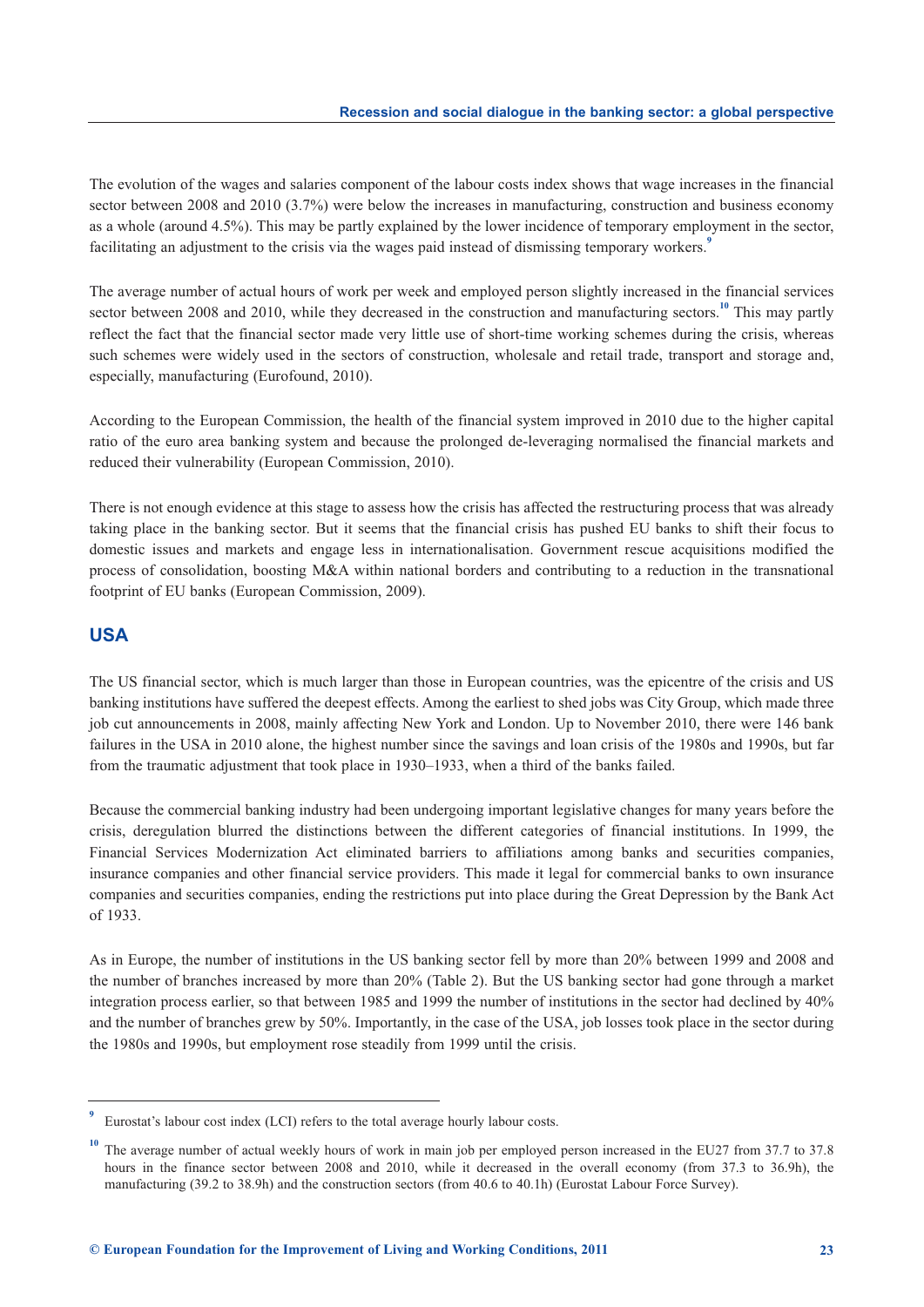The impact of the financial crisis on banking employment is clear because it interrupted the positive trend seen since from the beginning of the decade. The number of employees in both the financial and the banking sectors increased constantly from 2000, but declined every year from 2007, especially in 2009 (Table 4). Between 2006 and 2010 the number of employees in the banking sector fell by more than 10%, returning to levels below those observed at the beginning of the decade. This means that almost 400,000 jobs have been lost in the banking sector (almost 700,000 in the finance sector).

One of the first relevant cases of companies experiencing problems was that of the two Government Sponsored Enterprises (GSEs), Fannie Mae and Freddie Mac, which had to be rescued by the Federal Housing Finance Agency. In September 2008 Lehman Brothers and Washington Mutual, two large financial institutions, had been allowed to fail. Because of the disruptive impact of the failure of these two institutions on global financial markets, the government changed its approach and provided extensive support to many large institutions.

| <b>Year</b>                | <b>Financial sector</b> | <b>Banking sector</b> |
|----------------------------|-------------------------|-----------------------|
| 2000                       | 7,687                   | 3,352.30              |
| 2001                       | 7,808                   | 3,428.20              |
| 2002                       | 7,847                   | 3,475.40              |
| 2003                       | 7,977                   | 3,550.10              |
| 2004                       | 8,031                   | 3,583.10              |
| 2005                       | 8,153                   | 3,655.10              |
| 2006                       | 8,328                   | 3,743.20              |
| 2007                       | 8,301                   | 3,714.90              |
| 2008                       | 8,145                   | 3,596.90              |
| 2009                       | 7,769                   | 3,401.50              |
| 2010                       | 7,630                   | 3,345.60              |
| <b>Change 2006 to 2010</b> | $-8.40\%$               | $-10.60\%$            |

Table 4: *Number of employees in the US financial and banking sector (thousands)*

Note: Data for the banking sector is more in line with the ISIC rev.4 code 64, since it offers a broader classification of the banking sector than that of OECD. It refers to credit intermediation and related activities (NAICS 522) and securities, commodity contracts, investments (NAICS 523).

Data for the financial sector refer to NAICS code 52.

Source: *Bureau of Labor Statistics*

Table 5 ranks the five largest banking institutions in the US in 2010 in decreasing order of assets. All five were affected by the subprime mortgage crisis and had to receive tens of billion of dollars in government funds in order to survive. Goldman Sachs and Morgan Stanley, the last major banks still to be classed as investment banks, changed their status from investment bank to commercial bank in order to be eligible for public funds. The rest of the major investment banks went bankrupt or merged with other banks. Wells Fargo received public funding to help acquire the failing Wachovia Bank, JP Morgan Chase received support to acquire failing Bear Stearns and Washington Mutual, and Merrill Lynch was acquired by Bank of America. As a consequence of the crisis, a clear process of market concentration has occurred: the market share of the top four companies in the banking sector has rocketed from 39.1% in 2002 to 63.7% in 2010 (US Census).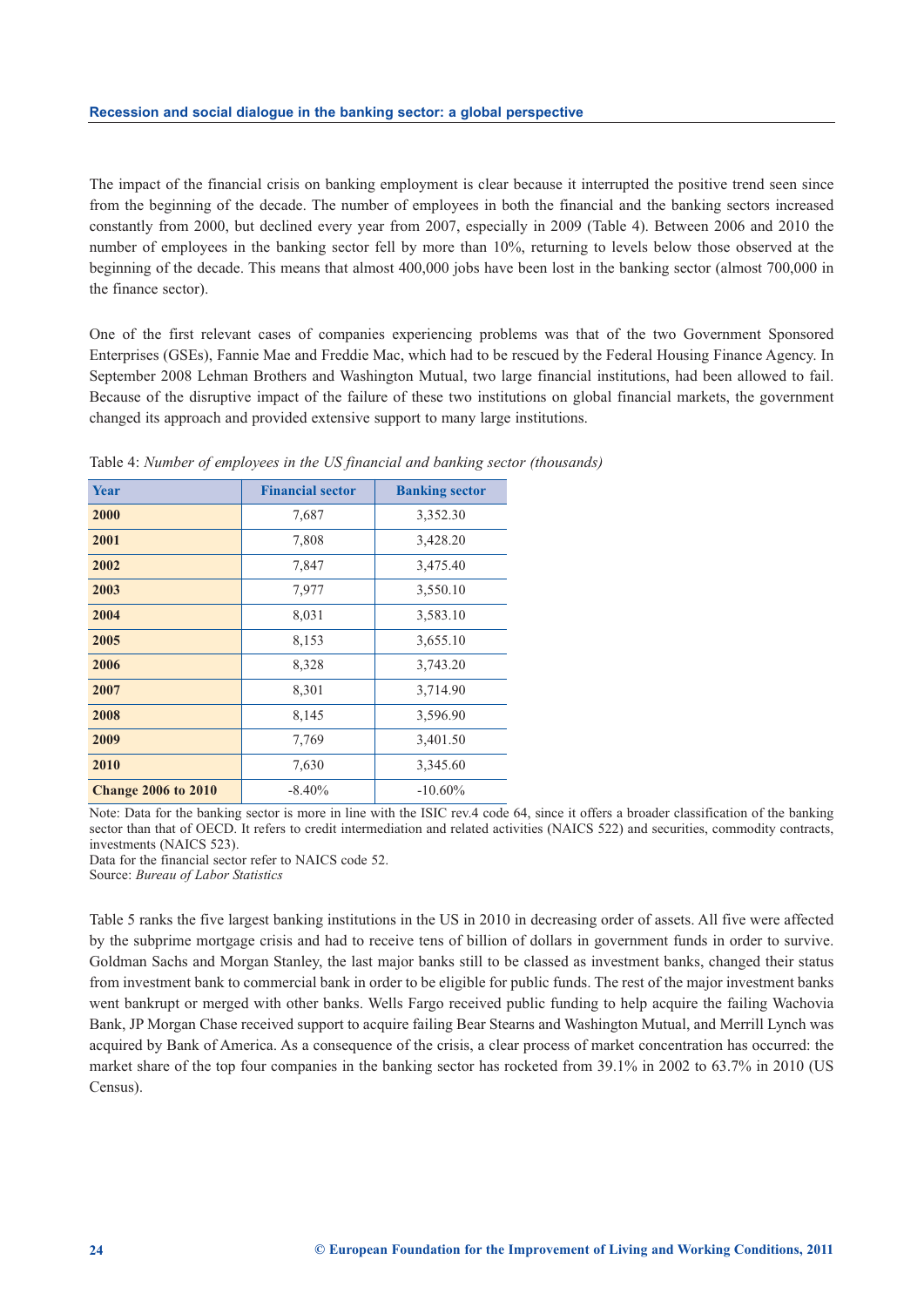| Rank                    | <b>Institution</b>          | <b>Total assets (thousands)</b>          |
|-------------------------|-----------------------------|------------------------------------------|
|                         | Bank of America Corporation | USD 2,366,086,945 ( $E1,641,980,000$ )   |
| $\overline{2}$          | JP Morgan Chase & Co.       | USD 2,014,019,000 ( $\in$ 1,397,650,000) |
| 3                       | Citigroup Inc.              | USD 1,937,656,000 ( $\in$ 1,344,660,000) |
| $\overline{\mathbf{4}}$ | Wells Fargo & Company       | USD 1,225,862,000 (€850,702,000)         |
| $\overline{5}$          | Goldman Sachs Group, Inc.   | USD 883,529,000 (€613,136,000)           |

Table 5: *Five largest US banking institutions (30 June 2010)*

Source: *US Federal Reserve System National Information Center* (**<http://www.ffiec.gov/nicpubweb/nicweb/top50form.aspx>**)

Among the largest banks, Citigroup was the worst hit by the financial crisis. Citigroup is the third largest US bank. It has the largest financial services network, 16,000 offices and approximately 300,000 employees worldwide, covering 160 countries. Due to its large exposure to collateralised debt obligations (CDOs) and the national housing market, it faced huge losses (USD 19 billion in 2008 and USD 1.6 billion in 2009) and had to be rescued by the US government (USD 45 billion in October 2008 and January 2009), which resulted in Federal funds gaining a 34% stake in the group. After the rescue, Citigroup implemented an aggressive downsizing and cost cutting plan. The public funding injected into the bank gave the government the right to regulate the salaries of the top 20 executives: the new CEO (from 2007) agreed to take only USD 1 for his salary in 2009 and bonuses were cut for nearly everyone (stock was issued instead of bonuses for the top executives). On 17 November Citigroup announced layoffs of 52,000 employees, in addition to the 17,000 employee layoffs announced earlier in 2008. In December 2009 Citigroup was divided into Citicorp, retaining the core assets, and Citi Holdings, which took the non-core assets to be sold. As a result of the crisis, total employment in Citigroup fell from 375,000 in 2007 to around 300,000 in 2010, although the group registered USD 10 billion profits during the same year.

### **Japan**

Despite the strong impact of the global economic downturn on the already sluggish Japanese economy, the Japanese banking sector was relatively unaffected by the financial crisis. Some measures had to be taken by the government in order to secure liquidity in financial markets, but the Japanese crisis did not have a financial dimension. One of the reasons was that the sector had suffered a financial crisis at the end of the 1980s, as a consequence of which it was deeply restructured, the international operations of Japanese banks were reduced and a new dual system of financial supervision was put in place.

As a consequence of continuous high investment rates and trade surpluses since the Second World War and decreasing interest rates set by the Bank of Japan during the 1980s, loans and credits were increasingly easier to obtain in Japan, which finally led to speculation, mainly on the stock exchange and the housing markets, and resulted in the creation of the famous bubble economy from the mid-1980s. After the bursting of the Japanese asset price bubble in the early 1990s, Japan decided in 1997 to modernise its financial system through a process of liberalisation.

The liberalisation led to the so-called Japanese 'Big Bang' of 1998 when financial institutions were exposed to a completely different competitive environment, leading to an integral restructuring of the banking sector in the coming years. A symbolic decision was taken with the privatisation of Japan Post, originally proposed in 2003, approved in 2005 and implemented in 2007 (to be fully accomplished by 2017).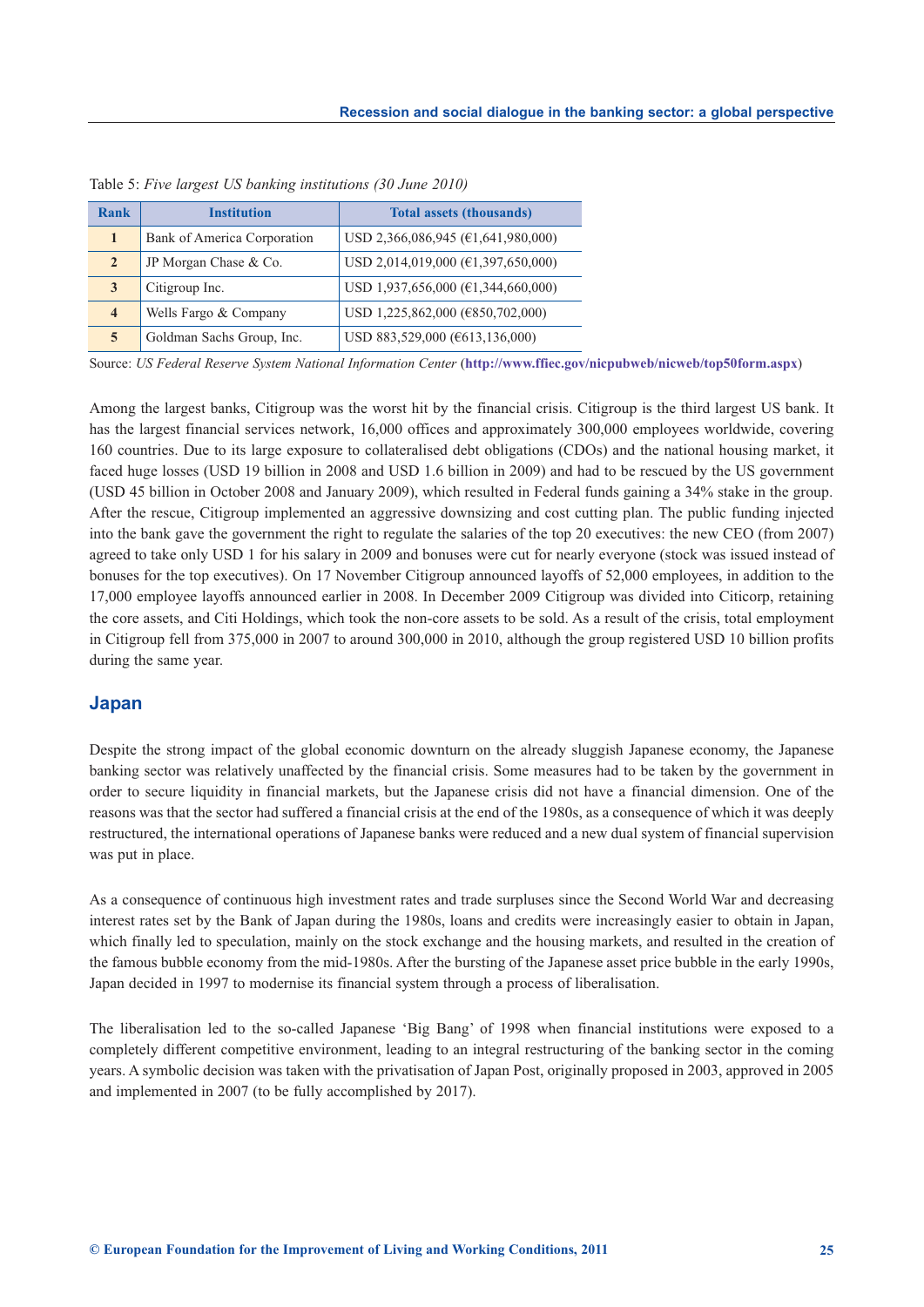As in the EU and the USA, a process of market integration took place in Japan, especially intense among those banks more involved in M&A like the city banks. Several independent financial institutions merged and formed five large city banks:

- -Mitsui-Sumitomo Group;
- -Mizuho Financial Group;
- -Mitsubishi UFJ Financial Group;
- -Resona Holdings;
- -Chuo Mitsui Trust Holding.

Available OECD data for Japan show that the number of banking institutions fell by 10% between 1999 and 2008 (Japanese data sources show that the reduction was already intense from the end of the 1990s). Unlike in the EU and USA, the number of branch offices and premises declined in Japan; by 18% between 1995 and 2003 according to OECD data.

The restructuring had a negative effect on sectoral employment, especially on regular employees: between 2000 and 2005, regular employment fell between by 30% in city banks, and by around 20% in regional banks and trust banks. OECD data show that the reduction in employment began even before this: the number of employees in the banking sector fell by 30% between 1995 and 2003.

Evolution in recent years suggests that the Japanese banking sector has overcome its own crisis and has not been significantly affected by the current financial crisis. Japanese banking institutions faced losses in the years 2008 and 2009, but as a consequence of the worsening economic situation. Since 2006 there have been signs of recovery and these have persisted during the global financial crisis. Employment in the financial sector<sup>11</sup> decreased during the early years of the 21st century and bottomed out in 2006. Employment grew by almost 6% in 2008 and has almost remained constant since then; it increased by 0.6% in 2009 and decreased by 1% in 2010. Regular employment, which fell drastically up until 2006 (dropping to an average of about 63% of the level before the restructuring), has remained constant over the past few years (Table 6).

**<sup>11</sup>** There are no updated employment data specifically for the banking sector in Japan. These data refer to the whole financial sector, including insurance and pension funding.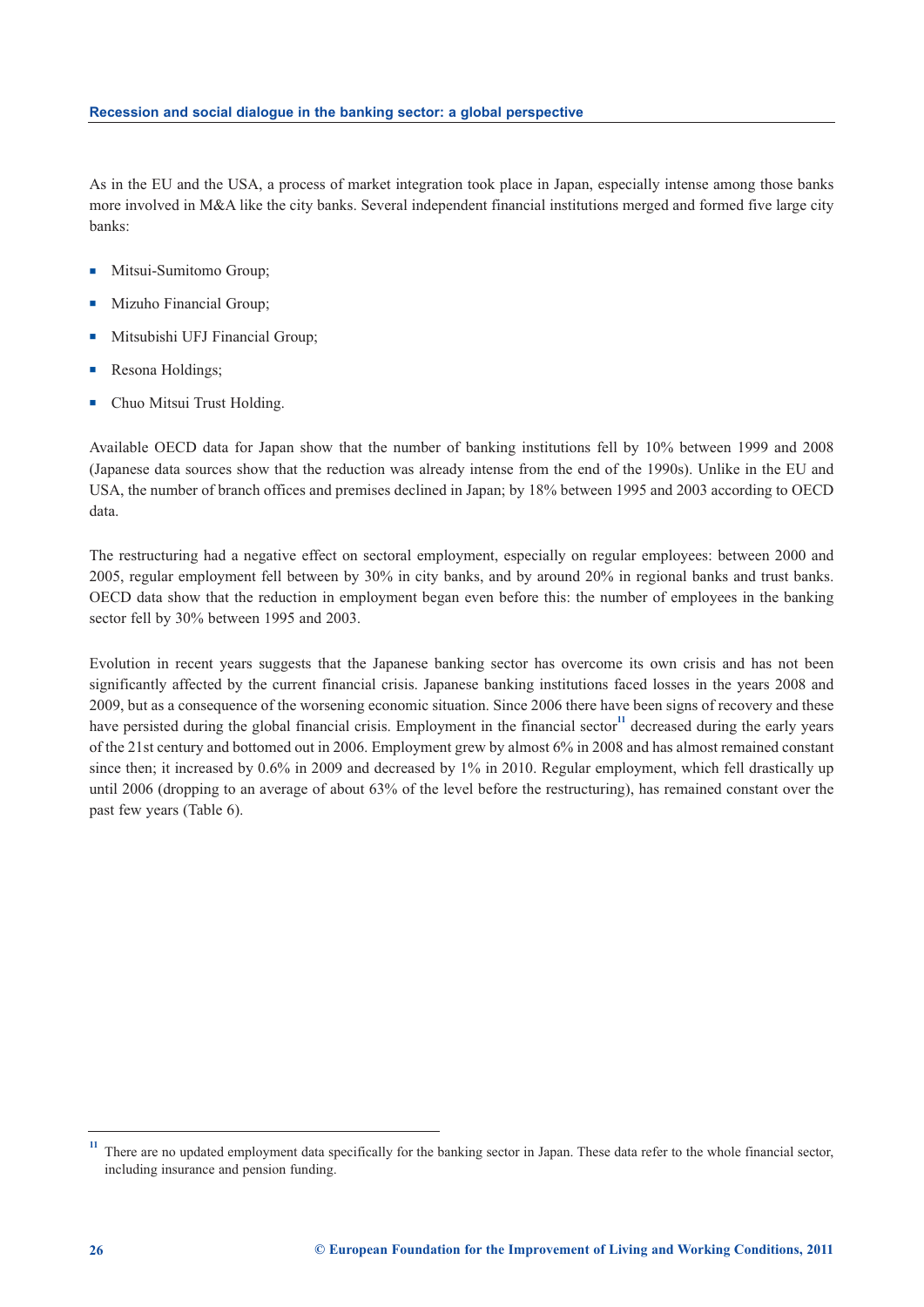| Year | <b>Number of employees</b> |
|------|----------------------------|
| 2002 | 1,690,000                  |
| 2003 | 1,610,000                  |
| 2004 | 1,590,000                  |
| 2005 | 1,570,000                  |
| 2006 | 1,550,000                  |
| 2007 | 1,550,000                  |
| 2008 | 1,640,000                  |
| 2009 | 1,650,000                  |
| 2010 | 1,630,000                  |

Table 6: *Employment in the Japanese financial intermediation sector, 2002–2010*

Note: Data refer to the whole financial intermediation sector (ISIC-rev.3, code J). Source: *ILO*

The sound capital position of Japanese banks allowed them to expand their international activities by acquiring parts of failing US banks when the crisis deepened in October 2008. The Mitsubishi UFG Group, Japan's largest bank, bought 21% of Morgan Stanley for USD 9 billion (€6.25 billion), while Nomura, the largest Japanese brokerage, acquired the Asian, European and Middle East operations of Lehman Brothers.

Several reasons help to explain why the Japanese banking sector has not been significantly affected by the current financial crisis. First and most importantly, as explained in detail above, Japan had already suffered its own very acute financial crisis by the early 1990s, as a consequence of which the banking industry was thoroughly restructured. This resulted in financially stronger entities as a result of multiple M&A. Many banks increased their equity capital and the international business activities of Japanese banks were considerably reduced, making them less exposed to damaging practices in international financial markets. Moreover, as a result of the bursting of the bubble economy, Japanese households adopted a very conservative approach to their capital management. Currency and deposits account for more than half of household assets followed by life insurance or pension fund reserves.

Secondly, together with the legal reforms, a new dual system of financial supervision and inspection was put in place in 1998, which seems to have been effective in controlling business behaviour in Japan's financial institutions. The system is a mix of binding and voluntary rules. On the one hand, the Financial Services Agency (FSA) authority emanates from the Japanese Banking Act, the binding law for the banking institutions. On the other hand, there is a second system of supervision through the Bank of Japan based on voluntarily accepted rules for supervision based on negotiated agreements.

Finally, even though Japan was not directly affected by the Asian crisis of 1997, this episode may have been an important lesson for Japanese financial institutions to limit dangerous business practices and risk exposure, and to focus on more conservative banking with tight lending requirements.

### **Brazil**

When the crisis surfaced, the Brazilian economy and its financial sector were in a strong position. The government reacted quickly to address some liquidity shortages in the sector, but the global financial crisis did not have a meaningful impact in the Brazilian banking sector. As in Japan, some historical episodes before the current crisis forced the restructuring of the sector and acted as a warning for future episodes.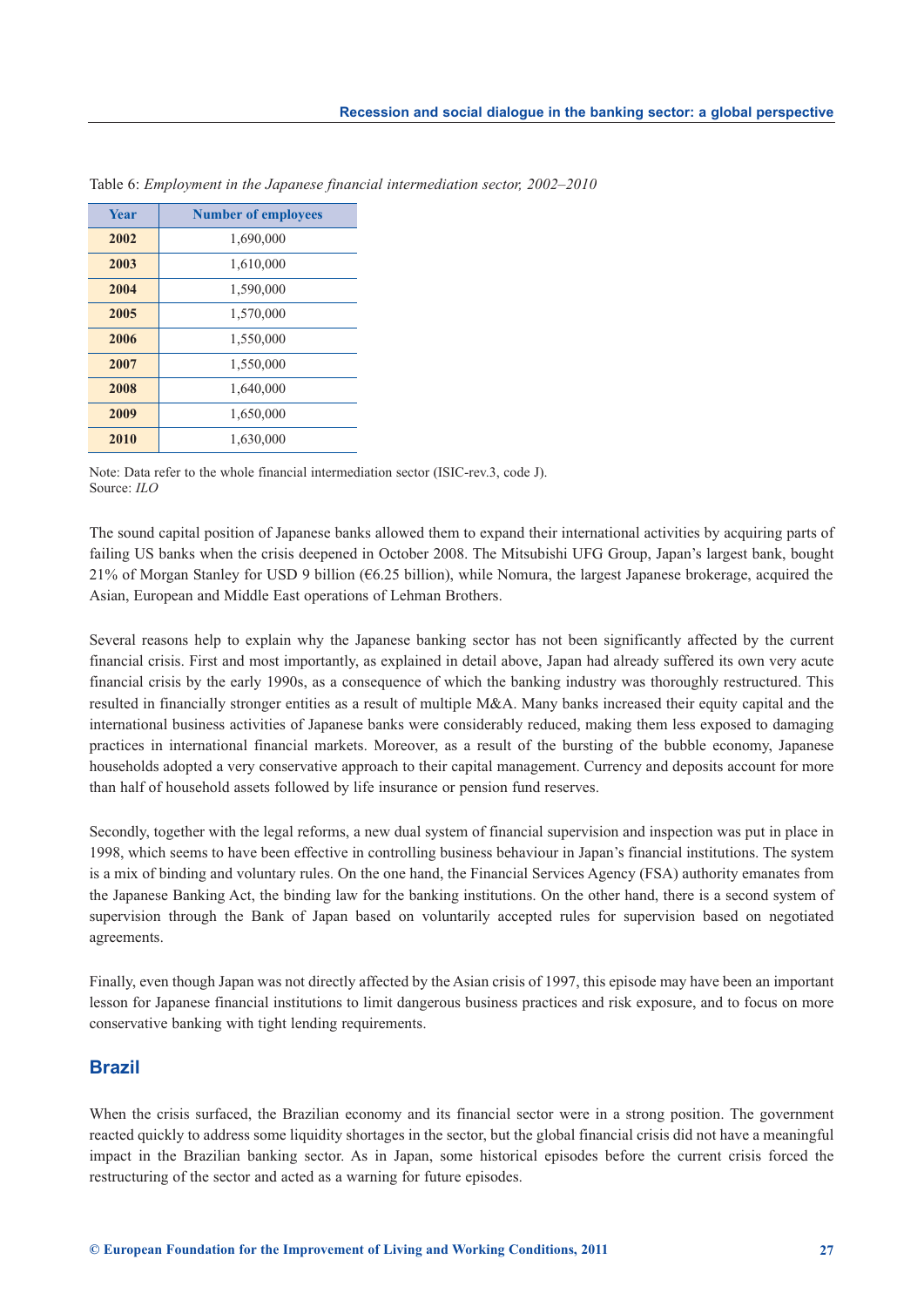Brazil has a relatively small banking sector compared to the more mature banking systems in the USA, Europe and Japan. A process of market expansion and integration in the Brazilian banking sector began years ago when the government decided to increase the efficiency of the financial sector. The process intensified after banks had to restructure drastically because of a dramatic fall in the demand for banking services when chronic inflation was finally controlled in 1994. More than 150 jobs were lost in the banking sector in the second half of the 1990s.

From 2000 to 2008, sectoral employment increased constantly and grew by almost 25% overall; assets multiplied by four, the number of branches expanded and the number of banking and especially non-banking institutions boomed, while the number of banking institutions was further reduced due to the market integration process (Table 7). 'Nonbanking' institutions refer to small shops, post offices, lottery shops and other form of small business used by banks to offer their services.

As a result of these trends, the Brazilian banking sector is very concentrated: the 10 largest banks hold 77% of total assets, 73% of total equities, 68% of total net profits and 87% of total deposits in the entire industry. Three of them are publicly owned: Banco do Brasil and Caixa Economica Federal (Federal Government) and Banrisul (Rio Grande do Sul State Government). The other seven are private banks: four owned by Brazilians (Itau-Unibanco, Bradesco, Votorantim and Safra) and three by foreign groups (Santander, HSBC and Citibank).

Important M&A have taken place in the past few years involving large banks. In October 2007, Banco Santander acquired Banco Real, the Brazilian operation of Amro Bank, as an extension of the global merger between Santander and ABN Amro; during 2008, after months of negotiations, Banco do Brasil acquired Nossa Caixa, a medium-sized bank owned by the government of the state of São Paulo, as a part of a larger deal between the federal administration and the state of São Paulo administration. Finally, in November 2008 the merger between Itaú (known as Brazilian Bank at the time) and Unibanco (the fifth largest bank) was announced after months of negotiations, resulting in the creation of the second bank, Itaú-Unibanco. The financial crisis may have precipitated the latter merger (Unibanco was the most vulnerable among the large Brazilian banks), but it had been planned and negotiated for months before the crisis hit.

|                                          | 1995           | 2000           | 2002             | 2004             | 2006             | 2008             | 2009             | $2010*$          | <b>Change</b> | <b>Change</b><br>2000 to 2008 2008 to 2009 |
|------------------------------------------|----------------|----------------|------------------|------------------|------------------|------------------|------------------|------------------|---------------|--------------------------------------------|
| <b>Employment</b>                        | 609,210        | 452,689        | 463.368          | 466,316          | 519.251          | 562,195          | 568,298          | 604.263          | 24.2%         | $1.1\%$                                    |
| <b>Total assets</b><br>(millions of BRL) | 566<br>million | 945<br>million | 1,228<br>million | 1.419<br>million | 1,952<br>million | 3,230<br>million | 3,530<br>million | 4,163<br>million | 241.7%        | $9.3\%$                                    |
| <b>Number of banks</b>                   | 248            | 168            | 147              | 140              | 134              | 136              | 136              | 140              | $-19.0\%$     | $0.0\%$                                    |
| Number of branches                       |                | 16.396         | 17.049           | 17.260           | 10.087           | 19.142           | 20,046           |                  | 16.7%         | $4.7\%$                                    |
| <b>Banking institutions</b>              |                | 54,075         | 82.136           | 98.746           | 134.114          | 177,587          | 233,156          |                  | 228.4%        | 31.3%                                      |
| Non-banking<br><b>institutions</b>       |                | 13.731         | 32.511           | 46,035           | 73.031           | 108,074          | 149,504          |                  | 687.1%        | 38.3%                                      |

|  | Table 7: Brazilian banking sector variables |  |  |  |
|--|---------------------------------------------|--|--|--|
|--|---------------------------------------------|--|--|--|

Notes: \* Data for 2010 refer to September 2010.

1 BRL =  $\epsilon$ 0.436 (as of 2 June 2011)

Source: *For employment, Brazilian Department of Labour (referring closely to ISIC rev.4 code 64).* 

For number of institutions and assets, Central Bank of Brazil (banks of the same economic group are aggregated into one single institution).

For the rest of variables, see Zylberstain (2011).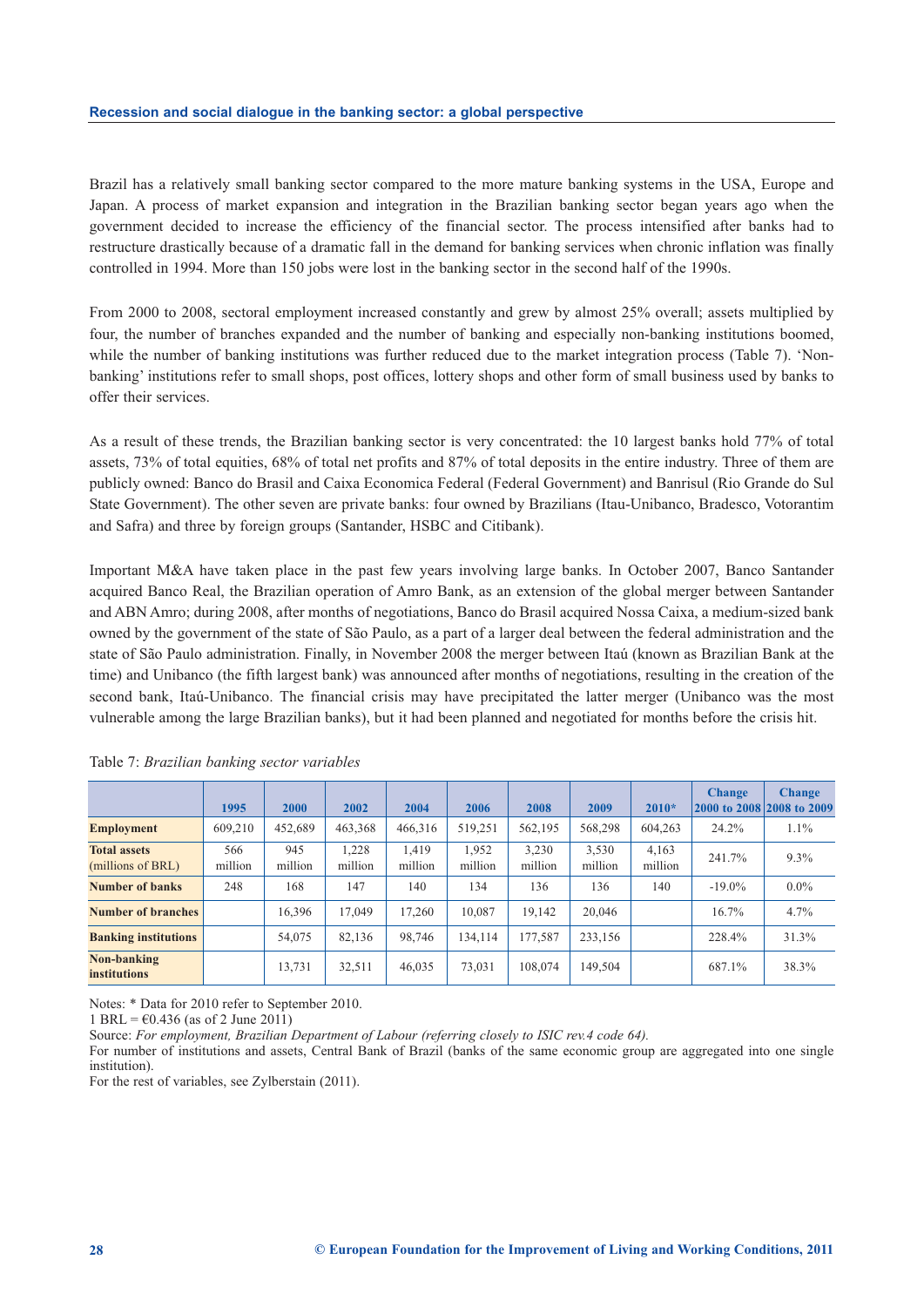The Brazilian banking sector was not strongly impacted by the financial crisis. Data show that the same trends seen in the past few years can be observed through the global crisis in 2009 and 2010. In addition, employment continued to increase – by 1% in 2009 and by 6% in 2010.

The effects of the global financial crisis were felt in the Brazilian banking sector via some liquidity problems. The international credit freeze had an impact in the domestic market and credit became more difficult to obtain. Moreover, there was a concentration of liquidity in the large banking institutions, while smaller banks lost the applications that funded their credit operations and this increased their vulnerability.

The government addressed the liquidity situation through several measures that had an impact on the structure of the sector in terms of ownership. Publicly owned banks were used by the authorities to keep the flow of credit into the economy when credit became more difficult, while foreign banks, large financial institutions belonging to countries where the effects of the financial crisis were more severe, followed a more conservative credit policy. In consequence, the market share of publicly owned banks increased from 30% to 38%, and the market share of foreign banks dropped from 23% to 17%.

Banco do Brasil provides an example of success during the current crisis. It is the largest bank in the country and has about 110,000 employees. Owned by the federal government, it was active in pumping liquidity into the capital markets and has increased its market share. It will recruit 10,000 new employees by the end of 2011. Recently the bank decided to operate as a financial institution abroad, and began buying an Argentinean bank in the Patagonia region, with 3,000 employees.

There are several possible reasons why the Brazilian banking sector has been largely unaffected by the current financial crisis. Firstly, the sector was deeply affected by the financial crisis in Mexico, Russia and the Asian countries during the 1990s, which forced the country to seek IMF support to avoid defaulting at the end of that decade. This experience provided important lessons for the banking sector on avoiding crises in the future. Secondly, controls and regulations in the banking sector are strict, which helps explain the low level of leverage under which Brazilian banks operate and the stronger position of the banking sector in facing the current crisis compared with the crisis of the 1990s. There is tight regulation of leverage and restrictions on variable pay under Brazilian labour law, which limits the possibility of companies using aggressive performance-related pay to compensate their executives. In addition, bank owners are individually responsible and may have their own private assets seized to cover debts or default of the bank. After the financial crisis of the 1990s, the monetary authorities set a minimum Basel capital requirement of 11% (by December 2008, the average Basel rate in the banking industry was 20%, and 18% in the large banking institutions). Additionally, the Brazilian banking sector had a lower exposure to both the real estate sector and the credit derivative market and, as a consequence of solid macroeconomic performance in the past few years, the country had a lower exposure to international financial markets.

### **China**

The banking sector in China is less mature than in more developed economies and is dominated by the state. There are more restrictions on capital flows to and from China than elsewhere, with low participation by foreign banks in domestic banks. The Chinese economy is less dependent on international financial markets and hence has hardly been exposed to the effects of the financial crisis. This has allowed China to continue its strong economic growth, which is thought by some experts to have prevented the global crisis from being of even a larger scale. Chinese authorities took some measures to grant liquidity in capital markets and Chinese banks also continued their ongoing reorganisation and expansion during the years of the crisis.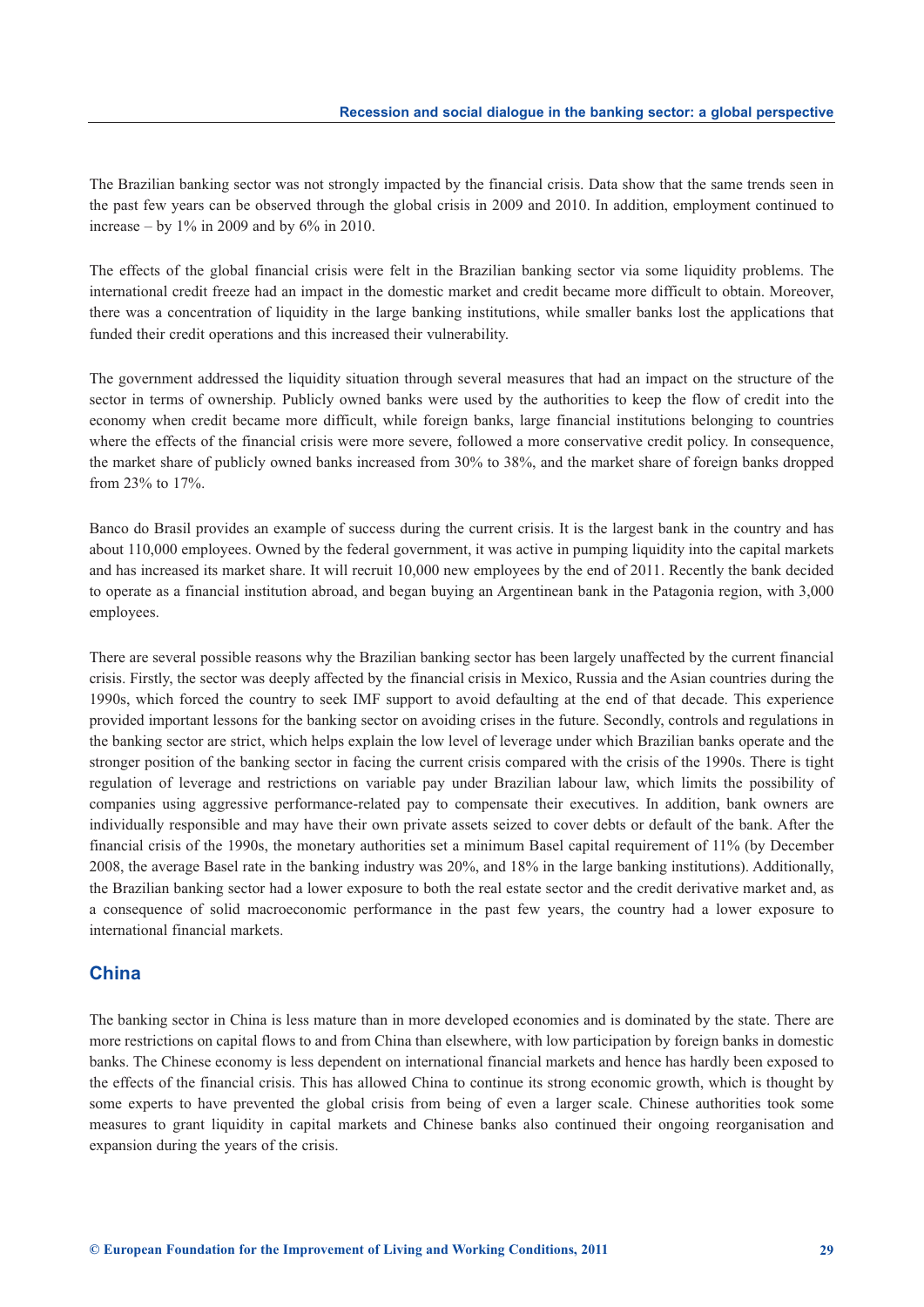The Chinese banking sector has gone through important developments in the past few decades. Before the 1980s, strictly speaking there were no banking institutions and banking regulation in China. Legal regulations were introduced in the 1990s, while bank reform was deepened and the state-owned banks were transformed into commercial banks in the sense of becoming self-operating and assuming their profits and losses, even if they remained owned by the state to varying degrees. In 2003, the China Banking Regulatory Commission (CBRC) was established and several deregulatory measures were introduced with the aim of fostering the expansion of banks. These measures included:

- lowering the entry threshold for some banking activities;
- reducing the restrictions on the prices charged for banking services;
- allowing foreign institutions to invest in Chinese financial institutions.

These deregulation initiatives meant that multiple shareholders could potentially own commercial banks (joint-stock). They have pushed the reform of commercial banks and their expansion, while at the same time, CBRC has strengthened financial regulation and risk management.

Table 8 shows the number of employees, institutions and assets value of Chinese banking institutions. Commercial banks (including large-scale state-owned commercial banks, joint-stock commercial banks and city commercial banks) and rural credit cooperatives are by far the two most important kind of institutions (the latter especially in terms of number of institutions and employment and less in value of assets). With more than half of the assets and the employment in the sector, the state-owned commercial banks are the most important group. On the other hand, there are 12 joint-stock commercial banks, many of them established during the late 1980s, of which the Minsheng Bank was the first one with a majority of non-state ownership.

The group of state-owned commercial banks includes five banks:

- -Industrial and Commercial Bank of China;
- -Bank of China;
- -China Construction Bank;
- -Agricultural Bank of China;
- -Bank of Communications.

#### Table 8: *Chinese banking sector variables*

|                                     | <b>Assets</b> (CNY billions) |           | <b>Employees</b> |      | <b>Institutions</b> |      |
|-------------------------------------|------------------------------|-----------|------------------|------|---------------------|------|
|                                     | 2007                         | $2010*$   | 2008             | 2009 | 2008                | 2009 |
| <b>Total</b>                        | 525,982.5                    | 842,565.4 | 2,718,857        |      | 5,634               |      |
| <b>State-owned commercial banks</b> | 280,070.9                    | 429,180.1 | 1,483,250        |      | 5                   |      |
| <b>Joint-stock commercial banks</b> | 72,494.0                     | 126,459.0 | 167,827          |      | 12                  |      |
| <b>City commercial banks</b>        | 33,404.8                     | 59,931.9  | 150,920          |      | 136                 |      |
| <b>Rural credit cooperatives</b>    | 43,434.4                     |           | 583,767          |      | 4,965               |      |
| <b>Other financial institutions</b> | 140,012.8                    | 226,994.4 | 276,610          |      | 513                 |      |

Note: CNY  $1 = 60.107$  (as of 2 June 2011). \* Data for 2010 refers to March 2010.

Source: Yearbook of China Finance (2008 and 2009) and China Banking Regulatory Commission website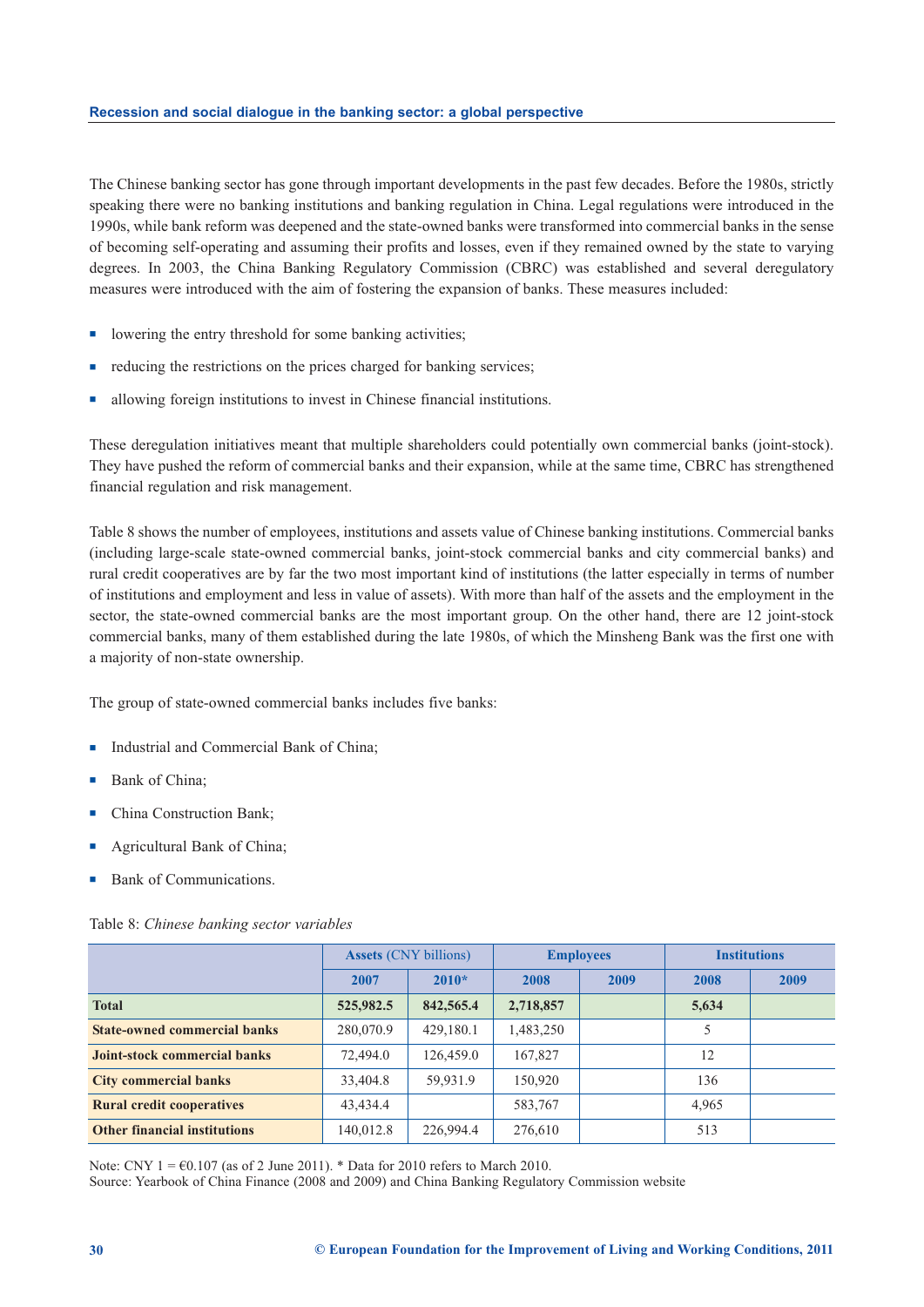All the large commercial banks, apart from the Bank of Communications, were originally fully owned by the state, but after the reforms in 2003, they were progressively converted into joint-stock commercial banks and listed on the Hong Kong and/or Shanghai stock exchange (the Bank of Communications was directly established as a joint-stock commercial bank), even though state ownership is still dominant in these banks. The joint-stock reform and listing of the first three of the state-owned large commercial banks in the list above has been the deepest restructuring experienced by the Chinese banking sector, during which many non-profitable branches were closed and a large number of employees lost their jobs.

After the fall of Lehman Brothers, it was known that six Chinese banks (Bank of China, Industrial and Commercial Bank of China, China Construction Bank, Bank of Communications, China Merchants Bank and China CITIC Bank) had some funds involved with subprime loans. Nevertheless, the proportion of such investments compared with their total assets was small and the joint losses of all six banks were estimated at only CNY 4.9 billion ( $60.525$  billion), which did not affect their regular operations. Moreover, authorities reacted quickly to secure credit availability against the background of international credit scarcity and the loans offered by banking institutions increased rapidly.

Therefore, the impact of the financial crisis on the banking system has been very limited. Chinese banking institutions have continued their expansion and restructuring during the years of the global crisis, as shown by the ongoing increase in employment in the sector and the 20% increase in the assets of the banking institutions in 2010.

By the end of 2008, the focus of the three large state-owned commercial banks shifted from corporate governance to transformation and business reform, and in 2009, they cautiously expanded their overseas markets. By the end of 2009, the Industrial and Commercial Bank of China was the bank with the largest capitalisation, customer deposits and profits in the world. Its workforce increased by more than 4,000 employees during the global crisis, totalling almost 390,000 employees in 2009. The last state-owned large commercial bank to start its joint-stock reform, the Agricultural Bank of China in 2008, completed its reforms during the global financial crisis, being listed on both the Hong Kong and Shanghai stock exchanges in July 2010. The number of employees in the Bank of China rose by over 13,000 in 2009, reaching more than 260,000.

Other commercial banks also expanded to overseas markets during the crisis. In 2009, the China Merchants Bank expanded its workforce from around 37,000 in 2008 to more than 40,000, established five new domestic branches, and acquired a subsidiary in Hong Kong. City commercial banks went through an integration process: the insolvent and riskiest banks were forced to declare bankruptcy, while strongly performing banks expanded their activities, in many cases beyond their original regions.

Foreign banks participate in domestic ones through minor ownership levels (in most cases they were simply initially strategic investors) and no mergers between foreign and domestic banks have taken place, underpinning the relatively low level of integration of the Chinese banking sector in global financial markets.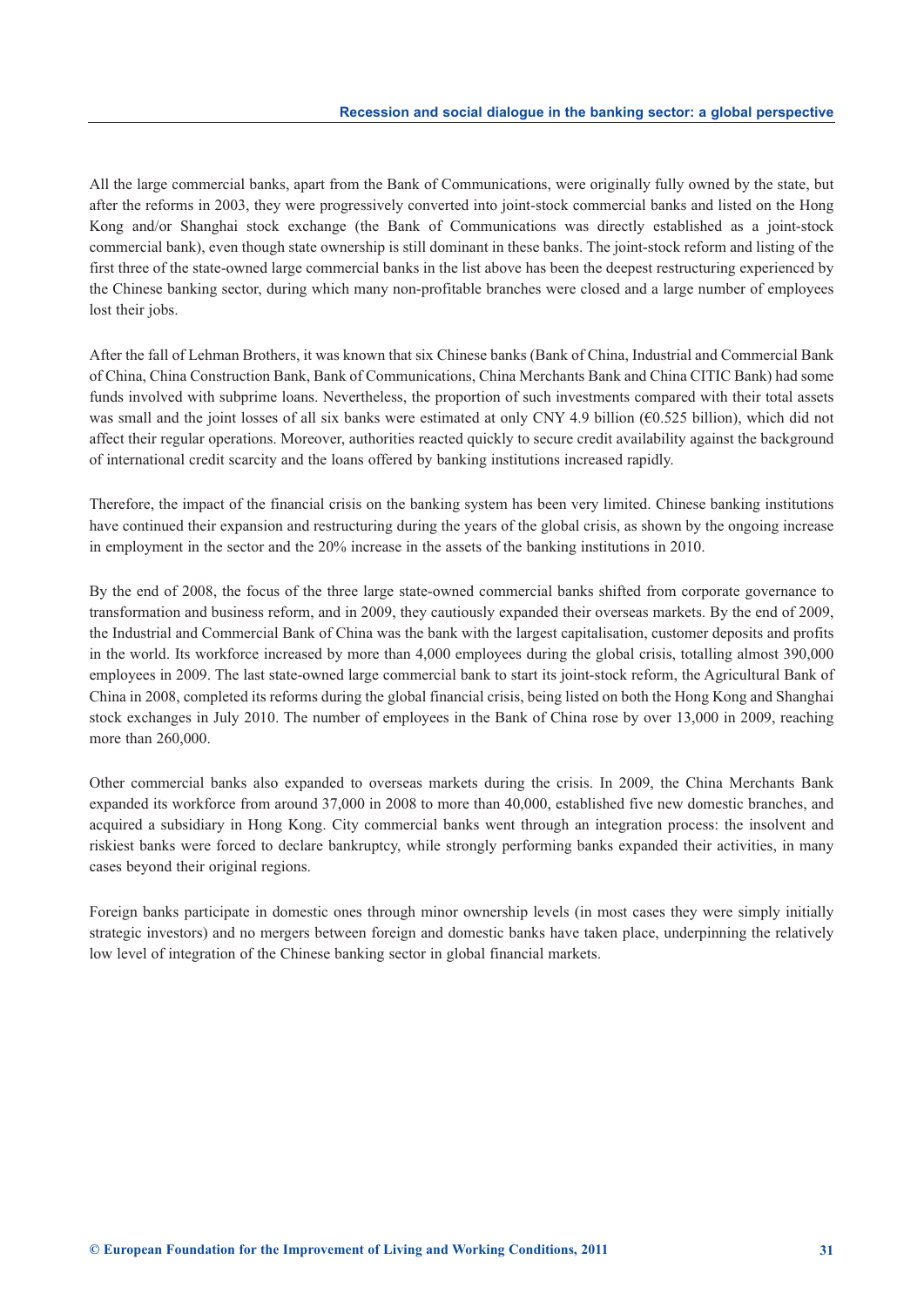## <span id="page-34-0"></span>Industrial relations in the banking sector

The processes of expansion, integration and restructuring experienced by the banking systems in the analysed countries, both before and during the financial crisis, have had different effects on employment. The differences across countries may be explained by:

- the structure of the national banking system;
- the previous evolution of the banking sector;
- the concrete impact that the financial crisis had on the sector concerned;
- the different strategies adopted by banking institutions;
- the quality and features of industrial relations and social dialogue.

This section deals with the last factor. It analyses the characteristics of industrial relations systems in the banking sector in each of the countries concerned and assesses the impact of the crisis on them. The contribution of social dialogue and collective bargaining to tackle the effects of the crisis in the banking sector is central to this study since it may partially explain why, in some countries, restructuring led to large job losses while in others there were attempts to limit the extent of redundancies.**<sup>12</sup>**

Examples of initiatives in the area of social dialogue and collective bargaining to combat the negative effects of the crisis on the banking sector include:

- collective bargaining aimed at protecting employees in the event of restructuring and redundancies, or at safeguarding employment in the sector by implementing measures such as a reduction of working time;
- social dialogue aimed at persuading the government to introduce measures targeted at maintaining or creating jobs in the banking sector;
- any other initiatives by the social partners that may result in the improvement of employment and working conditions in the sector.

Two facts are worth mentioning regarding industrial relations in the banking sector in the current recession. The banking sectors in Japan, Brazil and China were not significantly impacted by the financial crisis and employment levels continued to rise during the crisis. In the case of the USA, the level of unionisation in the banking sector is very low and the role of social dialogue and collective bargaining is marginal, unlike other sectors such as the automotive industry. This is why the report gives European examples when identifying social partners' initiatives in the banking sector to tackle the negative employment effects of the current crisis.

**<sup>12</sup>** Eurofound conducted research on an Austrian bank, BAWAG PSK, closely linked to trade unions, where a 'socially acceptable' workforce reduction programme was implemented when the institution had to restructure (Eurofound, 2009a).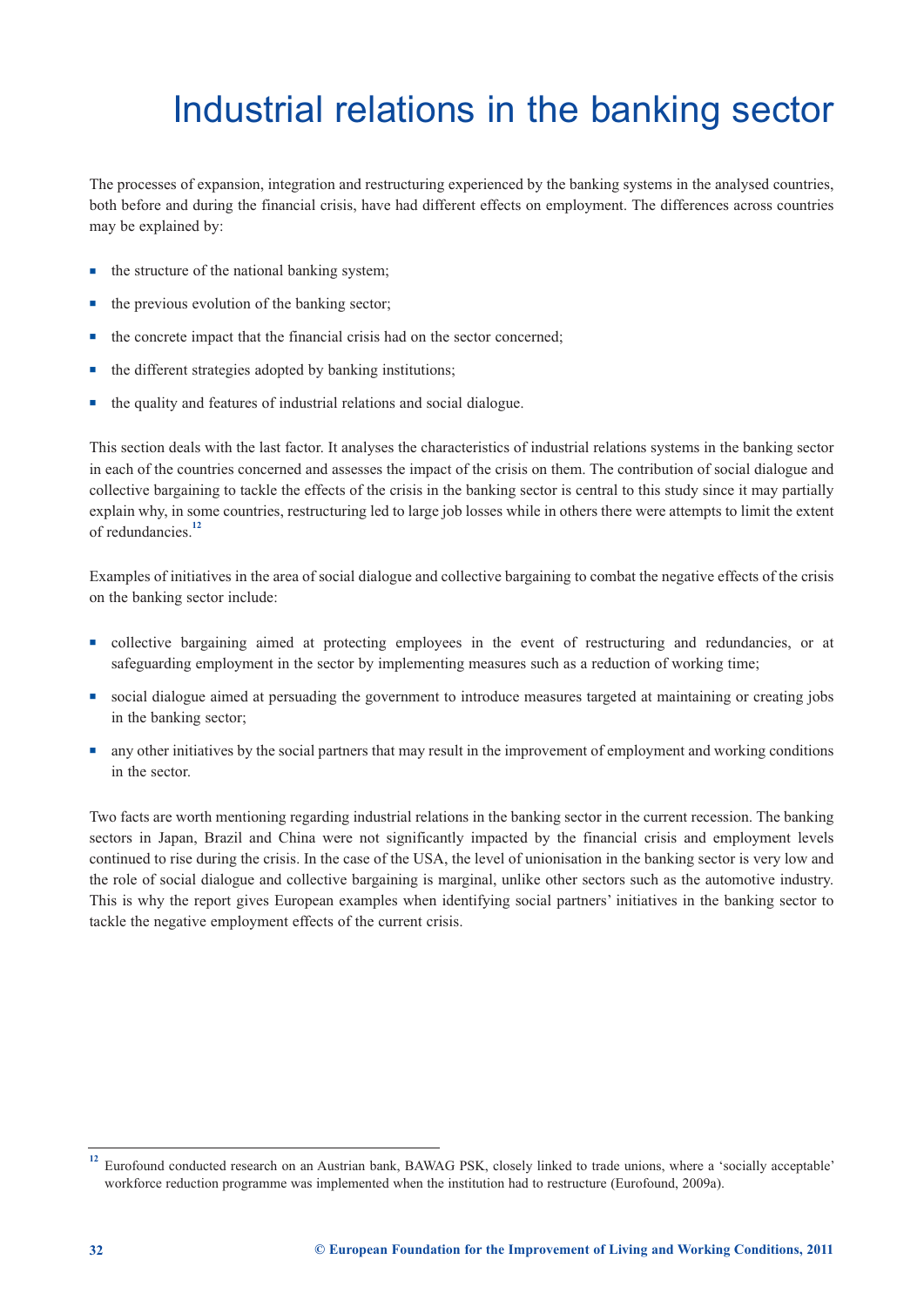### **EU**

The industrial relations systems in the nine European countries analysed range from models with a high level of institutionalisation, shaped by law as in Germany, to models based on voluntaristic approaches, as in Italy, where industrial relations are decentralised and social partners have high degrees of autonomy.

#### **Level of unionisation**

Most of the countries have a higher level of unionisation in the banking sector than the national average (Table 9), reflecting strong social dialogue in the sector. This is especially the case in Italy (80% against 33%) and Spain (70–80% against 13%). The level of unionisation in the French banking sector is under 10%, but still higher than the overall unionisation rate – which is the lowest among EU Member States. The Hungarian unionisation level is also higher than average in the banking sector, although large differences are observed between banks (over 60% in the Budapest Bank and OTP Bank, but 10% in CIB bank). The exceptions to the higher unionisation rate in the banking sector are:

- -Estonia, where there are no trade unions in the banking sector;
- -Germany;
- -Sweden – despite its high unionisation rate in the banking sector.

This picture is confirmed by a recent representativeness study carried out by Eurofound in the banking sectors of EU countries, which found that:

*Whereas in countries such as Denmark, Finland, Italy and Spain sectoral unionisation rates tend to be very high, the converse holds true of several other countries, in particular among the new Member States. However, bearing in mind that in the private service sector unionisation rates generally tend to be low, trade union density in banking compares favourably with most other private sectors in most countries under consideration.*

(Eurofound, 2011)

Fragmentation of union representation and increasing competition between trade unions are observed in all countries due to:

- rivalry between union confederations at the national level;
- increasing number of autonomous unions based on industrial sector, occupational category or company.

Italy has nine unions in the sector, while Unite the Union (the sector-wide trade union representing finance workers since 2007) in the UK has to compete with company-based staff associations such as the Lloyds company-based union and the staff unions Accord and Advance.

Employer organisations range from those that only represent a certain kind of bank, as in Germany where there are separate organisations for public, private and cooperative banks, or those that may represent all banks in the sector, such as the Dutch Banking Association. Moreover, many organisations are business associations not involved in social dialogue. The British Bankers Association does not have a mandate to enter social dialogue and it is represented through the two main private banks, while the French Bank Federation and Hungarian Banking Association do not have the mandate to enter collective bargaining (even if the later acts de facto as an employer association).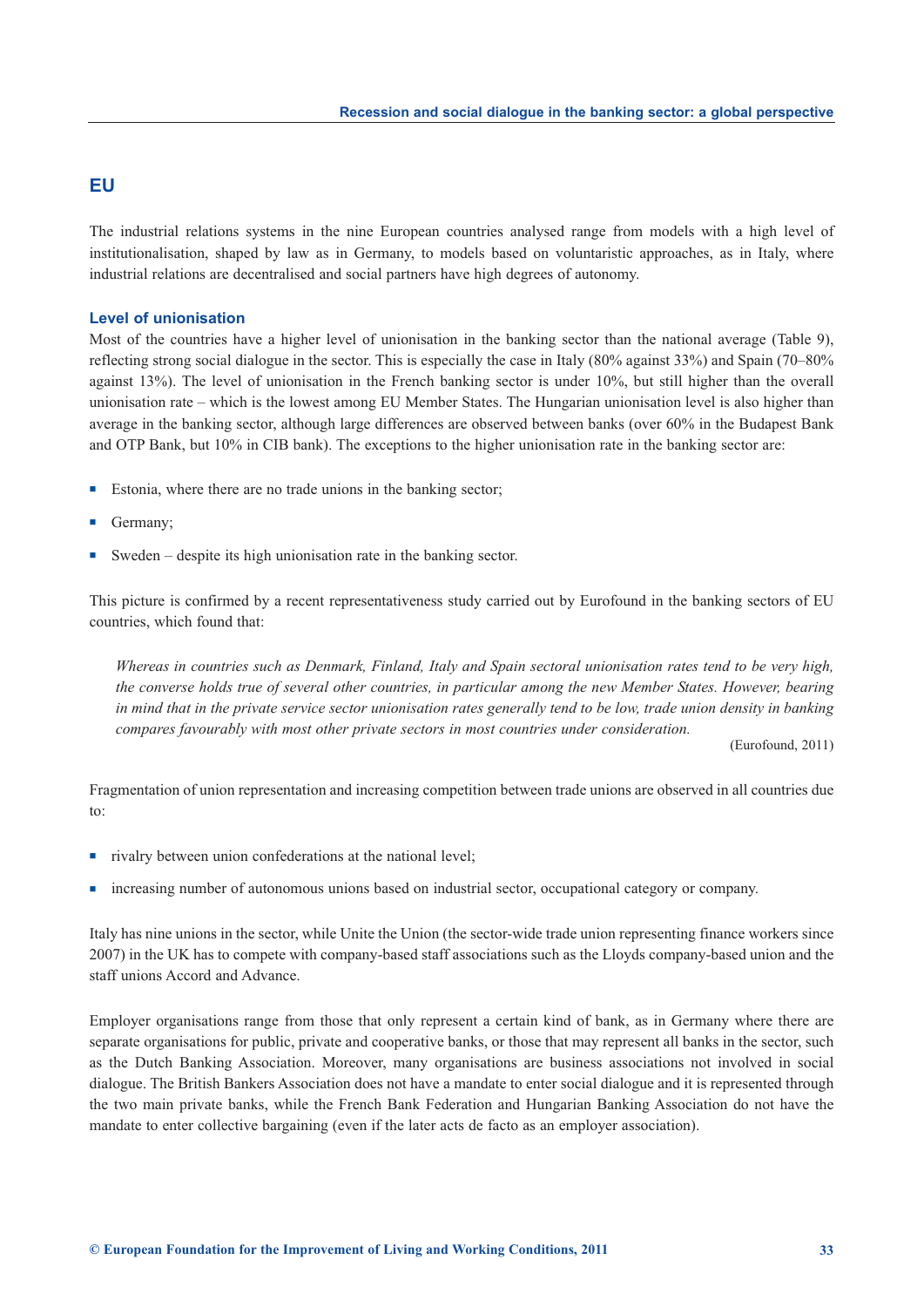| <b>Country</b>     | <b>Trade unions</b>                                                                                                                                                                                                                                                                                                                                                                                                                                                                                                                                                                                                                                                                                                                                            | <b>Trade associations and</b><br>employer organisations                                                                                                                                          | <b>Unionisation</b><br>at national<br>level $(2008)$ | <b>Unionisation</b><br>in the banking<br><b>sector</b> |
|--------------------|----------------------------------------------------------------------------------------------------------------------------------------------------------------------------------------------------------------------------------------------------------------------------------------------------------------------------------------------------------------------------------------------------------------------------------------------------------------------------------------------------------------------------------------------------------------------------------------------------------------------------------------------------------------------------------------------------------------------------------------------------------------|--------------------------------------------------------------------------------------------------------------------------------------------------------------------------------------------------|------------------------------------------------------|--------------------------------------------------------|
| <b>Germany</b>     | Ver.di (DGB), DBV and DHV (CGB)                                                                                                                                                                                                                                                                                                                                                                                                                                                                                                                                                                                                                                                                                                                                | AGV Banken (private banks),<br>VOB (public banks) and AVR<br>(cooperative banks)                                                                                                                 | 19.1%                                                | 8% Ver.di<br>3% DBV                                    |
| <b>UK</b>          | Unite the Union and company-based staff<br>associations                                                                                                                                                                                                                                                                                                                                                                                                                                                                                                                                                                                                                                                                                                        | <b>British Bankers Associations</b><br>(BBA) and Building Societies<br>Association (BSA)                                                                                                         | 27.1%                                                | 30.5%                                                  |
| <b>Estonia</b>     | No trade unions                                                                                                                                                                                                                                                                                                                                                                                                                                                                                                                                                                                                                                                                                                                                                | <b>Estonian Banking Association</b>                                                                                                                                                              | 7.6%                                                 | $0 - 1\%$                                              |
| <b>Hungary</b>     | BBDSZ Federation of Unions of the Finance<br>Sector, BDSZSZ and KASZ (commercial banks)                                                                                                                                                                                                                                                                                                                                                                                                                                                                                                                                                                                                                                                                        | Hungarian Banking Association<br>(private banks), National<br>Federation of Savings<br>Cooperatives and the National<br>Interest-Representation<br>Association of Savings<br>Cooperatives (TESZ) | 16.8%                                                | 25%                                                    |
| <b>Italy</b>       | Italian Federation of Insurance and Credit<br>Workers' Unions (Fisac) (affiliated to Cgil)<br>Italian Banking and Insurance Workers<br>Federation (Fiba) (affiliated to Cisl)<br>Union of Italian Credit, Collection and<br>Insurance Workers (Uilca) (affiliated Uil)<br>Ugl Credito, affiliated to the General Union of<br>Workers (Ugl)<br>Autonomous Credit and Allied Services Union<br>(Silcea)<br>Independent Federation of Italian Banking<br>Workers (Fabi)<br>Independent Federation of Italian Credit and<br>Savings Workers (Falcri)<br>National Trade Union Association for Credit,<br>Financial and Banking Managers (Dircredito-FD)<br>National Federation of Independent Trade<br>Unions - Credit, Finance and Insurance<br>Personnel (Sinfub) | ABI (private and saving banks)<br>and BCC (cooperative banks)                                                                                                                                    | 33.4%                                                | 80%                                                    |
| <b>France</b>      | French Democratic Confederation of Labour<br>(CFDT)<br>National Bank and Credit Union (SNB)<br>Force Ouvrière (FO)<br>General Confederation of Labour (CGT)                                                                                                                                                                                                                                                                                                                                                                                                                                                                                                                                                                                                    | French Banks Federation (FFB)<br>and French Banks' Association<br>(AFB-private banks)                                                                                                            | 7.7%                                                 | 9.6%                                                   |
| <b>Netherlands</b> | FNV Bondgenoten, CNV Dienstenbond, De<br>Unie (MHP) and Professional Organisation<br>Banking and Insurance (MHP)                                                                                                                                                                                                                                                                                                                                                                                                                                                                                                                                                                                                                                               | Dutch Banking Association<br>(VON-NCW)                                                                                                                                                           | 18.9%                                                | $20 - 25\%$                                            |
| <b>Spain</b>       | UGT Federation for private services (FES)<br>Commissions for Financial and Administrative<br>Services (COMFIA-CCOO)<br>Confederation of Independent Trade Unions in<br>Saving Banks (CSICA)<br>Regional trade unions                                                                                                                                                                                                                                                                                                                                                                                                                                                                                                                                           | Spanish Banking Association<br>(AEB- private banks) and<br>Spanish Confederation of Saving<br>Banks (CECA-saving banks)                                                                          | 14.3%                                                | 70-80%                                                 |

Table 9: *Unionisation rates in European banking sectors*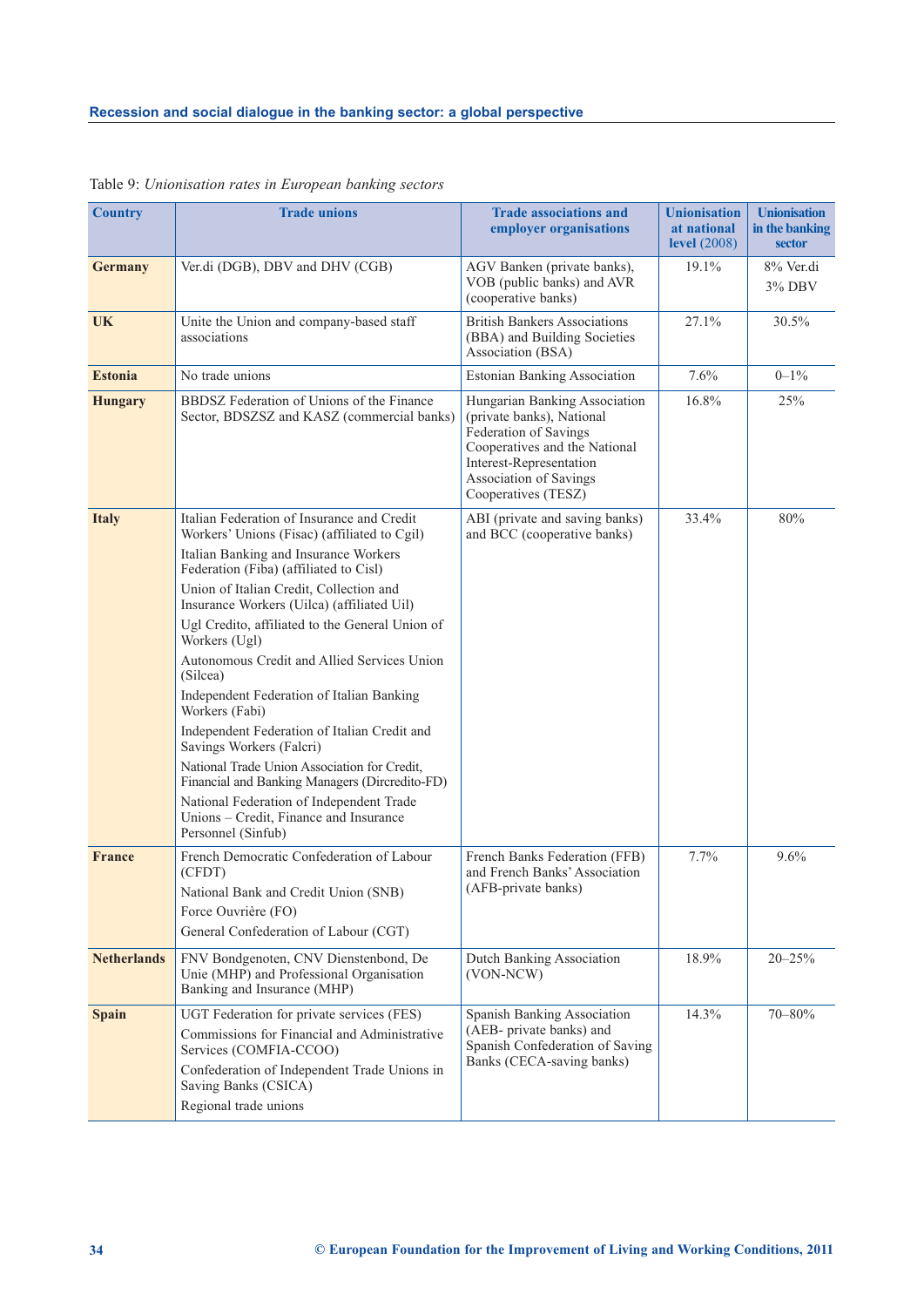| <b>Country</b> | <b>Trade unions</b>                                                                                                                                                                                                                                                                                                                                                                          | <b>Trade associations and</b><br>employer organisations | <b>Unionisation</b><br>at national<br>level $(2008)$ | <b>Unionisation</b><br>in the banking<br>sector |
|----------------|----------------------------------------------------------------------------------------------------------------------------------------------------------------------------------------------------------------------------------------------------------------------------------------------------------------------------------------------------------------------------------------------|---------------------------------------------------------|------------------------------------------------------|-------------------------------------------------|
| <b>Sweden</b>  | Financial Sector Union (Finansförbundet)<br>Swedish Confederation of Professional<br>Associations (SACO)<br>Swedish Association of Graduates in Business<br>Administration and Economics<br>(Civilekonomerna)<br>Swedish Union of University Graduates in Law,<br>Business Administration and Economics,<br>Computer and Systems Science, Personnel<br>Management and Social Science (Jusek) | <b>BAO</b> (Bank Employers)<br>Federation)              | 68.3%                                                | $64.1\%$                                        |

Source: *OECD and national European research reports*

#### **Collective bargaining**

The collective bargaining coverage in each country depends mainly on union density, the legal framework for collective bargaining and the role of the government (which may extend the coverage in some cases such as the Netherlands). The proportion of employees covered by collective bargaining in the sector in the countries analysed varies from 98% in France<sup>13</sup> to 25% in Estonia and Hungary. Based on the data provided for Italy and the UK, collective bargaining coverage in the banking sector is higher than the national average, while it is slightly lower in Germany.

According to the representativeness study conducted by Eurofound in 2011, collective bargaining coverage is relatively high in the sector:

*About two-thirds (i.e. 16) of the 23 countries for which related data are available record high coverage rates of 80% or higher … One can infer from these findings that in clearly more than half of the 26 countries under consideration the sector's industrial relations structures are well-established. Closer consideration of the different countries reveals that collective bargaining coverage rates tend to be (relatively) high in the 'old' EU15 (with the notable exception of Ireland and the UK), while sectoral bargaining standards widely vary from one of the 2004/7 accession countries to the other.*

(Eurofound, 2011)

The level at which collective bargaining takes place in the banking sector and how the different levels interact varies greatly. The sector is the main level in France, Germany, Italy, Spain and Sweden, but the company level prevails in Hungary, the Netherlands and the UK (in the Netherlands, this is because all large institutions have their own agreements).

A trend towards decentralisation in collective bargaining is seen in some of the countries analysed.

In Italy, the national collective agreement signed in 2007 in the banking sector introduced a push towards the decentralisation of collective bargaining at company level.

**<sup>13</sup>** The collective bargaining coverage in the French banking sector must be treated with caution since many of the agreements refer to agreed wages that are below the level of the French national minimum wage.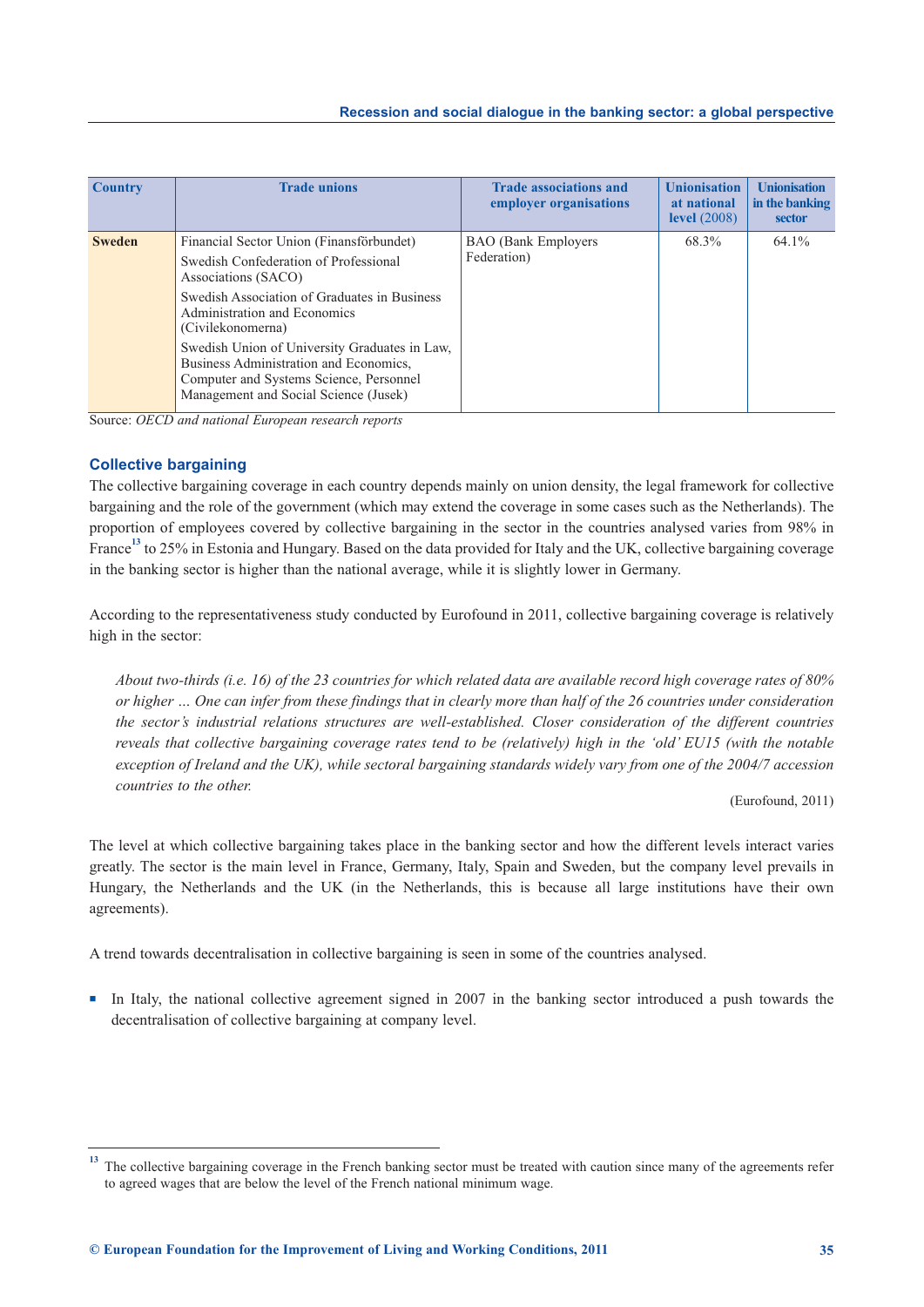- In France, company agreements adopting exist clauses from the sectoral level agreements have been facilitated by legislation in the recent years.
- The German trade union Ver.di did not sign the cooperative banks collective agreement in 2008 because it did not agree with converting up to 14% of the collective wage into variable remuneration depending on company performances.

#### **Workplace representation**

Four structures governing the workplace representation of employees can be identified based on the role played by unions and work councils in banking institutions.

- In Germany and the Netherlands, employees mainly represent themselves through elected work councils and there is no role for unions at the workplace.
- In France, Hungary and Spain, there is a role for both unions and works councils.
- In Estonia and the UK, unions have traditionally played a leading role in workplace representation though elected workplace representatives have recently joined them. Estonian law allowed for employee representatives to be elected from 2007, while in the UK this situation may be reached through negotiated agreements.
- In Italy and Sweden, union representatives are the main representative bodies at the workplace. In Italy, each of the nine trade unions in the banking sector has a plant-level union structure.

### **Industrial relations during the crisis in European banking sectors**

#### **Company strategies to tackle the effects of the crisis**

Due to its strategic role, jobs in the banking sector have traditionally been considered well protected, with a low incidence of temporary contracts and with higher than average levels of remuneration. However, this favourable outlook for working conditions has been challenged by company strategies to tackle the effects of the crisis.

In nearly all countries, banks have implemented cost-saving programmes (or strengthened them, since in many cases they existed before the crisis) to reduce labour costs by means of:

- wage moderation or wage reduction;
- a more flexible labour force;
- higher labour productivity through changes in work organisation and work intensification.

These cost-reduction initiatives have commonly had a negative impact on wage levels and resulted in an intensification of work.

Regarding remuneration, a reduction of variable wages and reduced wage increases for senior employees outside the scope of collective agreements have been observed in Germany, while in the UK, the performance-based part of the wage of many low-paid staff has been reduced.

Regarding work organisation and working time, RBS and Lloyds TSB in the UK are making a higher use of offshoring mainly to India, increasingly affecting jobs with higher skills content, while the Italian UniBanco is offshoring activities to NMS. Moreover, most British banking workers have been forced to accept an opt-out from the EU Working Time Directive.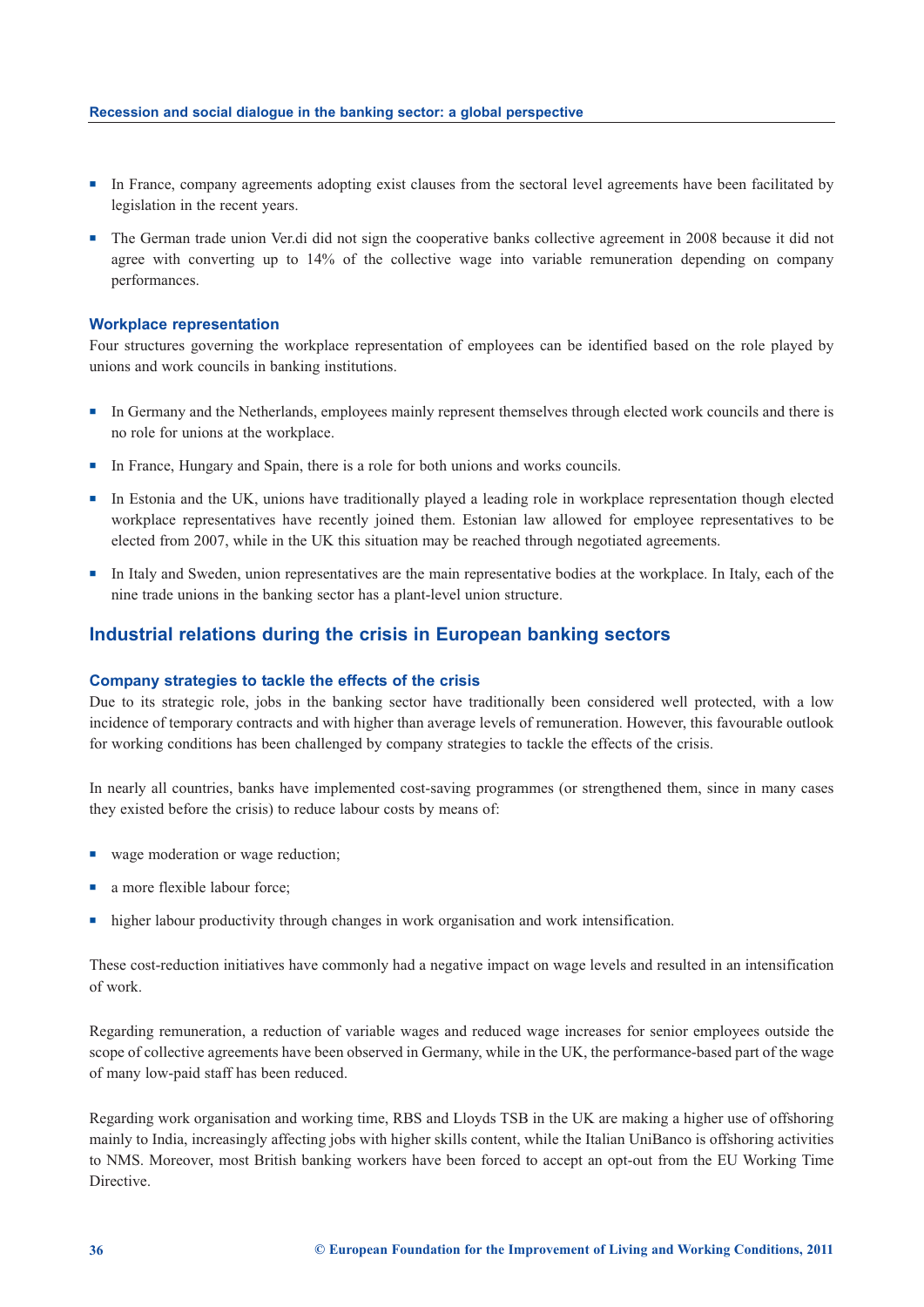A higher use of flexible temporary contracts seems to have taken place in Italy, while in the Netherlands the trend towards flexibilisation of the past few years (via the creation of a detachment pool for lower-qualified functions, outsourcing of non-core business parts of the company or the hiring of self-employed staff) seems to have been strengthened during the crisis, with ABN Amro loosening the conditions for flexibilisation while its restructuring takes place until 2012. The second Spanish bank, BBA, offered its employees in 2009 the chance to take sabbaticals of up to five years in exchange for nearly a third of their usual salary and a job guarantee of their return.

#### **Collective bargaining**

Collective bargaining became more common during the crisis in some countries, as shown by France, where 92% of companies in the banking sector conducted collective bargaining in 2009 compared with the national average of 83%. Both government and employer organisations have stressed the importance of wage restraint against the background of the current crisis. Wage moderation took place in many cases (France, Germany, Italy, Sweden and the UK), often after stormy negotiations, as collective bargaining became more difficult during the crisis.

In Germany, the last collective agreement for cooperative banks in 2008 included the employers' proposal to change up to 14% of workers' wages into variable remuneration depending on company performance. As a result of this proposal, the union Ver.di refused to sign the collective agreement, marking the first time the three relevant trade unions had not signed.

The Employers' Association of the Swedish Banking Institutions (BAO) emphasises the importance of individual wage negotiations over agreed wage increases at the sectoral level, claiming that more individualised wage negotiations would increase 'downward' flexibility when companies perform poorly and 'upward' flexibility when companies are doing well.

In the French wage negotiation in 2010, unions asked for a 1.5% wage increase that was initially opposed by employers, but after strikes in several banks, the employers raised their initial offers. The wage increases in some banks (the highest were those of Société Générale and BNP Paribas, 1% plus a bonus) were still, however, judged insufficient by unions. More generous wage increases took place in the Hungarian OTP Bank, which agreed on a wage increase of 5% from 1 July 2009.

Italy offers two company-level examples of concession bargaining where some wage reductions were agreed in exchange for employment creation, contributing to a segmentation of the internal labour market.

In the first case, the management and trade unions of Banca Intesa Sanpaolo concluded an employment agreement at the beginning of 2010 by which trade unions agreed on a wage reduction over four years for newly hired employees in exchange for the transformation of 400 fixed-term contracts into open-ended contracts and the creation of about 600 new jobs. The trade union Fisac–Cgil did not sign the agreement since the wage reduction results in wages below the level negotiated in the collective agreement.

The second example is provided by the Agreement on the Reorganisation Plan signed at Unicredit in October 2010 by all trade unions and management. The agreement provided for 3,000 voluntary dismissals between 2011 and 2013, affecting employees coming up to retirement, plus 1,700 employees expected to leave during 2014 and 2015. However, the agreement also made provision for 1,077 apprentices, the hiring of 1,000 new employees by 2013 and the hiring of an additional 121 employees which had already been provided for in a previous agreement. In this case, the new employees are not hired through derogations from the national collective agreement and Fisac–Cgil signed the agreement together with the other unions. However, the wage increases determined by the company-level collective agreement will only apply to the newly hired employees after four years of employment at Unicredit.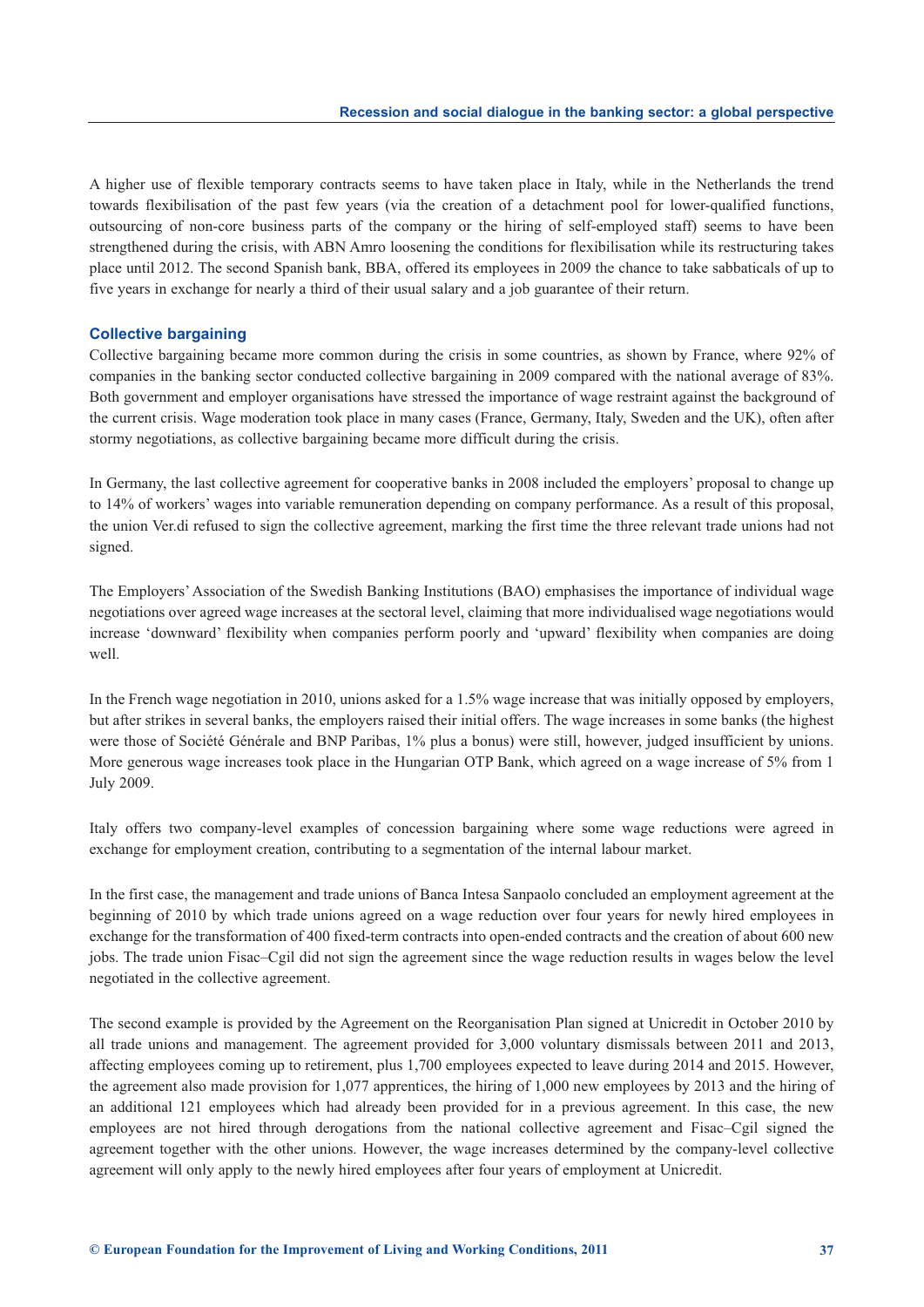#### **Social plans**

As described above, job losses associated with restructuring were common in many European countries even before the crisis due to M&A, the closure of branches, offshoring or outsourcing processes. In some European banks facing restructuring, the management and the trade unions negotiated what may be called social plans; that is, agreements that detail the consequences of the company restructuring and ways of mitigating them through, for example, redundancy payments, help in finding a new job, outplacement or training. These social plans are common in the event of major restructurings in countries such as France, Germany, Italy and the Netherlands. In the Netherlands, they have the same legal status as collective agreements.

In the Netherlands, the social plan created for the merger between ABN Amro and Fortis created a redeployment centre to assist employees in finding an alternative job through job fairs and collaboration with temporary work agencies. If the employee does not find a job after one year of being supported by the redeployment centre, 75% of the voluntary leave premium is given to the employee. The agreement signed between ABN Amro and the four main unions in the sector on 1 March 2010, for a period of 34 months, had in fact a broader scope. It was titled 'from employment to employment' and apart from the creation of the redeployment centre, the plan includes almost unlimited access to training for ABN Amro personnel as a way of increasing their employability and the setting up of a mobility organisation in case direct replacement is not an option. It is estimated that some 2,000 employees have made use of this scheme. There are provisions in place to protect existing terms of employment, information provision and consultation of employees particularly in the event of the bank deciding to outsource or offshore some of its activities.

An example of the importance of involving employee representatives at a very early stage of restructuring can be seen in the merger between Crédit Agricole Asset Management and Crédit Lyonnais Asset Management in France in 2004. This older example shows how, before the consultation procedure had even started, trade unions and management negotiated a model agreement that laid the ground for a shared diagnosis on the impact of the merger on employment. The main elements of this agreement were:

- shared understanding of the impacts of this merger;
- the setting up of a social plan based on voluntary departures and high redundancy payments;
- adapting representation structures to the new work organisation instead of sticking to the legal minimum requirements.

An information body was created before the merger became effective to deal with its impact.

One of the typical elements included in the social plans in the case of major redundancies is the offer of voluntary redundancies in exchange for a high severance payment. The ING Social Plan in the Netherlands created a special taskforce to pay close attention to employability and established a redundancy payment that would be reduced in the case of those employees finding alternative employment. In the UK, one of the main reasons mentioned for the high number of job losses during the crisis is the relatively high level of compensation being offered through high severance payments in the case of 'voluntary' redundancies. In November 2010, the Budapest Bank in Hungary signed a collective agreement detailing the employer's information and consultation obligations in case of dismissals and the works council shaped assistance measures for employees facing dismissal or moving from full-time to part-time work.

As shown by these examples of sectoral and company-level agreements, the main focus of collective bargaining during the crisis has been on wage moderation and in trying to limit job losses due to redundancies and their social effects, for example, by trying to train and redeploy affected workers. These rather reactive initiatives have been the norm in the banking sector and have played a functional role in addressing change in the sector, but examples of collective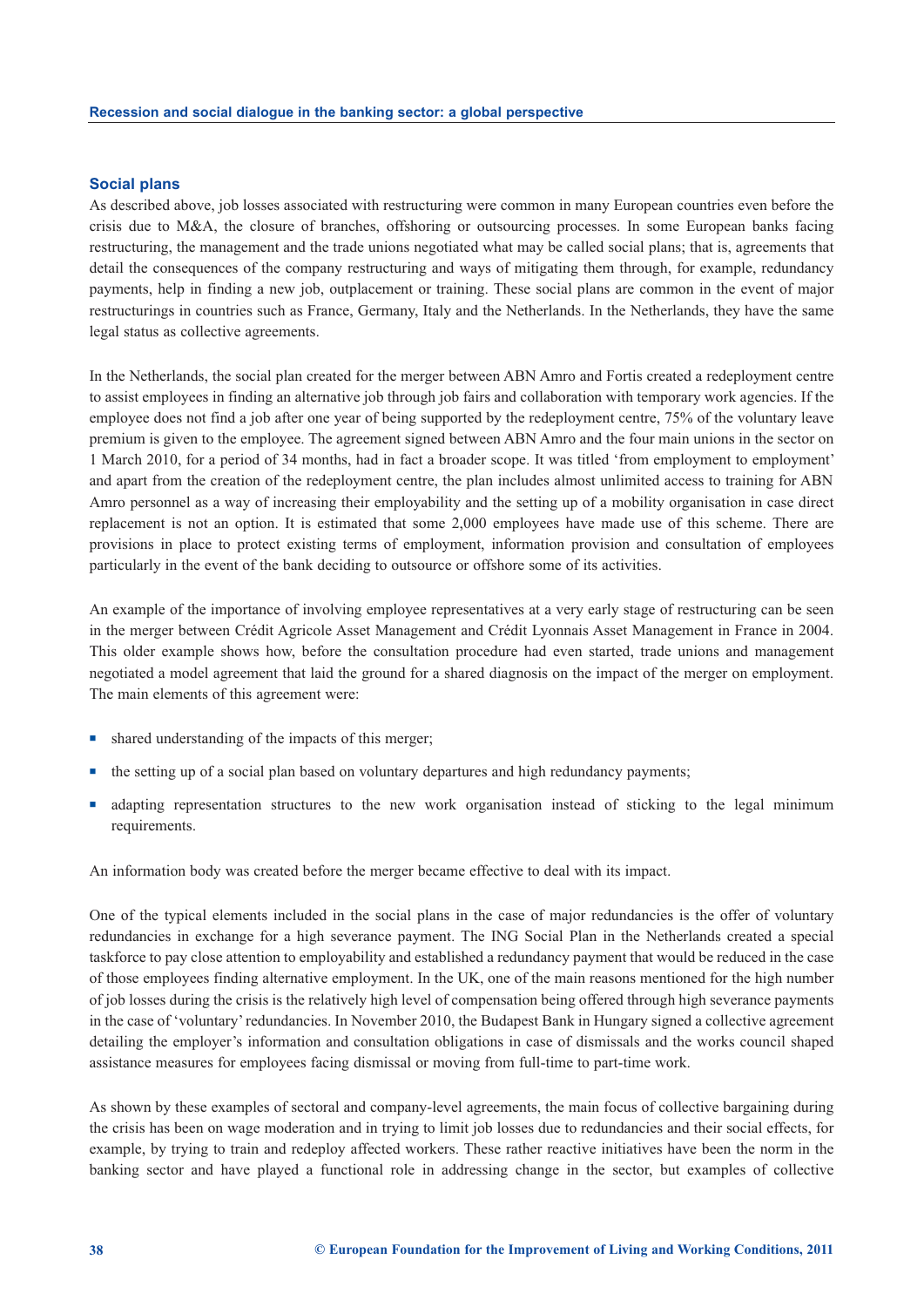bargaining aimed at maintaining employment levels during the crisis through flexible working time arrangements, such as the short-time working schemes widely used in manufacturing, either did not take place or had only a marginal role. Nevertheless, there were some measures implemented by social partners aimed at preserving employment levels that are worth mentioning, even if none of them was an innovative solution to deal with the effects of the crisis, but rather the application of an existing measure.

#### **Measures to safeguard jobs**

In some European countries, measures to safeguard jobs have been implemented as a consequence of collective bargaining in the banking sector. Even if they had been designed before, their use during the crisis has helped maintain employment levels and limit the negative impacts of the crisis on the labour market. One example is the Redundancy Fund in Italy, jointly financed by social partners in the banking sector through a contribution of 0.5% of the total wage bill. In the absence of public measures, the fund is a wage guarantee fund that operates as a private social shock absorber. Since its introduction in 1998, it has been used mainly as an innovative way of dealing with early retirement, which has been a typical way of dealing with restructuring and redundancies in southern European countries.

Employees benefiting from the fund who are close to retirement age may qualify for a seniority pension (representing 50–60% of the previous wage for up to five years); the intensive use of the fund may partly explain why employment fell by only 2% in the Italian banking sector from 2008 to 2010. Thirty percent of the employees in the sector who lost their jobs in 2009 benefited from one of the two existing funds: one for the whole sector and one for the cooperative banking sub-sector. Although the Redundancy Fund was established as early as 1998 to deal with the restructuring of the Italian banking sector, the social partners signed a 'protocol on labour market and employment' in December 2009 in which they agreed to:

- extend the use of the fund to support employees in need of training;
- support incomes in cases of temporary job stoppages;
- extend the fund's application in case of emergency.

In Germany, instruments created through collective bargaining in the banking sector to deal with the crisis in 2002–2004 have been extended to safeguard employment levels in the current crisis:

- agreement on the application of some measures (internal mobility or further education) in case of collective redundancies before considering dismissals;
- partial retirement scheme that allows for the possibility of part-time employment prior to retirement;
- the possibility to reduce working hours without full wage compensation (31-hour scheme).

The financial crisis has affected collective bargaining by introducing new issues. Arguing that it could prevent stress at work, the German union Ver.di brought to the collective bargaining table the need for a 'fair trade' agreement with clear rules on advising clients to prevent a situation where employees have to sell risky and complicated financial products only to meet performance criteria. As a result, the latest collective agreement for private and large public banks (June 2010) has a common declaration on health protection containing a statement that targets in general should be fair, achievable and specific, and formulated by taking into consideration client requirements. In France, collective bargaining in 2010 addressed the need to adapt job definitions to changes in work organisation in the banking sector by introducing new employment categories for both front- and back-office jobs, both in retail and investment banking.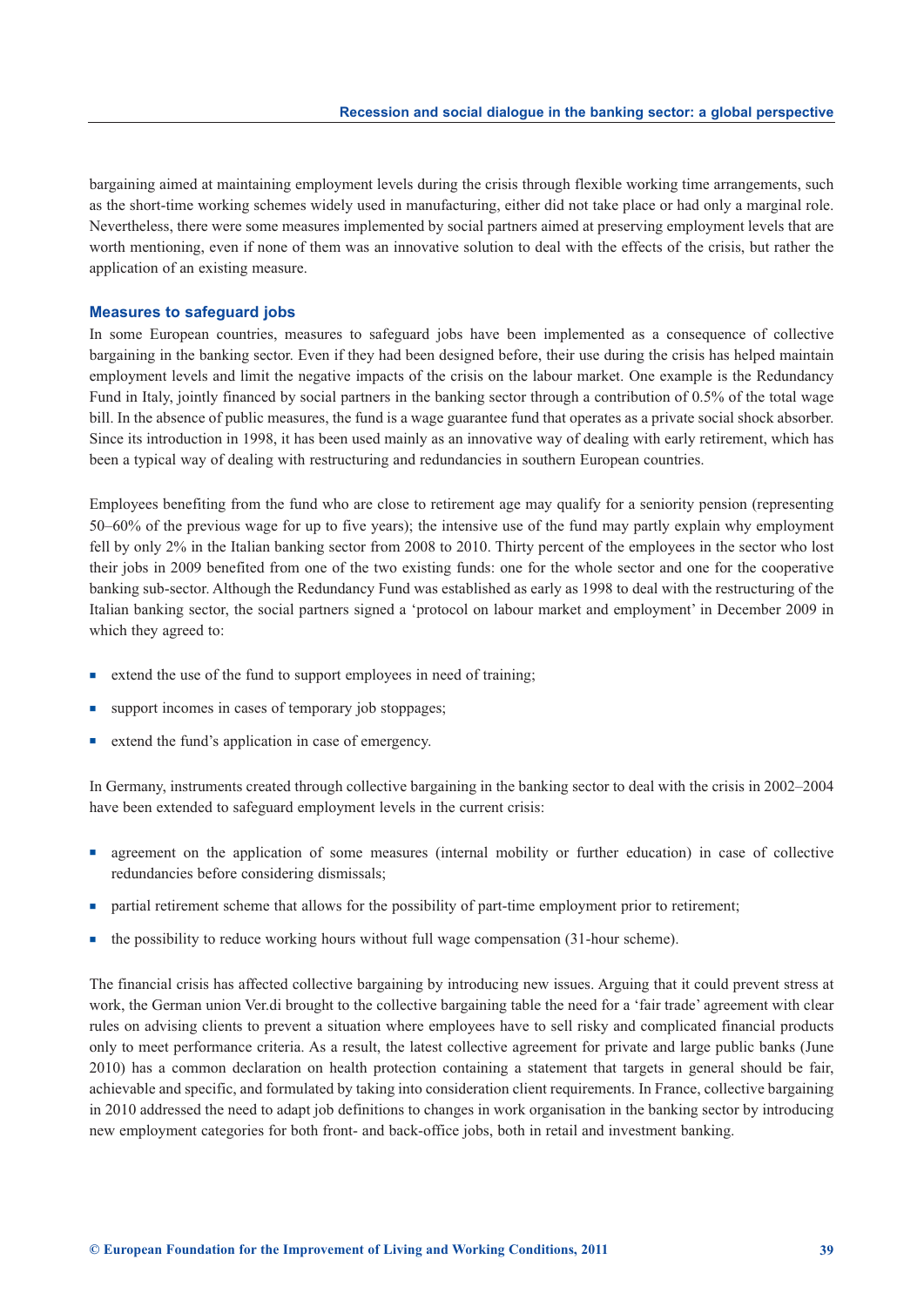#### **Social dialogue at the national level**

Social dialogue during the crisis at a national and a European level can be distinguished. Social dialogue at the national level on the evolution of the sector has taken place mainly at the sectoral level in France and at the company level in most other countries. French social partners established an ad hoc discussion body at sector level to allow for an exchange of views about the causes and the impacts of the crisis. The government also set up another discussion body integrating trade unions, employers and consumer associations. The Hungarian Federation of Finance Sector Unions and the Hungarian Banking Association signed an agreement in 2007 about the establishment of a sectoral social dialogue committee to act as a consultation forum where the social partners are expected to discuss issues such as the future of the sector, information and consultation, and professional reconciliation.

In most countries social dialogue has been taking place at the company level, and in many cases it has deepened during the crisis, which may be explained by the need for management to deal with establishment-specific matters when implementing restructuring measures. In the UK banking sector, characterised by low levels of social dialogue, the senior management of RBS and Lloyds Banking Group seems to be more willing to enter social dialogue. In the case of Lloyds Banking Group, a partnership agreement was signed at HBOS (owned by Lloyds), which seems to have worked well through the crisis and is influencing management practice within certain parts of Lloyds TSB (one of Lloyds Banking Group brands).

#### **European industrial relations**

At a European level, both the sectoral and the company levels have had a rather limited role in dealing with the effects of the crisis. The European sectoral social dialogue committee in the banking sector comprises UNI Europa Finance on the employee side and the European Banking Federation (EBF**<sup>14</sup>**), the European Saving Banks Group (ESBG) and the European Association of Cooperative Banks (EACB) on the employers' side.

There was a high-level meeting between the European industry federation (EIF) and the three European employers' associations in the banking sector in January 2009 at which social partners agreed to share information about the impact of the financial crisis and to collect and share data on employment trends in the sector. However, the European social dialogue in the banking sector did not produce meaningful results during the crisis.

According to the European Commission, the European sectoral social dialogue committee in the banking sector in 2009 made efforts to re-launch its activities, after a de facto suspension of its work in 2007 and 2008, and a joint text on 'Reassessing Social Dialogue' was signed by the European social partners on 13 May 2009. Nevertheless, the European social partners in the banking sector did not sign any common text on the financial and economic crisis.

According to the European Social Observatory, one of the reasons why European-level social dialogue has not delivered results is the weak follow-up at national level. The signatory parties of joint texts and their national affiliates have to implement them through national arrangements (legislation, collective agreements and joint promotion of tools), and if national affiliates are not engaged and involved in European-level dialogue, results may be poor.

European social partners have different positions regarding the transposition of EU-level outcomes into national provisions. Although UNI Europa Finance is in favour of the binding implementation of joint texts at national level, employers' associations believe the autonomy of national-level actors needs to be respected and that the transposition should be carried out on a voluntary basis.

<sup>&</sup>lt;sup>14</sup> The EBF committee dealing with social policy issues is the Banking Committee for European Social Affairs (EBF-BCESA).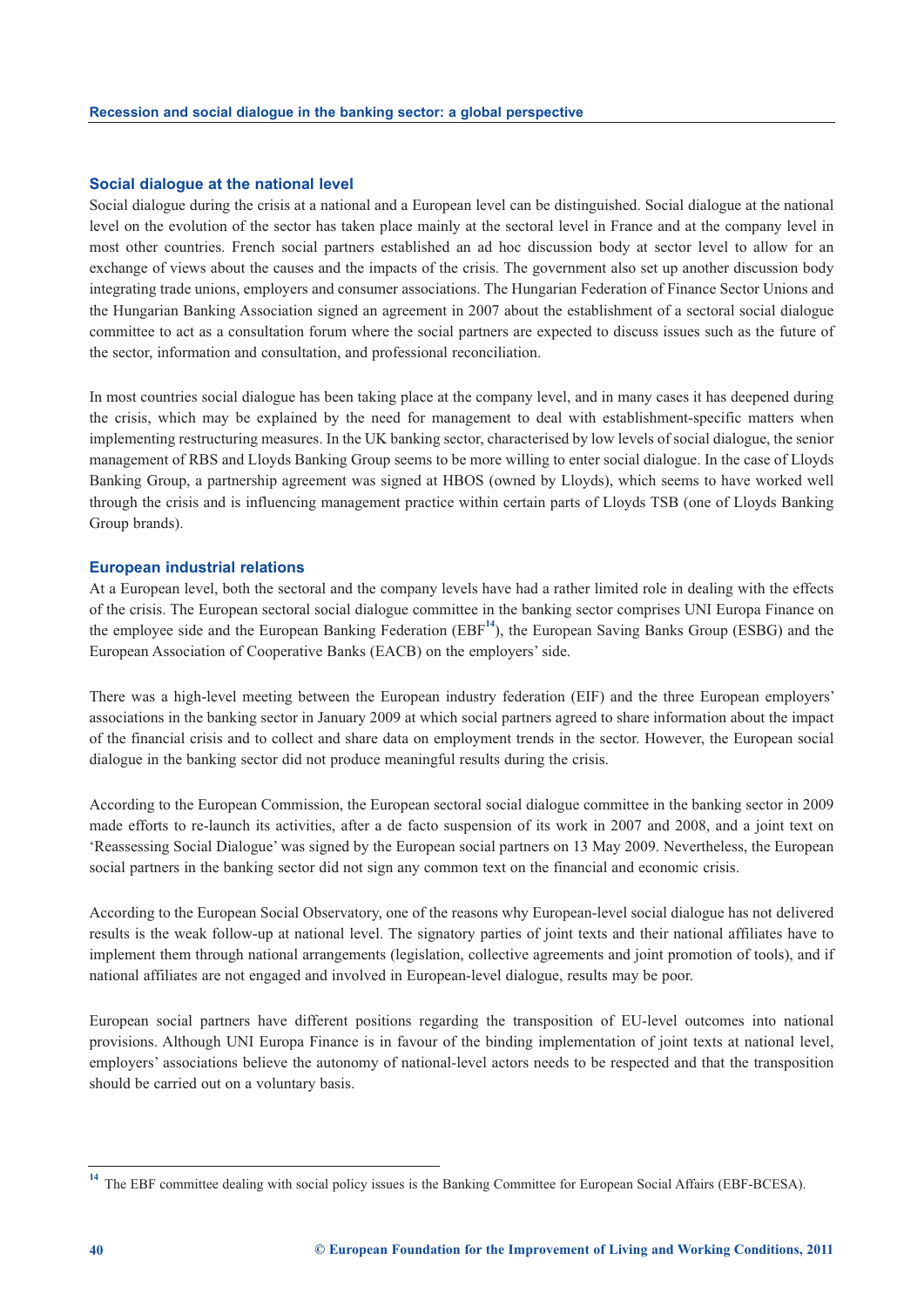If at the sector level the role of European social dialogue has been rather limited in addressing the consequences of the crisis, at the company level European Works Councils (EWCs) have rarely gone beyond their statutory right to information and consultation. In addition, they have not been used to develop transnational coordination of cross-border restructuring processes. Nevertheless, the case of Unicredit shows that EWCs can play a role when a European crossborder system of industrial relations at the company level is established.

During the crisis, the European Works Council at Unicredit (the only one in the Italian banking sector) has signed joint declarations with management on training and equal opportunities. It has also agreed with management the development of a common strategy for managing restructuring processes with union involvement and favouring voluntary exits and early retirement. These joint declarations are meant to apply to the whole group and there have already been some examples of their transposition in the context of collective bargaining in the NMS.

The example of Unicredit gives some insights into the potential future scenarios for transnational banking groups as banking institutions increasingly respond to growing internationalisation by pursuing more international human resources and business strategies. In this respect, the transnational framework agreements might be considered by management as a tool for rationalising industrial relations at group level.

In September 2008, the global union Union Network International (UNI) signed an international framework agreement on fundamental labour rights covering 24,000 employees of the finance multinational Danske Bank, the largest in Denmark. Since most of the employees of the group are based in Denmark, Finland, Ireland, Norway and Sweden, the agreement was negotiated by UNI Finance, the global union for finance workers, in cooperation with six finance trade unions from those countries. The agreement established a transnational framework of industrial relations to be used for the implementation of the group-wide human relations policies. Danske Bank agreed to:

- respect fundamental labour rights (employees' right to join associations of their own choice, policy of nondiscrimination and equal opportunities, etc.) to ensure a healthy work–life balance for its employees;
- support dialogue at both national and global levels, encouraging a higher degree of employee involvement;
- develop best human resources practices across companies and national borders in consultation with trade unions and workers' representatives (Telljohann and Dazzi, 2008).

#### **Information and consultation**

European and national legislation on information and consultation in cases of restructuring has generally been respected during the crisis. In the case of the British HBOS it was even agreed to extend trade union recognition to first-level managers to encourage their involvement in consultation and negotiations, while in Estonia information and consultation procedures seem to be well-established despite the absence of structures of workplace representation in the country's banking sector.

Although Directive 2002/14/EC establishing a general framework for informing and consulting employees in the European Community has not had a major impact on information and consultation processes in the countries analysed, new trends in interest representation at workplace level seem to be emerging in all countries as a result of the restructuring process of the banking sector in the past few decades. While the general trend in industrial relations is towards decentralisation, the trend of industrial relations within companies is towards centralisation, due to the fact that major banks centralise management functions in order to reach economies of scale. This increases the importance of centralisation of information and consultation.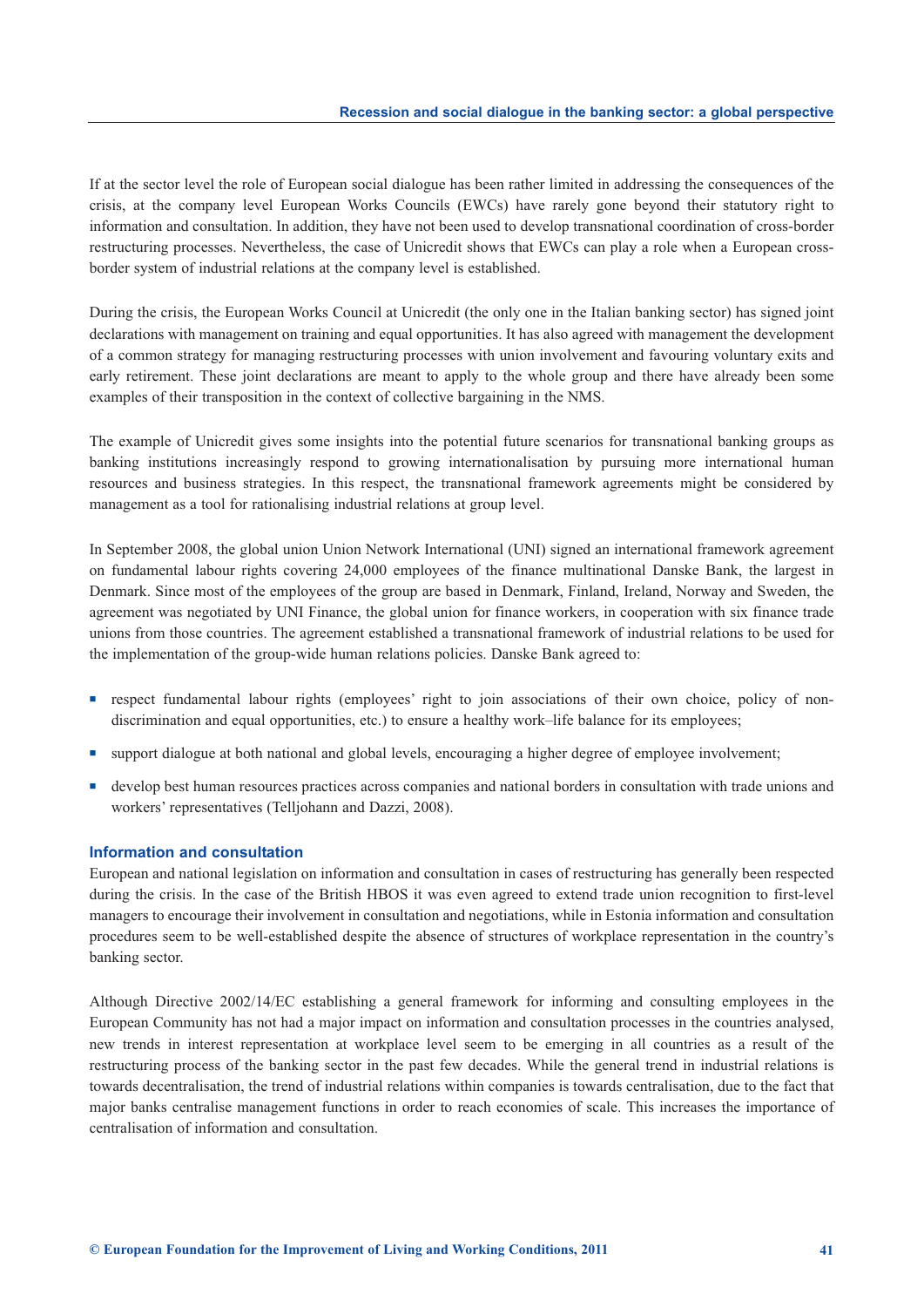In 2010, the Italian social partners signed an agreement on union rights establishing that the decisions taken by the steering committee at group level are immediately effective for the banking group and do not require the consent of the structures for interest representation in the individual banks belonging to the group. Moreover, externalisation and outsourcing processes undermine the representatives' powers in many cases, since entire business units drop out of their remit. To overcome these difficulties, employee representatives in France have negotiated the so-called 'method agreements', which by organising the procedure of information and consultation, contribute to a better articulation between different representation levels within the company.

## **USA**

The level of unionisation in the US banking sector is very low – about 1.2% in the finance and insurance sector compared with the national average of 12.3% in 2009. The activities of the trade unions at the national level are related more to lobbying than employee representation in the banking sector, while at the company level, there seem to be only 13 unionised commercial banks out of 7,830. On the employers' side, there are two primary trade associations representing banks, the Securities Industry and Financial Markets Association (SIFMA) and the American Banking Association (ABA). Therefore, collective bargaining in the commercial banking sector is rare and has a negligible impact on the sector.

One of the 13 unionised commercial banks is the small Ameriserv Financial Bank (Johnstown, Pennsylvania) with 18 branches and 318 workers, whose union contract and wages serve as a benchmark for wages at other banks in the region. Against the background of the crisis, an Asset Quality Task Force was established to monitor the quality of the portfolio and to maintain customer relations, which improve profitability and reduce losses on bad loans. All work practices and working conditions in a union contract are potentially mandatory subjects of bargaining, but in the case of Ameriserv, it seems the financial crisis did not have any significant change in the pay and benefit levels, overall working conditions and the number of employees. A new four-year collective bargaining agreement was reached in 2009 with annual pay increases of 1.5%, 2.0%, 2.0% and 3.0%, respectively.

In 2008, the average weekly wage in the financial industry of USD 798 (€554) was higher than the average of USD 608  $(6422)$  in the private sector. However, wages in the banking sector are not as high due to the high proportion of jobs in low-paid administrative support.**<sup>15</sup>**

### **Japan**

The unionisation rate in Japan's financial sector was 34.8% in 2007, much higher than the national average, which was below 20%. Only regular full-time employees in Japan are eligible for union membership, which explains the relatively low national unionisation rate and the declining unionisation rate in the banking sector in the past few decades, reflecting the reduction in the proportion of regular forms of employment.

The unions in the banking sector are mainly company-level unions, which are common in Japan. This practice results in a large number of unions – around 150 in the commercial banking sector. There is no nationwide bank union federation combining the forces of the majority of company unions and the few bank union federations do not incorporate many

<sup>&</sup>lt;sup>15</sup> Wheaton, A. and Basefsky, S (2011).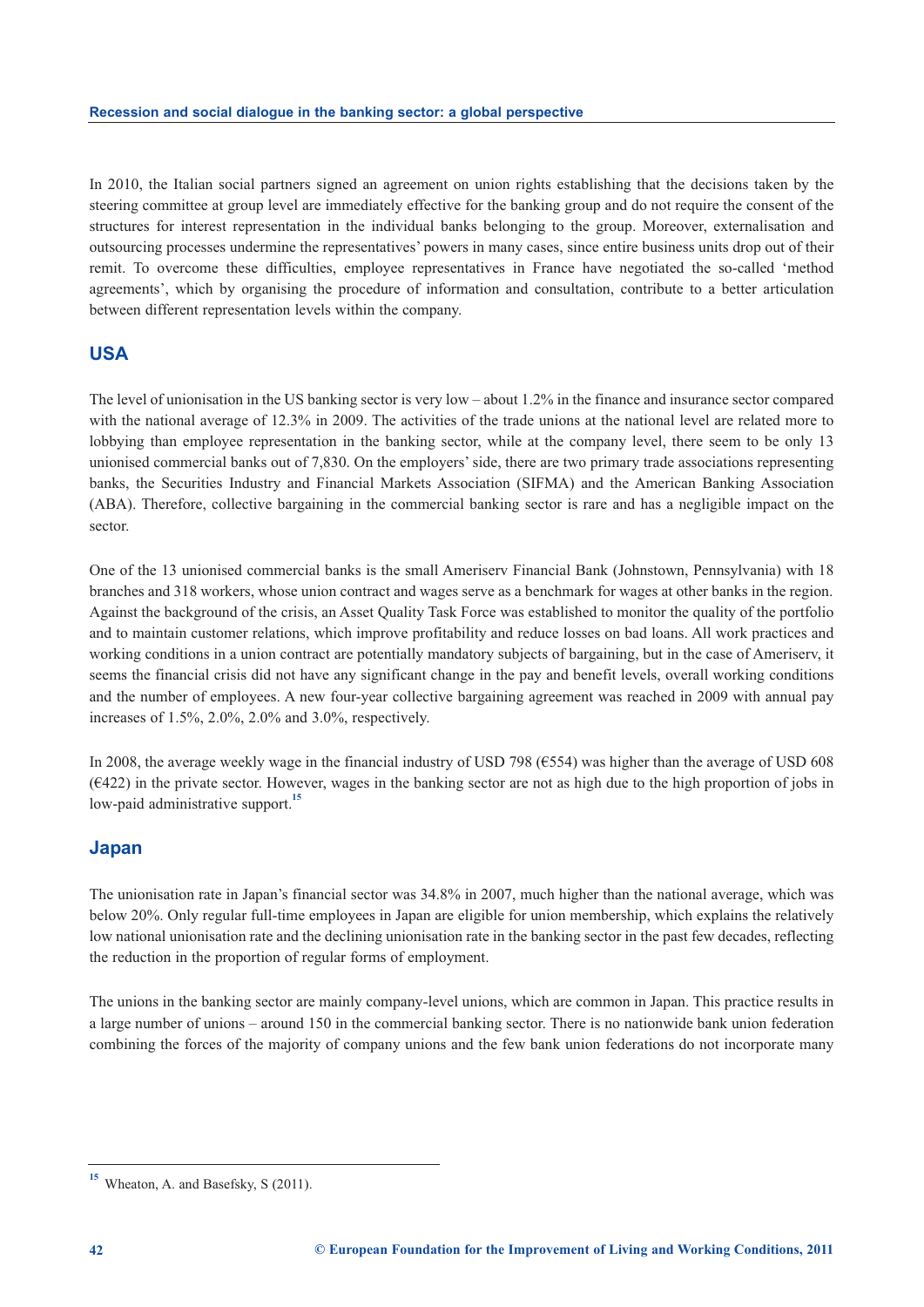company unions from regional banks and member banks of the Second Association of Regional Banks. Among these limited number of bank union federations, the largest is Shiginren, the Federation of City Bank Employees' Unions, representing about 77,000 members, but it is not a member of one of the three labour unions federation umbrella organisations in Japan.

Four bank union federations are represented among the three national umbrella organisations:

- Zengin Rengō (All Japan Federative Council of Mutual Bank Labours' Unions) representing the employees of 22 regional banks with 15,782 members;
- **Example 2** Zenshin Rōren (National Federation of Credit Association Workers' Unions) representing 4,886 union members of cooperative banks;
- **Exerchally 12** Zenrōkin (Federation of Labour Bank Workers' Unions of Japan) representing the 13 Labour Banks in Japan with 7,008 members;
- Kinyū Rōren (All Japan Federation of Labour Unions of the Financial Sector) representing 62 unions with just over 5,000 members.

There is just one major trade association, the Japanese Bankers Association, which with 248 members represents almost all banks in the country. It is a member of Japan's largest employer organisation, the Japanese Business Federation. Since it is a trade association, it only supports its members in collective bargaining rounds.

Collective bargaining takes place at the company level. Due to the reduced impact of the current crisis on the Japanese banking sector, protecting employment and reaching agreements between the different stakeholders has not been complicated. Unlike the beginning of the 2000s, when the Japanese sector was suffering its own deep financial crisis, recent collective bargaining rounds have concentrated on the traditional issues of salaries, bonus payments, fringe benefits and working hours. Salaries in the banking sector are still relatively high despite the increase in non-regular forms of employment in the past decade, while the widespread overtime work in the financial sector is an important source of income for workers (especially those aged between 30 and 45).

Although Japan never had a system of social dialogue like that in Europe, the post-war management and company system worked as a consensus-based approach to maintaining a social balance. One of its pillars (together with the seniority principle, company unions and the main bank system, and cross-shareholding) was lifelong employment; that is, the traditional Japanese commitment towards job protection. During the 1990s, this system started to be progressively eroded and, during the major reorganisation of the financial sector between 2000 and 2005, regular employment in the sector was reduced drastically, dropping to an average of about 63% of the level before the restructuring. Nevertheless, the evolution in recent years suggests that the Japanese banking sector has overcome its own crisis and some of the mechanisms of the traditional job protection system in Japan are still in place.

The signs of recovery seen from 2006 have persisted during the global financial crisis. Overall employment in the financial sector is increasing and, importantly, the number of those in regular employment seems to have been maintained during the crisis.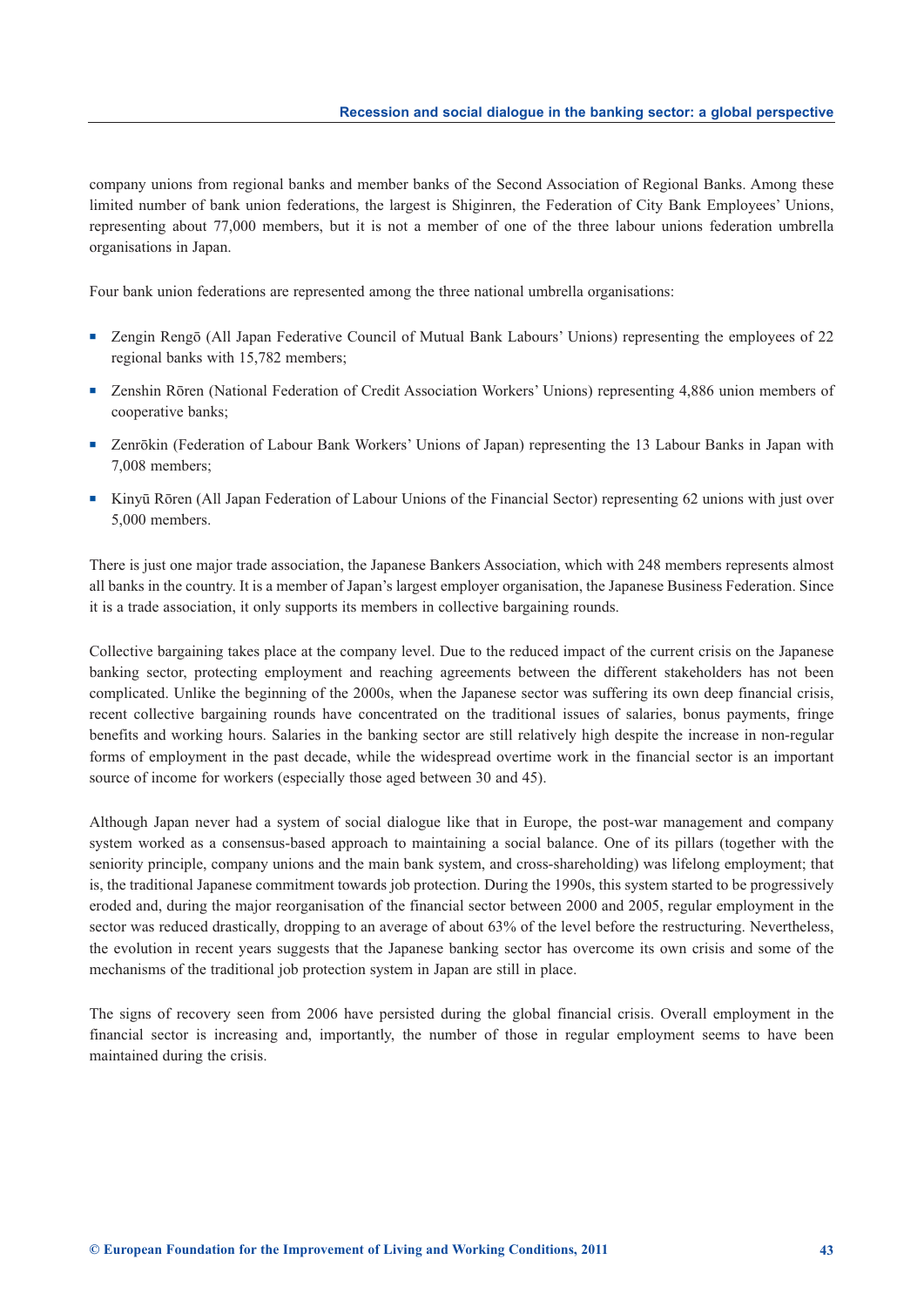### **Brazil**

Trade union density seems to be high in the banking sector in Brazil. In the metropolitan area of São Paulo, the trade unions claim to represent around 60,000 out of 110,000 workers, which would result in a unionisation level of over 50%, much higher than the 20% national average.

The Brazilian labour relations system does not provide for workplace representation structures (there are no company trade union in private banks). It is characterised by a high degree of state intervention and room for social dialogue and collective bargaining is therefore limited.

The two largest national confederations, Contraf and Contec, represent 30 state federations and 220 unions in the banking sector. There are 8,000 union directors in the sector, 40% of whom are released from job duties and are paid by the bank in which they are employed. A third national confederation of unions, Conclutas, represents just five unions in the banking sector.

Technology is helping overcome the problems resulting from an absence of workplace representation in private banks; for example, the banking union of the metropolitan area of São Paulo distributed 30,0000 mobile phones to its members to allow information sharing and better communication at the company level.

There is only one employer organisation in the banking sector, characterised by a dual legal structure: while Febraban is set as a trade association dealing with the business of banking and representing the interests of bankers at the government level, Fenaban deals with labour issues. Fenaban conducts two separated bargaining processes with Contraf and Contec, even if the results from both are the same; the employers will not negotiate with Conclutas as it is considered a Trotskyite party.

In Brazil, collective bargaining normally takes place at industry level but separately for each of the states of the Brazilian confederation. This was formerly the case in the banking sector as well, resulting in the same bank applying different rules in each state in cases of large banks operating in more than one state. But with the market concentration process, banks increasingly became national institutions and the banking sector collective bargaining began to be implemented at the national level in 1992.

Thus, the banking sector is one of the few cases where bargaining takes place at the national level. The collective agreement is renewed annually and the outcome is valid for the entire industry, even if some clauses may be complemented by company-level agreements such as a clause on profit-sharing. A separate non-binding collective agreement has allowed some banks, for instance, to sign separate agreements on weekend work in call centres.

During the bargaining process in the sector, negotiations frequently reach deadlock and workers strike. This was the case in 2009 when there was a 30-day strike. But because the impact of the financial crisis on the Brazilian banking sector has been rather limited, no negative impacts have been observed on employment and industrial relations during the crisis. For example, Banco do Brasil, which is owned by the federal government, negotiated with the unions a commitment to increase the number of jobs by 10,000 in 2010 and 2011.

Another example of social dialogue during the crisis is the case of the merger between Banco Itaú and Unibanco which, according to the unions and management, did not result in a significant reduction of the workforce (the merged institution employs 85,000 workers). Initially, 6,000 employees were dismissed and the management planned 2,000 more dismissals. But after agreement with the trade unions, the management cancelled the new dismissals and announced the creation of a reallocation centre to relocate employees within the bank.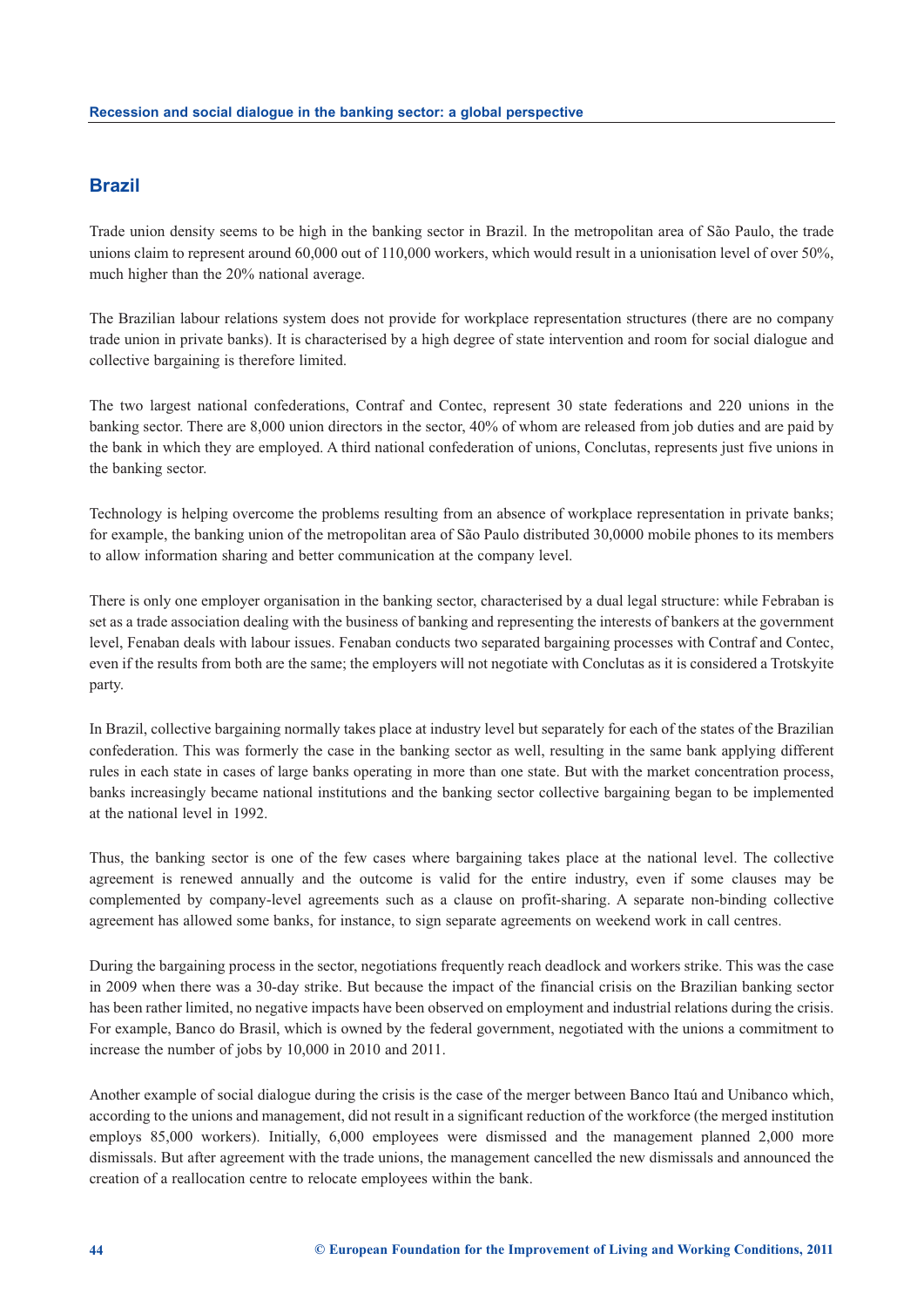Banco Itaú, which took on human resource managers from the motor industry due to their experience in dealing with unions, seems to have been the most successful among large banks in developing good relationships with unions during the past few years. For example, employees participate in the administration boards of the pension and health care plans. However, Banco Itaú's success in employee relations arises from its pioneering negotiation with unions on a mechanism to solve individual grievances.

Brazil is characterised by a prevalence of litigation at the labour courts to solve labour disputes and by the absence of workplace representation of employees. Hence, when massive layoffs took place in the banking sector after 1994, dismissed employees presented thousands of grievances in the Labour Courts that resulted in an unknown amount of money being claimed from banks. Against this background, Banco Itaú signed an agreement with trade unions that stopped the practice of grievances being taken to the labour courts immediately. This move was welcomed by the Supreme Labour Court and the agreement was transferred into a general document approved by the Congress, ending the monopoly of labour courts in dealing with labour grievances.

Banks now had the option to use the so-called procedure of 'previous conciliation' by which labour grievances may be settled at the company level without the need for labour court intervention. This voluntary procedure to solve individual grievances is currently included under a clause of the non-binding part of the banking sector collective agreement and has so far been signed by other three banks (Banco Santander, Banco do Brasil and HSBC).

Emerging issues in collective bargaining include the limits of picketing, services outsourcing, the increasing use of nonbanking correspondents and moral harassment. Unions claim that outsourcing is a management strategy to reduce costs, the use of non-banking correspondents is a kind of deregulation of the market and moral harassment is mainly the result of increasing variable pay schemes. However, employers see outsourcing as a competitive tool, non-banking correspondents as a useful solution where the scale of demanded services is not big enough to open a branch, and the establishment of goals as a right for the company.

Although no supranational agreement has been signed, trade unions are raising the issue of the need to internationalise labour relations and social dialogue, given the internationalisation of Brazilian banks and the increasing operation of foreign banks in the country. Brazilian unions are establishing links with UNI, which represents workers in the service sector, and they have as an initial objective to channel the internationalisation of their operations through three banks:

- -Banco do Brasil, with branches around the world;
- -Itau, operating in South American countries;
- -Banco Santander, which already has a Brazilian union representative on its company board in Spain.

#### **China**

Because all employees in a bank automatically become members of the union, the trade union density in the banking sector in China is 100%. All the unions in the banking sector are represented at the industry-wide level by China's Financial Union, which consists of union leaders and employee representatives from the unions of the five large commercial banks, other important banks and various regulatory commissions.

Importantly, even if unions exist at the Chinese banks, they work as a department under the leadership of management to function as a bridge between management and employees. The union work committee in each bank organises the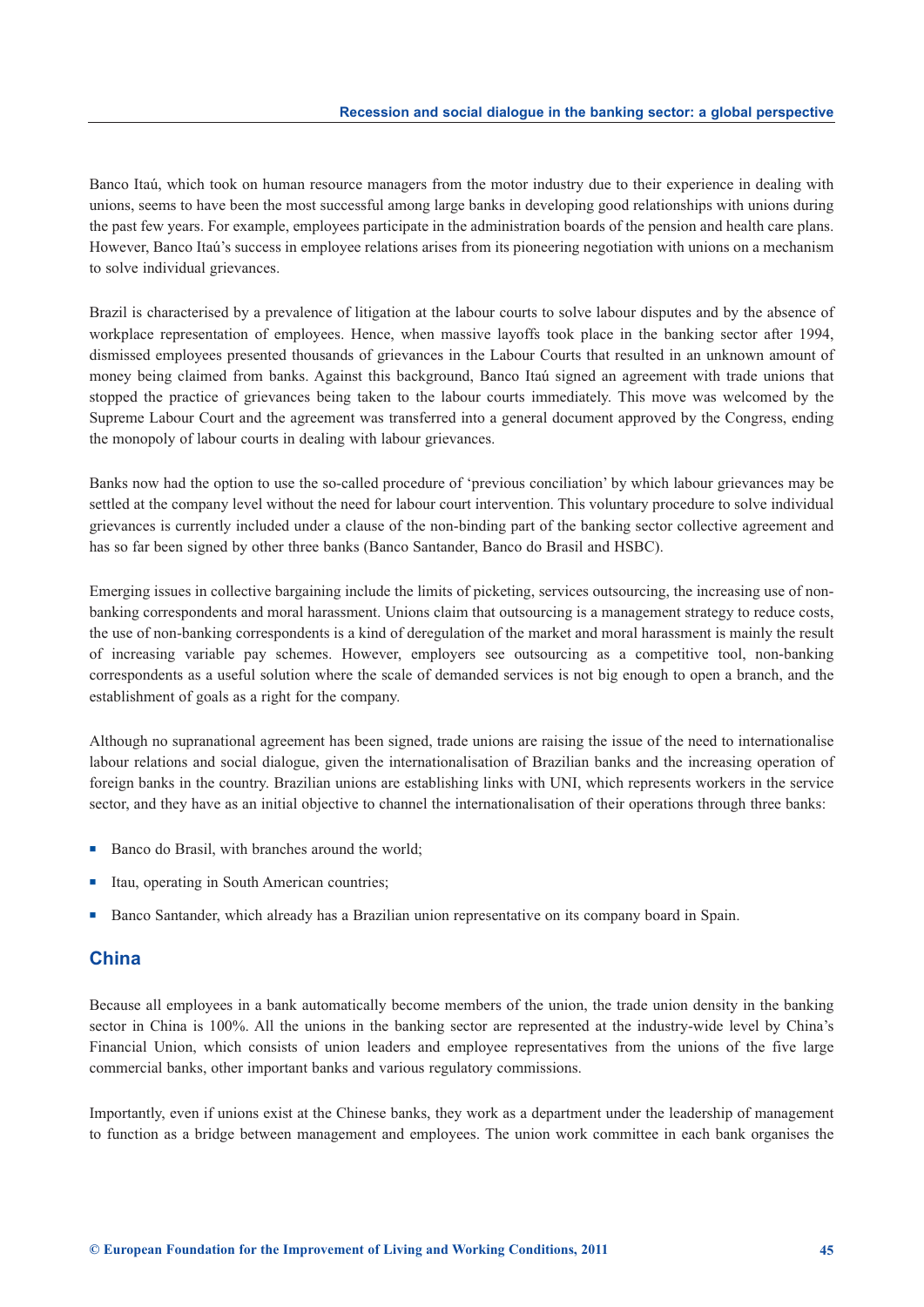annual employee representative congress where employee representatives are elected by employees and typically assigned to participate on the board of directors or supervisors. The main activities of the unions are to:

- organise recreational activities for employees;
- support employees going through personal difficulties;
- support annual health examinations by providing examination fees.

Banks are represented by the China Banking Association, a trade association with 132 members under the sponsorship of the China Banking Regulatory Commission which aims to help its members in attaining common goals.

Since unions are in practice bank departments under the control of management, collective bargaining does not take place and banks sign individual contracts with individual employees. Labour contracts can be signed with formal employees (planned employees), while service contracts are signed with 'unplanned' employees. Some banks used to hire unplanned employees through outsourcing companies; such employees did not belong to the unions since there was not a direct employment relationship between the bank and the employee. This situation changed in 2008 with a new labour law that allows the assigned employees to join the union and keep their legal rights.

The most challenging period for industrial relations in the banking system in China was during the joint-stock reform of state-owned commercial banks in 1998–2000 when many layoffs and early retirements took place, leading to appeals requesting higher compensations from banks.

Due to the relatively higher wages and job stability in the banking sector, industrial relations are currently harmonious and strikes or appeals are rare. Unlike other sectors of the Chinese economy, the current global financial crisis has not had a significant impact on the banking sector. Banks continue to expand and employment continues to rise. For example, the Industrial and Commercial Bank of China increased its workforce by more than 4,000 employees to reach 389,827 in 2009, a new performance-based evaluation system was adopted and the bank implemented a supplementary medical insurance system.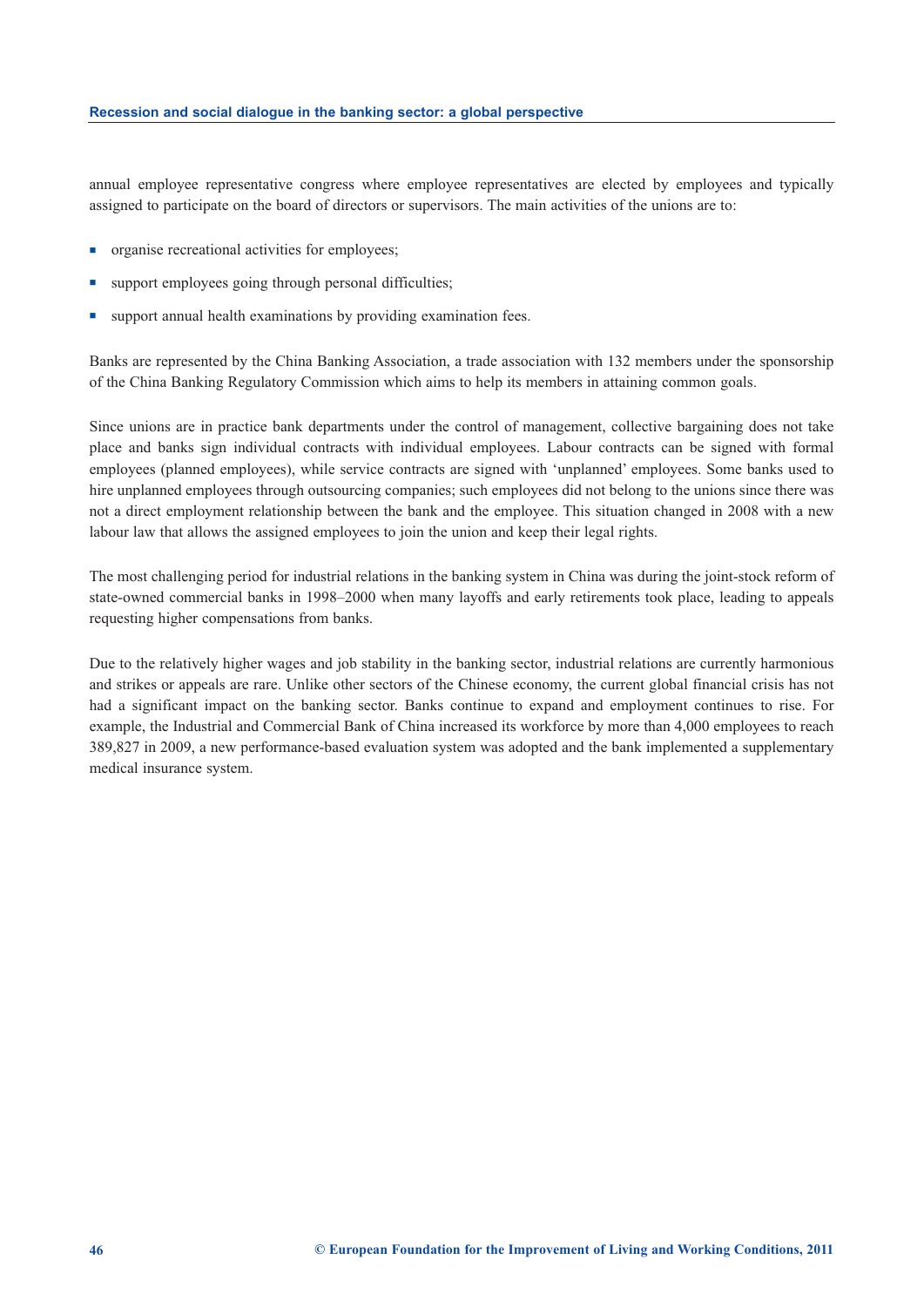## <span id="page-49-0"></span>Public responses to support the banking sectors

One of the most prominent features of the current crisis compared to previous ones has been the scale of the public intervention deployed. Almost all developed and many developing countries have put in place significant measures in order to tackle the crisis and limit its effects.

Even if the public measures aimed at supporting the banking sector were not designed to maintain employment levels but to support banking institutions and improve credit supply (and further restructuring and job losses have resulted in many cases), the considerable public support has certainly helped the sector in dealing with the crisis and may have reduced the extent of job losses.

Government interventions have taken place in two main overlapping phases. During the first phase, governments focused their efforts on trying to strengthen their financial systems to avoid contagion in other sectors of the economy. These measures took the form of:

- macroeconomic monetary policies to improve the functioning of capital markets and the availability of credit (lowering interest rates, expanding the money supply, quantitative monetary easing and actions to restore confidence in credit markets); or
- microeconomic policies targeted at helping financial institutions, especially in Europe and the USA.

During the second phase, the financial crisis spread to economies across the globe and government policies focused on expansionary monetary and fiscal policies to boost their economies.

This section is concerned mainly with the first phase when the following efforts were made to stabilise the banking sector.

- - Monetary policies were used across countries to improve the functioning of capital markets. The stimulus from monetary policy took two main forms. Initially, central banks reduced interest rates and conducted traditional market operations to increase the liquidity in capital markets. When this proved insufficient and many central banks exhausted the room for further reduction in policy rates, monetary policy shifted to more unconventional measures to support the functioning of financial markets by expanding the credit supply:
	- provision to banks of easy access to liquidity (greater access than would normally be required to keep market shortterm rates in line with policy targets);
	- expansion of money supply through quantitative easing;
	- excess reserves or direct interventions in broader segments of credit markets (beyond the traditional counterparty of banks) aimed at easing overall credit conditions in the economy.
- - More micro measures to help and rescue financial institutions were concentrated in the USA and Europe where banking institutions were more severely affected by the financial crisis.

### **Europe and the USA**

Although the impact of the crisis on the banking sector in the analysed European countries and the USA has varied from country to country, national governments have reacted in a rather similar way.

From the summer of 2007, central banks started to inject liquidity into the financial systems in Europe and the USA (the Federal Reserve, which followed a more expansive policy, had already cut its interest rates from the summer of 2007).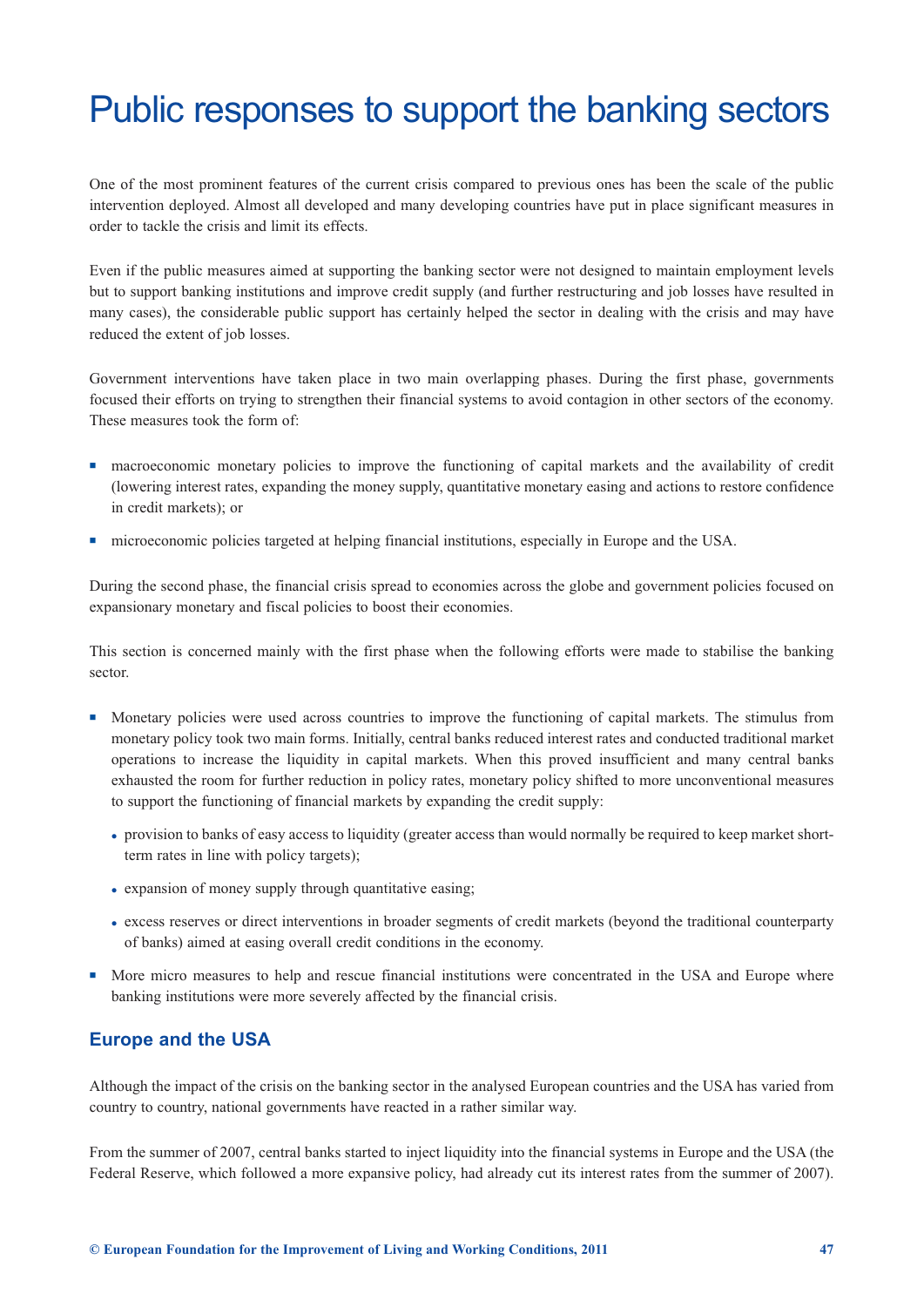Initially, they did so through traditional market operations to keep short-term money market rates close to policy rates. This proved insufficient to contain the worsening conditions in the capital markets and more unconventional monetary policy aimed at facilitating credit in the banking sector had to be taken.

Central banks injected liquidity in financial markets through several ways. According to OECD, ECB measures concentrated on easing the conditions and increasing the scale of its operations to provide liquidity to financial institutions, while in the USA, the Federal Reserve intervened directly in dysfunctional key segments of the credit market (such as commercial paper and securitised products) by means of outright open-market purchases of mortgagebacked securities, agency bonds and long-term government bonds.

Soon afterwards, when the liquidity crisis seemed to be turning into a solvency crisis that was putting the stability of the whole financial system at risk, governments started to implement measures directed at individual institutions. Initially this micro strategy consisted of ad hoc measures tailored to the needs of institutions (such as credit lines to institutions that had suffered large losses), after which these institutions were often sold and merged with an institution in a better position.

- In Germany, as early as 2007, the group IKB received liquidity guarantees and recapitalisation from Kreditanstalt für Wiederaufbau (KfW)<sup>16</sup> and a group of private banks, after which it was sold to LoneStar.
- In the UK, Northern Rock requested security from the Bank of England, leading to investor panic in mid-September 2007 (and finally to the nationalisation of the bank in February 2008).
- In the USA, the government provided support to Bear Sterns (sold to JP Morgan Chase in March 2008) and Fannie Mae and Freddie Mac (September 2008) before the fall of Lehman Brothers.

After the fall of Lehman Brothers on 15 September 2008, governments had to strength their approaches to save the financial sector due to raising doubts about the solvency of financial institutions and declining confidence of depositors. The Central Banks of the euro area, the UK, Sweden, Switzerland, the USA and Canada announced coordinated cuts in interest rates on 8 October 2008. In December 2008, the US Federal Reserve established a target range for its Federal Reserve rate of 0% to 0.25% and it communicated that rates would be kept exceptionally low for an extended period. The ECB cut its main policy rate less aggressively, lowering its rate on the main refinancing operation progressively, reaching 1% in May 2009.

After September 2008 it became clear that the measures had to be broader and apply to more banks, and therefore countries developed comprehensive schemes subject to more transparent and predictable procedures that banks would follow to obtain financial support. After an emergency meeting in Paris in October 2008, euro area countries announced a coordinated EU approach to provide support for the financial systems through the following four main measures:

- harmonising the provision of retail deposit insurance:
- issuing government guarantees for bank debt securities;
- making funds available for bank recapitalisations;
- providing asset relief measures.

<sup>&</sup>lt;sup>16</sup> KfW Banking Group is a German government-owned development bank.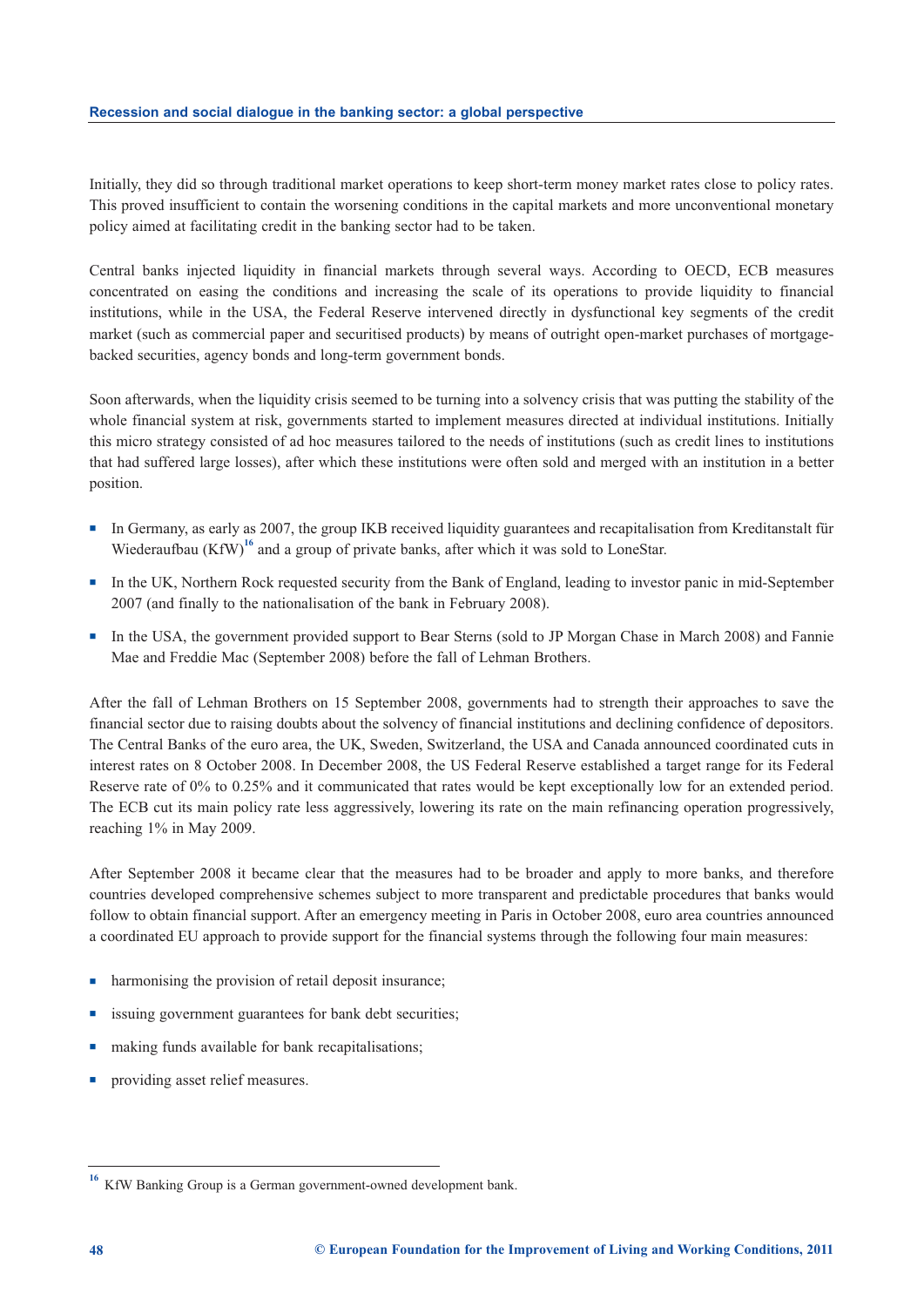These four kinds of broad national support schemes for banking institutions have had a similar scope and size in Europe and the USA.

#### **Deposit guarantee schemes**

Deposit guarantee schemes were among the first comprehensive measures to be implemented. Before the crisis, EU law established a minimum deposit insurance level of  $\epsilon$ 20,000, with an optional 10% coinsurance element by which depositors bear 10% of the potential losses. But after the Irish government announced in September 2008 that all bank liabilities (retail, corporate and interbank deposits) would be protected, EU countries agreed in October 2008 to raise the minimum level of deposit insurance to  $\epsilon$ 50,000 (to be increased to  $\epsilon$ 100,000 before the end of 2010). This led other EU countries to reform their national deposit insurance schemes and eliminate coinsurance. In Germany, for instance, a full coverage for retail deposits was adopted.

In the USA, the deposit guarantee was raised from to USD 100,000 to 250,000 ( $669,400$  to 173,500) on a temporary basis (until January 2014). In November 2008, the Federal Deposit Insurance Corporation offered full coverage of noninterest bearing deposit transactions accounts under the Transaction Account Guarantee, part of the Temporary Liquidity Guarantee Programme (TLGP).

#### **Government guarantees on bank bonds**

The other measure to be adopted soon after the fall of Lehman Brothers was the provision of government guarantees on bank bonds, allowing banks to issue bonds insured by the government against the bank's default.

- The French government provided €320 billion guarantees for credits between banks over a five-year period.
- In order to increase liquidity in its domestic financial market, in November 2008, the Hungarian government signed a USD 25 billion (€17.35 billion) financial stabilisation package agreed with the IMF, EU and the World Bank, which contained a refinancing guarantee fund to guarantee the rollover of loans and wholesale debt securities to promote lending between banks.
- The Swedish bank guarantee programme offered banks the opportunity to contract with the government for a guarantee covering part of their borrowing, by which the government, in exchange for a charge, would interfere in the event that the institution could not pay its lender.

However, despite several countries committing large amounts to guarantee the issue of bank bonds, the take-up by banks was sluggish. In some countries, few banks applied and the amount of government-guaranteed debt issued was low. In others, schemes were implemented but banks did not use them, as shown by the case of Italy. The 'Tremonti bonds' were devised by the government to provide credit to banks that were judged to be sufficiently solid and able to meet certain conditions, since banks benefiting from the scheme had to guarantee the provision of credit to companies and households. However, only a few banks applied for it, perhaps because the credit shortage was less acute in Italy or because banks considered the interest rate applied by the state on the bonds was too high.

In the USA, guarantees on bonds were offered to banks under the Debt Guarantee Programme, which is part of the Temporary Liquidity Guarantee Programme (launched in November 2008).

#### **Capital injections**

As the financial strains persisted, banks faced continuous negative impacts on their capital and it became clear that some banks in certain countries were facing not only liquidity problems but also serious risks to their solvency, several governments started to use direct capital injections into banks.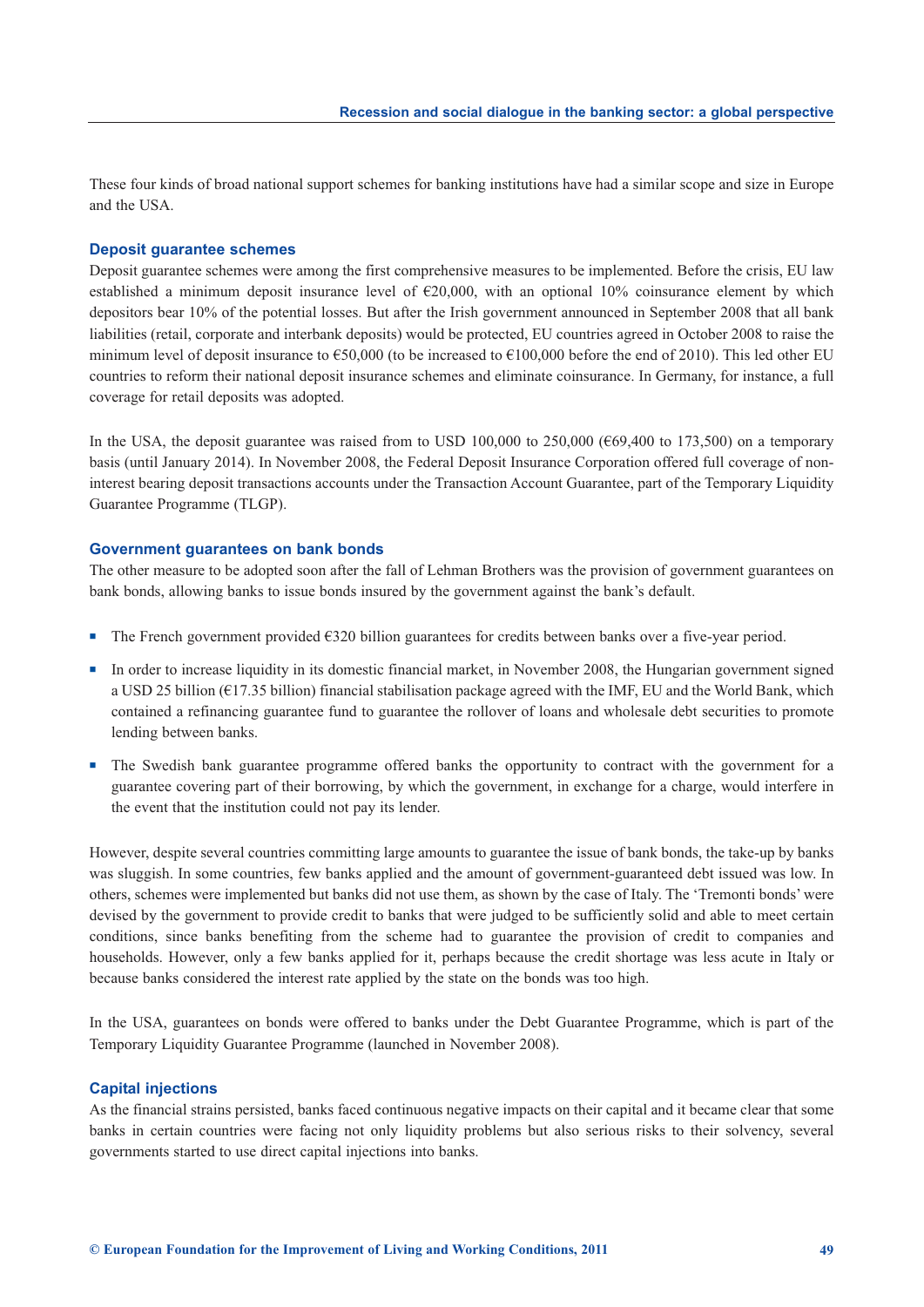For those banks that needed to be bailed out, the involvement of the state resulting from the intervention has varied. In some cases, the government only provided the funds. In some cases, capital injections have been made through the acquisition of preference shares to ensure the priority of public sector claims, but without modifying the private ownership of the bank. In other cases, banks have been directly nationalised or have been nationalised de facto when the government has acquired the majority of stakes in them.

Recapitalisation of banks through capital injections has been larger in the USA than in Europe; at their peak in June 2009 they amounted to 2.6% of GDP in the USA compared with 1.3% in the euro area. The repayments made by banks to the state so far are also much larger in the USA, possibly reflecting the fact that capital injections were a requirement in the USA but typically voluntary in most European countries.

In Europe, the first example of a comprehensive scheme was that adopted by the German government on 17 October 2008 with the passage of the German Financial Market Stabilisation Act, under whose terms some of the largest German banks were rescued by state aid. Commerzbank received  $\epsilon$ 18.2 billion and the government gained influence over the bank's long-term management strategies, while Hypo Real State came into public ownership after the government granted more than  $\epsilon$ 100 billion in guarantees to the bank.

The UK government injected the largest volume of capital (5.1% of GDP up to June 2009) and a massive public recapitalisation took place in two of the largest UK banks: the Royal Bank of Scotland received €50.1 billion and was taken into public ownership and Lloyds Banking Group received €25.2 billion. The European Commission accepted the bailout but stated that the banks receiving state aid had to divest themselves of many of their business operations outside 'core' banking.

In Hungary, the banking package under the IMF agreement had a capital base enhancement fund, and in order to strengthen their foreign exchange market position, three banks received loans in April 2009 (€1.36 billion for OTP Bank,  $€400$  million for mortgage lender FHB and  $€600$  million for state-owned development bank MFB).

In the Netherlands, several banks received capital injections (ING Group €10 billion, ABN Amro €4.4 billion, Aegon €3 billion and SNS Reaal €750 million). The Fortis Group received €11.2 billion from the three Benelux countries by the end of September 2008, but each country provided capital to their respective part, and Dutch government took a 39% interest in Fortis Bank for €4 billion. A week after the bailout of the group, the Dutch government decided to nationalise its part and the Fortis Group was split along national lines.

In France, BNP Paribas received €5.1 billion.

In other countries such as Estonia, Italy, Spain and Sweden, direct capital injections into banks have not been necessary.

#### **Asset relief programmes**

Governments have developed asset relief programmes in order to clean up toxic assets from the balance sheet of banks (either by removing or insuring them), so that lending in the interbank market could resume.

The best example is provided by the US Troubled Assets Relief Programme (TARP), one of the first comprehensive programmes to be introduced (in October 2008). Because of the systemic effects of the fall in Lehman Brothers, the US government decided to provide support to those institutions that were considered too big to fail. TARP authorised the US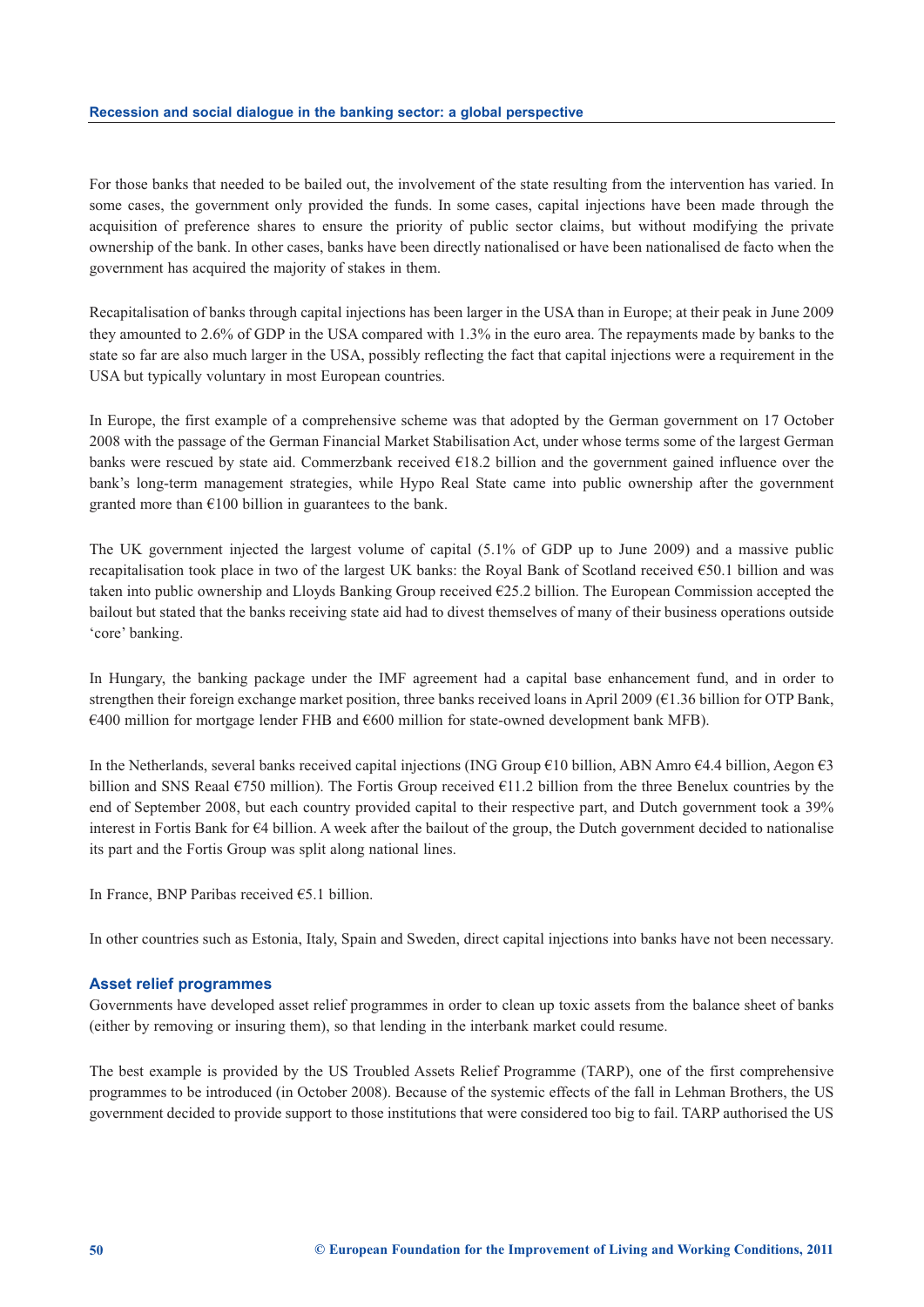Treasury to purchase or insure up to USD 700 billion (€485 billion) of troubled assets from October 2008 to October 2010. The largest US banks have received TARP funding:

- Citigroup and Bank of America each received USD 45 billion (€31.2 billion) in TARP funds and government ownership;
- -AIG received USD 40 billion ( $\epsilon$ 27.8 billion);
- -Wells Fargo and JP Morgan Chase received USD 25 billion (€17.4 billion) each to acquire failing Wachovia and Washington Mutual respectively);
- Goldman Sachs received USD 10 billion ( $\epsilon$ 7 billion).

#### **Japan, Brazil and China**

Because the financial crisis was heavily concentrated in the USA and Europe, the banking systems of Japan, Brazil and China were relatively isolated until the fall of Lehman Brothers. After September 2008, these countries faced liquidity constraints in their financial markets and were increasingly impacted by the worsening economic downturn. As a consequence they had to adopt expansive monetary and fiscal policies. But the liquidity crisis did not turn into a solvency crisis and banking institutions did not have to be bailed out as in the USA and Europe.

#### **Japan**

Between October 2008 and December 2009, the government of Japan implemented three stimulus programmes:

- -'Measures to Counter Difficulties in People's Daily Lives' in October 2008;
- -'Efforts to Revive Local Areas' in October 2009;
- -'Assistance to Small and Medium-sized Enterprises' in December 2009.

These programmes consisted mainly of fiscal stimulus measures. Only the first one included measures targeted at the financial system, the most important of which were:

- facilitating corporate financing for small and medium enterprises (SMEs);
- partial relaxation of capital adequacy ratio requirements;
- reductions in the interest rate;
- supplying funds to the short-term money market;
- operations supplying US dollar funds;
- resumption of the purchase of shares held by financial institutions;
- provision of subordinated loans to banks.

In late September and early October 2008, the Japanese central bank (Bank of Japan) injected billions of dollars into the financial system, announcing on 14 October that a temporary facility would provide an unlimited amount of capital to banks to secure the flow of credit in the interbank market (funds were provided against the collateral of corporate debt at the target overnight rate). On 31 October 2008, together with the US Federal Reserve, Japan used its already limited room for manoeuvre to cut interest rates from 0.5% to 0.3%, and then to 0.1% in December.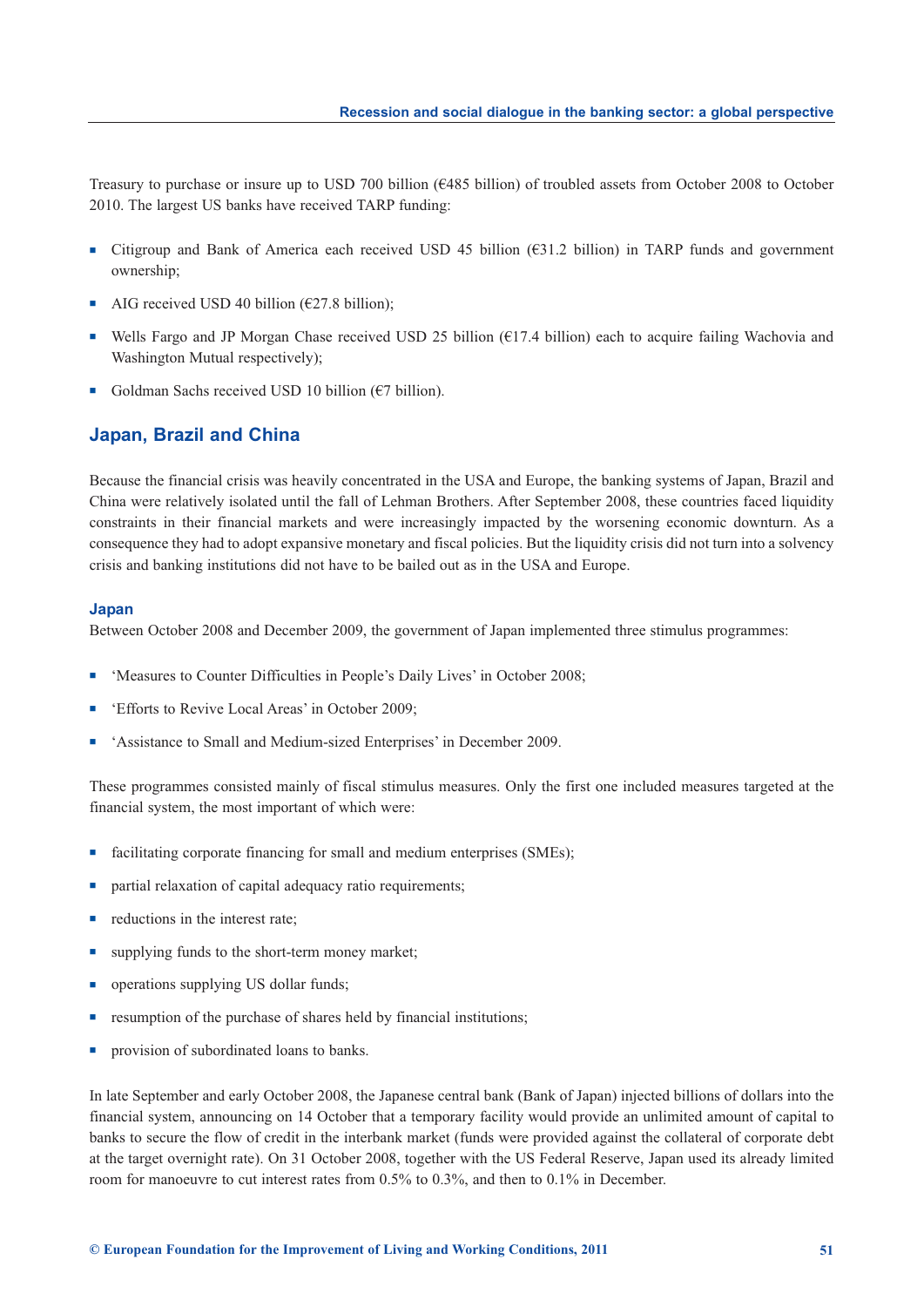#### **Brazil**

Brazil implemented a large fiscal stimulus (around 8.5% of GDP) and monetary policies aimed at increasing liquidity in the financial sector in order to fight the effects of the economic downturn in the Brazilian economy. During 2008, the Brazilian stock market index was cut by half after investors fled both equities and the Brazilian currency, the real (BRL). The Central Bank reacted rapidly to address the situation through the following measures.

- -There were constant interest rates cuts from 13.75% in September 2008 to 8.75% in July 2009.
- - To reduce the concentration of liquidity in reals, the Central Bank reduced the volumes of compulsory deposits and imposed a partial conditionality on large institutions to acquire the credit portfolios of small and medium-sized financial institutions; from the volume of the compulsory deposit reductions, which amounted to BRL 100 billion  $(643.6 \text{ billion})$ , BRL 42 billion  $(618.3 \text{ billion})$  were redirected to small and medium-sized institutions.
- -To assure liquidity in the US dollar market, the Central Bank injected USD 5.6 billion ( $\epsilon$ 3.9 billion) into the banking system between September 2008 and July 2009 by:
	- selling dollars;
	- expanding their supply in the currency swap transactions markets by an agreement with the US Federal Reserve;
	- selling auctions directed to finance export trade contracts.

#### **China**

When the financial crisis turned into an economic crisis by the end of 2008, China adopted a combination of expansive fiscal policy (a large fiscal stimulus programme focused on infrastructure was announced in November 2008) and moderate easing of the monetary policy to stimulate the economy.

In September 2008 the Central Bank lowered interest rates and the reserve-requirement ratio and Central Huijin Investment (an investment company owned by the government) announced that it would buy stocks of the Industrial and Commercial Banks of China, the Bank of China and China Construction Bank in the secondary market to support the stability of national key financial institutions.

At the same time, the China Banking Regulatory Commission required banking institutions to disclose their profits or losses of finance products or services in foreign currencies as a way to avoid uncertainties. Several measures were adopted with the aim of securing the flow of credit and guaranteeing funds for SMEs, as a result of which the loans available to other economic sectors increased rapidly.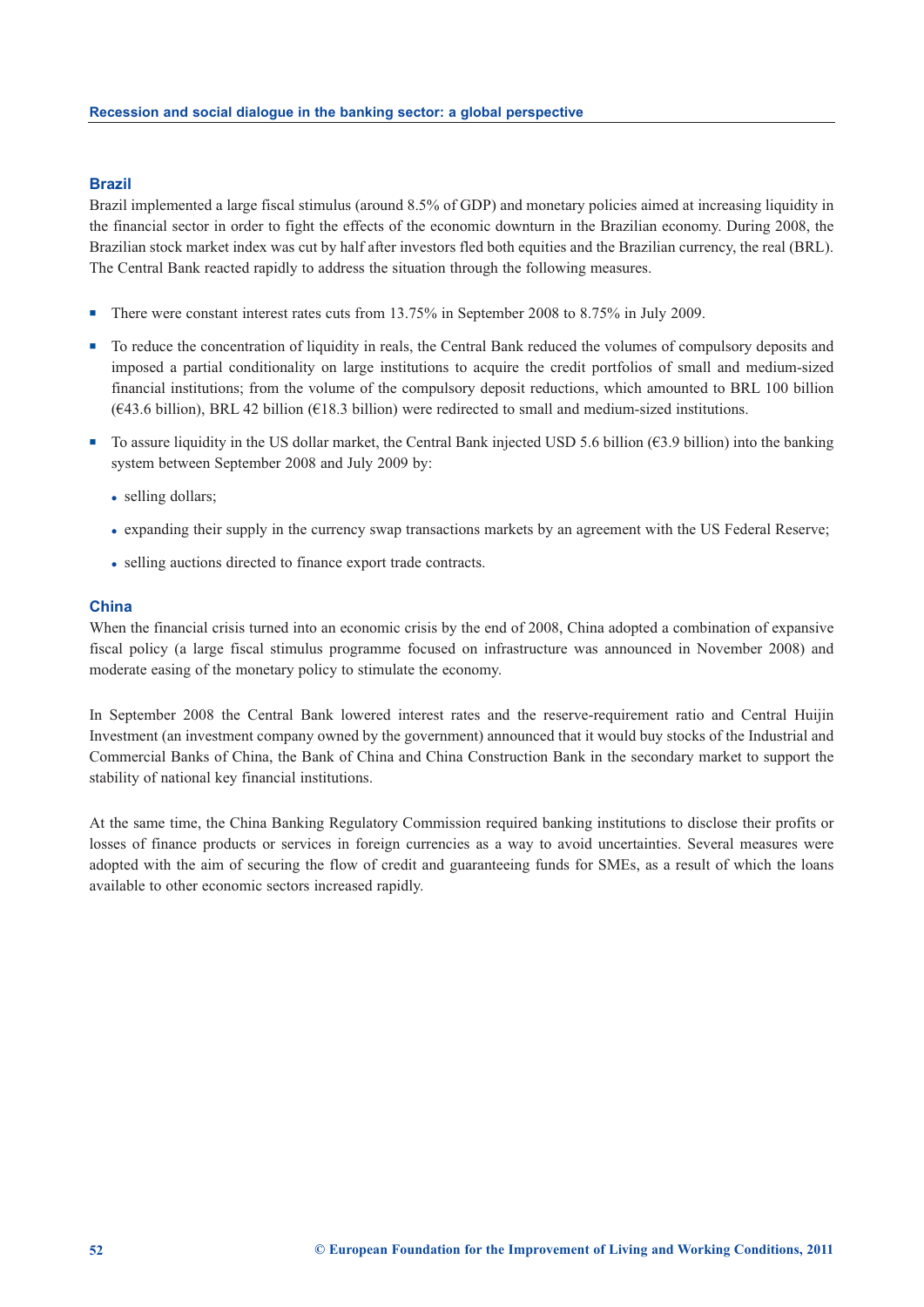## <span id="page-55-0"></span>**Commentary**

As a result of a process of internationalisation and market integration in the past few decades, the banking sector has been undergoing a restructuring as a consequence of which M&A, offshoring, outsourcing and the job losses associated with these measures have been common in most of the countries analysed for this study.

Against this background, the banking sector has suffered the deepest global financial crisis since the 1930s, but with diverging effects in the analysed countries. The financial crisis has been concentrated in the USA and Europe, where some banking institutions had to be bailed out and employment levels suffered a negative impact.

The impact of the financial crisis was strongest where it originated, in the USA, where the positive employment trend observed in the sector in the years before the crisis has been clearly reversed. In Europe, it had a strong impact on the European financial centre, the UK, which had a large, lightly regulated investment banking sector, and in Hungary, due to excessive public and private borrowing. In the rest of the European countries, the impact of the crisis has only been moderate, and only certain banking groups have been significantly affected, particularly in Germany and the Netherlands, but also in Estonia, France and Sweden.

The effects of the economic downturn have affected European economies and employment has fallen in most European banking sectors. Nevertheless, the downward trend in employment is not easy to disentangle from the effects of the ongoing restructuring that was already causing job losses in the past decade in many of the most developed western European economies.

The banking sectors in Japan, Brazil and China were not significantly affected by the financial crisis. Japan and Brazil had suffered financial crises in the previous few years that had left them better prepared for the latest crisis, while the Chinese banking sector is less mature and remains relatively isolated from international financial markets.

The financial crisis spilled over into the real economy and set off the deepest global economic downturn since the Second World War. Large public interventions have tried to deal with the crisis. Almost all developed and many emerging countries have implemented expansive macroeconomic policies to fight the economic downturn, while specific rescue packages for the financial sector have also been put in place in those areas most affected by the financial crisis, that is, Europe and the USA.

These public measures to specifically support the banking system have had an unprecedented scale and have helped in stabilising the sector. They have, however, been designed primarily to avoid the failure of banking institutions and secure credit supply into the economy rather than to maintain employment levels in the sector during the crisis. As a result interventions on the labour market side have been lacking. For example, in Europe, the use of short-time working schemes, widespread in the industry sector during the crisis, has been negligible in the banking sector. Nevertheless, the measures implemented to support the banking sector may have avoided larger layoffs; with the exception of the UK, employment reduction in the banking sectors have been more contained than in manufacturing industry and construction in European countries.

The traditional view of employment in the banking sector is that it offers better working conditions, with better protected and remunerated jobs than in other sectors. This still seems to be the case in the countries analysed despite the cost reduction strategies observed in the past few years in most countries, during which outsourcing and offshoring have been common elements. In Europe, it seems clear that the crisis has reinforced the challenge posed to this traditional view of the banking sector, since cost reduction strategies have continued or intensified during the crisis, normally resulting in wage reduction and work intensification.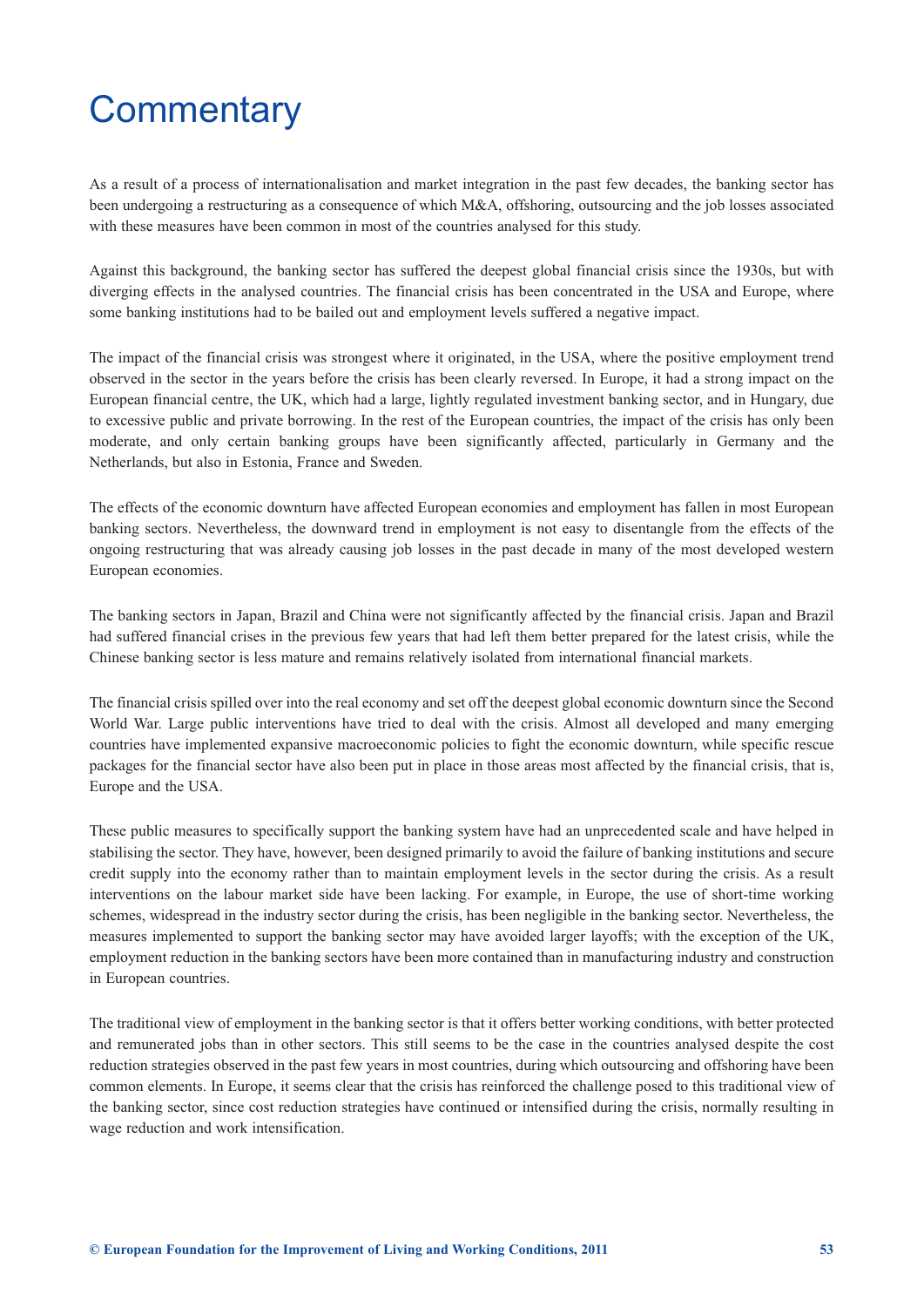The analysis of industrial relation systems is essential to monitor the actions taken to safeguard employment in the banking sector during the current crisis. Nevertheless, since collective bargaining and social dialogue are negligible in the US banking sector and the employment levels in the Japanese, Brazilian and Chinese banking industries grew during the crisis, social partner initiatives to deal with the effects of the crisis are mainly provided in this study for Europe.

Among the European countries included in this study, collective bargaining takes place at different levels depending on the national industrial relations system and the relative importance of the sector in the country. The role of employee representatives varies depending on the national industrial relations system. For instance, in some countries works councils deal with work organisation issues whereas trade unions focus more on pay and conditions. In the two new Member States analysed (Estonia and Hungary) and the UK, collective bargaining is negligible or very limited. While industry-level collective bargaining is still very important in countries such as France, Germany and Italy, there have been some trends towards the introduction of wage flexibility in company-level agreements. Exit clauses are becoming more visible in industry collective agreements (for example, in France and Germany) and there are pressures for more decentralised collective bargaining which follows a more general trend across sectors. More often than not large banks have their own collective agreements.

Collective bargaining in the banking sector has been prominent during the crisis and has worked as an important tool in implementing change in European banking industries. Nevertheless, collective bargaining has been rather reactive and has become more difficult. This is because it has focused mainly on wage moderation negotiated at the company or sectoral level and in trying to limit the extent of redundancies and addressing their social effects, primarily through social plans negotiated at the company level in cases of major restructuring. These social plans show that, in the case of dismissals, active labour policies such as education, training and the creation of deployment centres may be important in increasing people's employability. Nevertheless, these measures are reactive since they are put in place once restructuring decisions have been taken in order to limit their negative effects.

More ambitious and proactive collective bargaining aimed at maintaining overall employment levels in the sector through innovative solutions (such as short-time working schemes, anticipating change**<sup>17</sup>** and adopting industry-level programmes to retrain the labour force) did not exist in the banking sector or were very marginal during the crisis. Nevertheless, existing instruments such as the Italian Redundancy Fund or the collectively agreed German measures on internal mobility, training and working time flexibility show how social partners may help a troubled sector in tackling the effects of the crisis.

Examples of innovative steps in collective bargaining during the crisis in European countries include:

- the French attempt to adapt job definitions to changes in work organisation in the banking sector;
- the German statement on the need for fair banking targets to be formulated by taking into consideration client requirements.

<sup>&</sup>lt;sup>17</sup> French multinational companies in the metal industry (Schneider Electric, Areva, Thales) provide an interesting case of anticipation of change as a way to avoid redundancies; see Eurofound (2009b).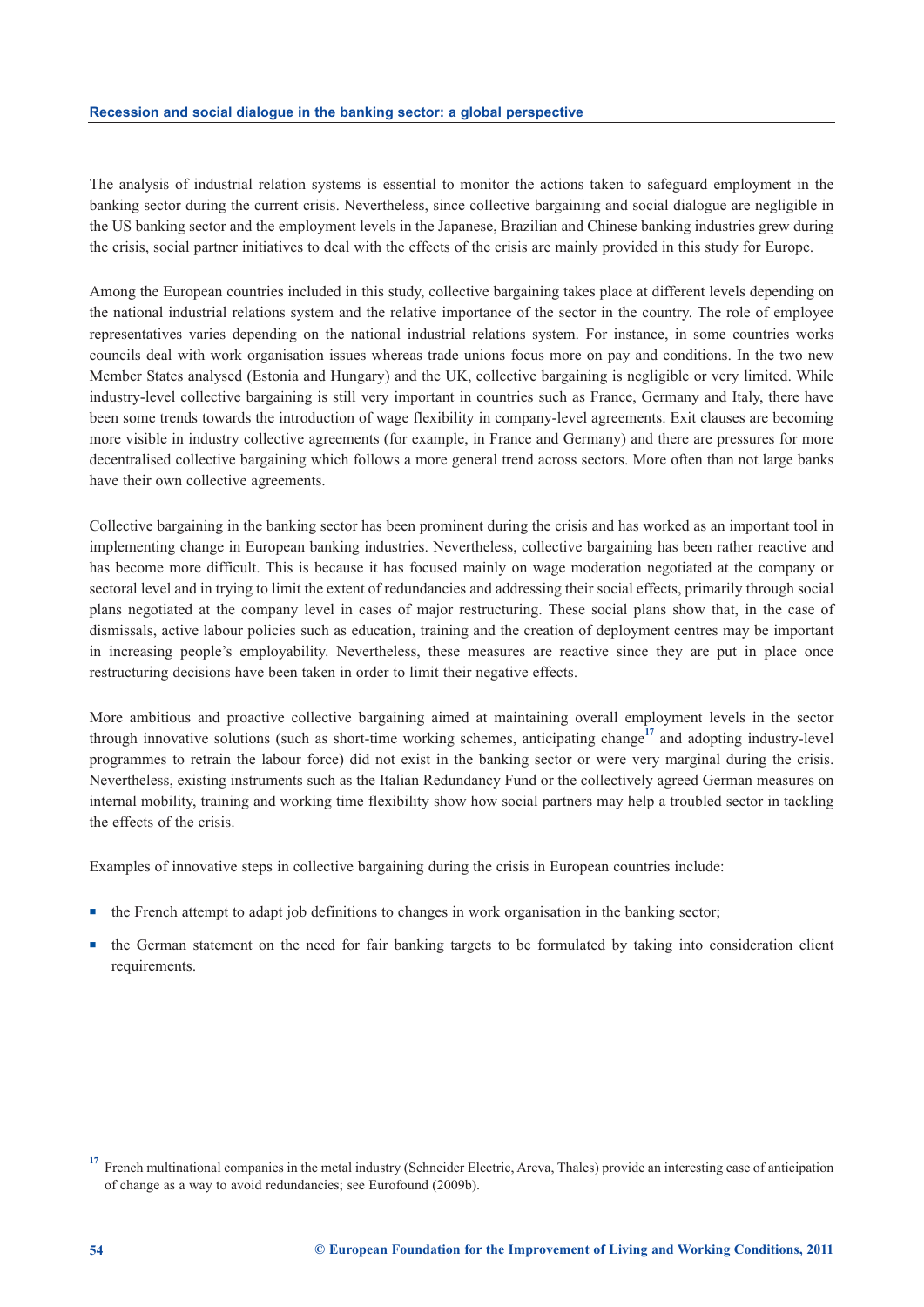An interesting development in social dialogue at the sectoral level may be found in France, where the government has established a discussion body in which consumer associations have been allowed to participate. During the crisis social dialogue has been more intense at the company level and it has deepened in countries such as Hungary and the UK, although this may be explained by the need for management to deal with employee representatives to plan restructuring processes.

The role of European social dialogue has been limited during the crisis, both at the European sectoral social committee level and at the company level. Nevertheless, at the company level, the example of Unicredit shows the importance of internationalising industrial relations at the company level in cross-border banking groups. During the past few years, EWCs and management have agreed on some measures meant to apply to the whole Unicredit group:

- a joint declaration on training;
- a joint declaration on equal opportunities;
- the development of a common strategy for managing restructuring processes with the involvement of trade unions.

Broadly speaking, industrial relation systems in Europe have not suffered a major shift during the crisis. The existing structures and mechanisms have remained unchanged and have been used as a tool to implement changes in the sector. This is despite the fact that the crisis has made collective bargaining more difficult, as evidenced by the breakdown of the traditional consensus culture in Germany, and has emphasised the need for better coordination between national and European levels to improve the functioning of European sectoral social dialogue.

Looking at the future of the banking sectors, it seems the key structural trends observed over the past two decades have not been modified by the crisis. While the banking industry has not been significantly affected in Japan, Brazil and China, the health of the banking sector in the USA and Europe is normalising and banking institutions are reducing their vulnerability by means of prolonged de-leveraging and higher capital ratios.

The sector still faces risks as the full extent of the impact of the crisis in certain banking institutions may not yet be fully apparent in the USA and Europe. The next steps will certainly imply further restructuring and capitalisation of those banks identified as vulnerable, and reinforcing confidence in the system by an increase in regulatory capital. Moreover, the current European debt crisis and sovereign bond market volatility pose further challenges to the European banking sector and, eventually, the health of the banking system in all countries will depend on the general economic situation. Nevertheless, the fundamental drivers of banking integration remain in place and structural trends are expected to resume.

Against the background of further restructuring and the need for better regulation and coordination in banking sectors, the main challenge for industrial relations will be to develop proactive initiatives able to anticipate changes, for instance through transnational framework agreements in large banking groups. A better regulation of restructuring processes would imply that information and consultation processes at the European level need to be strengthened. Moreover, since large banks increasingly provide their services across borders, they are interested in internationalising their business and human resources strategies. In that respect, the establishment of transnational social dialogue structures is linked to the globalisation of production structures and human resource strategies. It can also be beneficial for both the trade unions and the employers: unions can develop transnational representation structures and management can introduce transnational policies, thus avoiding the cost of repeating (parallel) negotiations.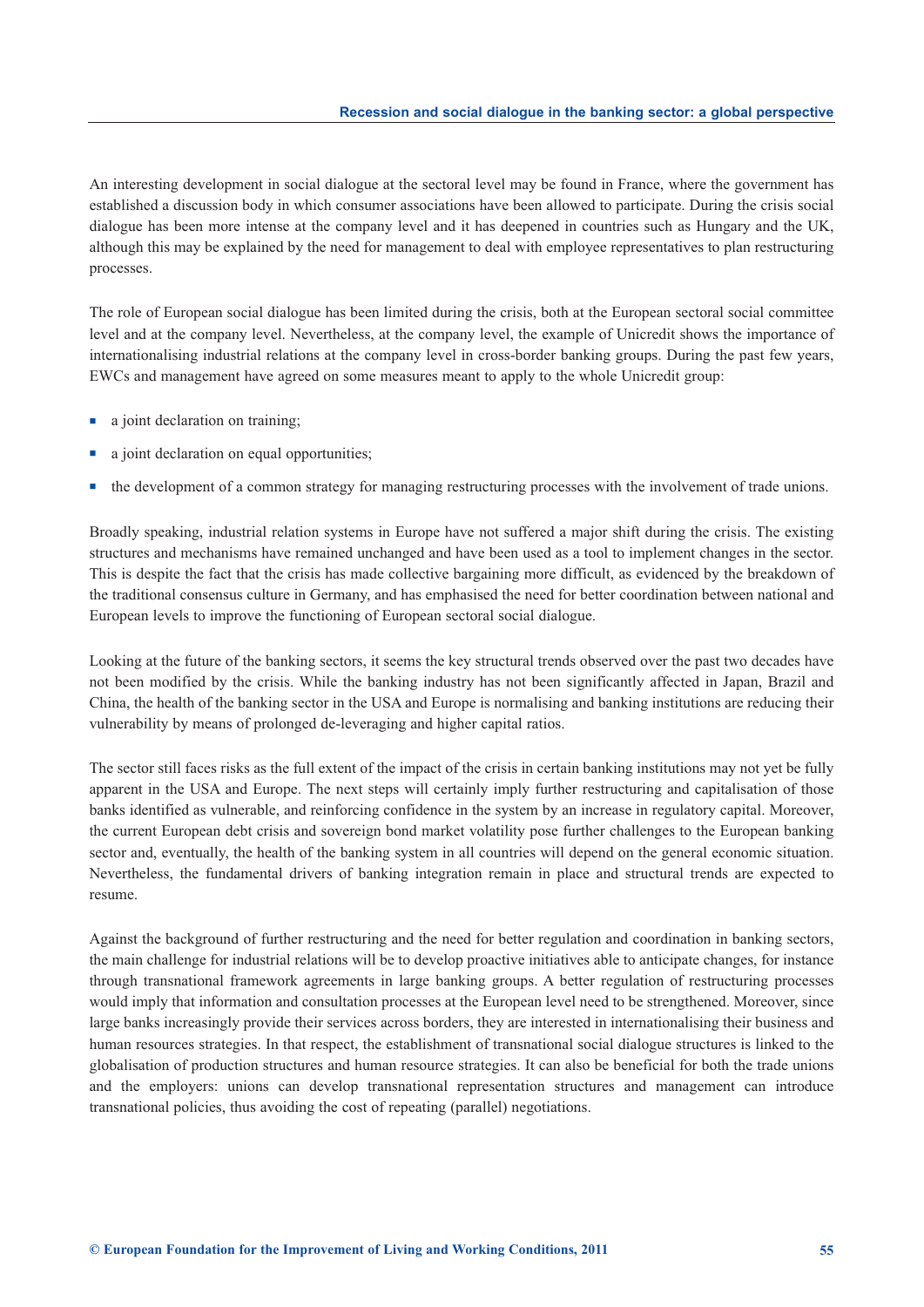## **Bibliography**

<span id="page-58-0"></span>Bungsche, H., *Social dialogue and recession in the banking sector in Japan*, Dublin, Eurofound, 2011.

De Nicolo, G. and Luccheta, M., International Monetary Fund, *Systemic real and financial risks: Measurement, forecasting and stress testing*, Washington DC, IMF, 2010.

Escudero, V., International Institute for Labour Studies, *Effects of the crisis on the financial sector: Trends and policy issues*, Geneva, 2009.

European Central Bank, 'Measures taken by Euro Area governments in support of the financial sector', *ECB Monthly Bulletin*, April 2010.

European Central Bank, 'Labour market adjustments to the recession in the euro area', *ECB Monthly Bulletin*, July 2010.

European Central Bank, 'The financial crisis and the strengthening of global policy cooperation', *ECB Monthly Bulletin*, January 2011.

European Commission, *European economic forecast, spring 2010*, European Economy 2/2010, Brussels, 2010.

European Commission, *European Financial Integration Report*, Commission Staff working document, SEC (2009) 1702 final, 2009.

European Foundation for the Improvement of Living and Working Conditions, *Managing restructuring without redundancies in the Austrian banking sector: BAWAG PSK*, Dublin, 2009a.

European Foundation for the Improvement of Living and Working Conditions, *European and international framework agreements. Practical experiences and strategic approaches*, Dublin, 2009b.

European Foundation for the Improvement of Living and Working Conditions, *Extending flexicurity. The potential of short-time working schemes*, ERM Report 2010, Dublin, 2010.

European Foundation for the Improvement of Living and Working Conditions, *Representativeness of the European social partner organisations: the banking sector*, Dublin, 2011.

Financial Crisis Inquiry Commission, *The financial crisis: inquiry report: final report of the National Commission on the Causes of the financial and economic crisis in the United States*, Washington DC, US Government Printing Service, 2011.

Galbraith, J.K., *A Short History of Financial Euphoria*, New York and London, Whittle in association with Penguin, 1994.

Glassner, V., European Trade Union Institute, *Government and trade union responses to the economic crisis in the financial sector*, ETUI Working Paper 2009.09, Brussels, 2009.

International Institute for Labour Studies, *World of Work Report 2010. From one crisis to the next?*, Geneva, International Labour Organization, 2010.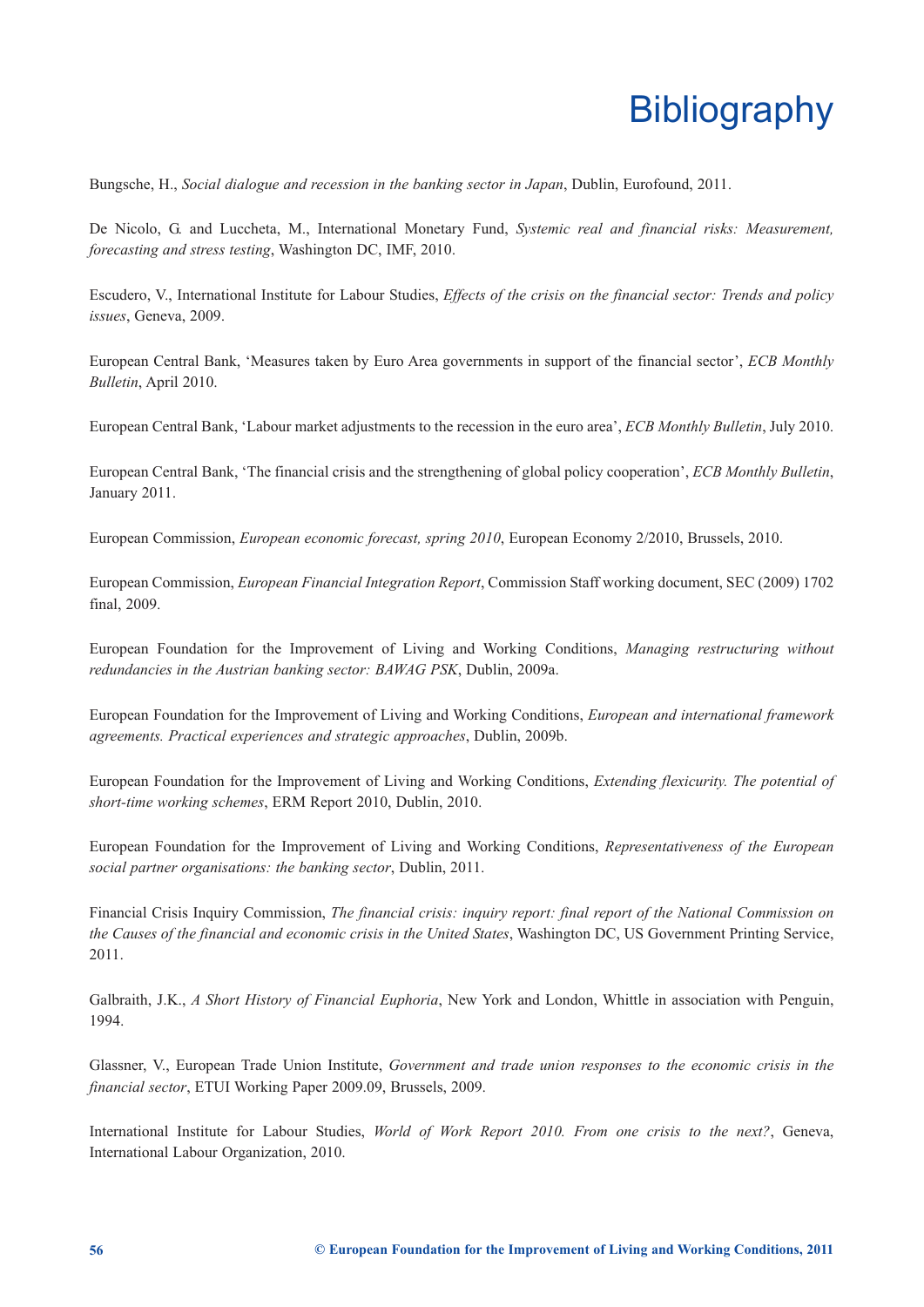International Monetary Fund, 'From recession to recovery: how soon and how strong?, in *World Economic Outlook April 2009*, Washington, Chapter 3.

International Monetary Fund, 'Global prospects and policies', in *World Economic Outlook October 2010*, Washington, Chapter 1.

Nanto, D.K. (coordinator), *Global financial crisis: analysis and policy implications*, Congressional Research Service Report for US Congress, Washington, Congressional Research Service, 2009.

Stolz, M., Wedow, S. and Wedow, M., European Central Bank, *Extraordinary measures in extraordinary times. Public measures in support of the financial sector in the EU and the United States*, ECB Occasional Paper Series No. 117, Frankfurt, 2010.

Telljohann, V. and Dazzi, D., *International framework agreement on labour rights signed at Danske Bank*, Dublin, Eurofound, 2008, available online at **<http://www.eurofound.europa.eu/eiro/2008/10/articles/eu0810029i.htm>**.

Telljohann, V., Dazzi, D. and Freddi, D., Social dialogue and recession in the banking sector in Europe, Dublin, Eurofound, 2011.

Wheaton, A. and Basefsky, S., *Social dialogue and recession in the banking sector in the US*, Dublin, Eurofound, 2011.

Zhao, S. and Wei Zhao, *Social dialogue and recession in the banking sector in China*, Dublin, Eurofound, 2011.

Zylberstain, H., *Social dialogue and recession in the banking sector in Brazil*, Dublin, Eurofound, 2011.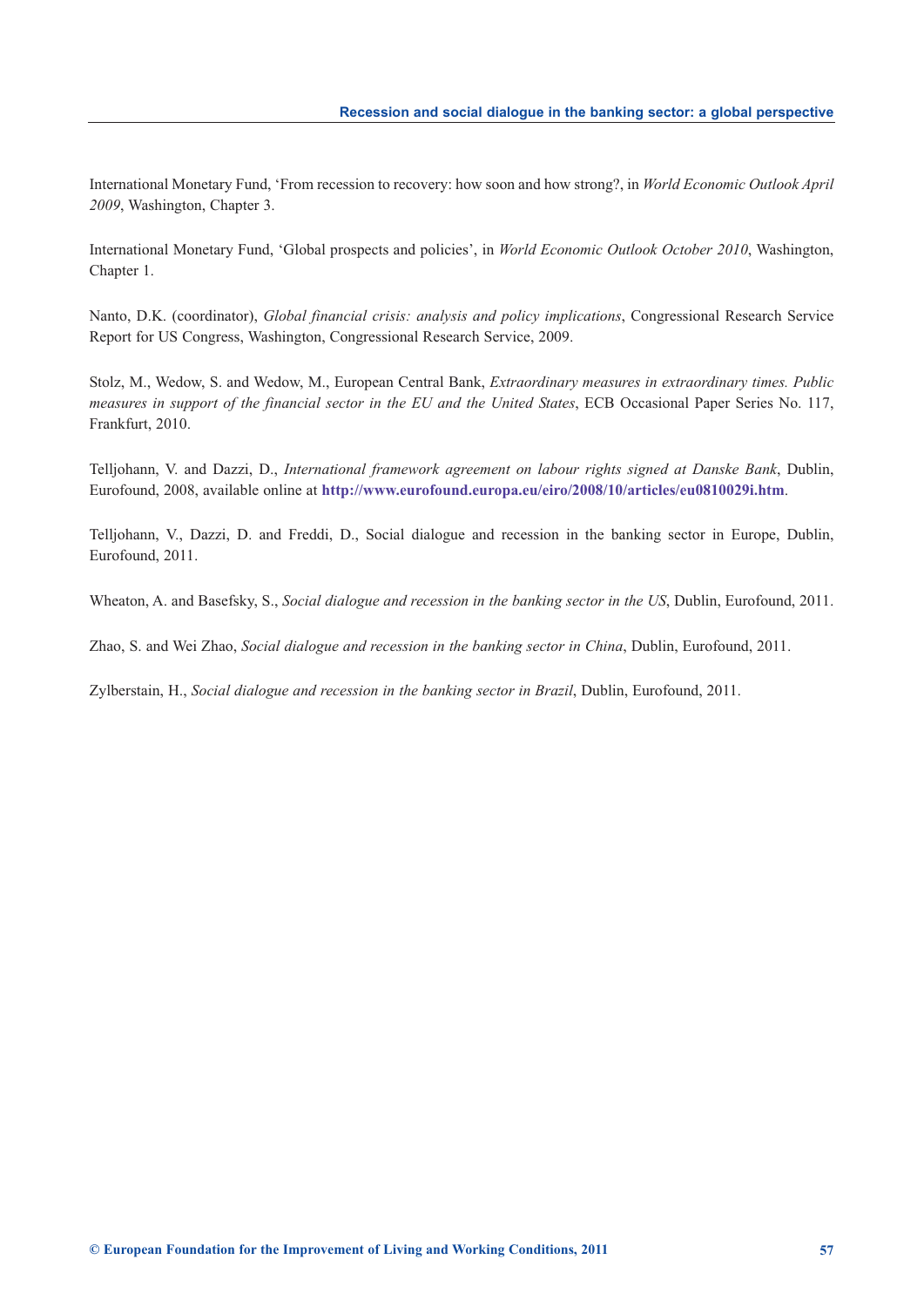## Annex

|                                             |             | 2007 | 2008 | 2009 | $2010*$ | $2011*$ | $2012*$ |
|---------------------------------------------|-------------|------|------|------|---------|---------|---------|
| <b>EU27</b>                                 | Revenue     | 43.7 | 43.2 | 42.6 | 42.2    | 42.6    | 42.8    |
|                                             | Expenditure | 44.5 | 45.7 | 49.4 | 49.1    | 48.1    | 47.4    |
| <b>US</b>                                   | Revenue     | 33.9 | 32.4 | 30.4 | 30.3    | 31.5    | 33.1    |
|                                             | Expenditure | 36.6 | 39.1 | 43.3 | 41.4    | 41.2    | 39.7    |
| <b>Newly industrialised</b>                 | Revenue     | 23.3 | 22.4 | 21.4 | 21.9    | 21.8    | 22.0    |
| <b>Asian economies</b>                      | Expenditure | 19.7 | 21.8 | 22.9 | 21.9    | 21.1    | 20.9    |
| <b>Commonwealth of</b>                      | Revenue     | 39.0 | 39.0 | 34.9 | 35.0    | 35.4    | 35.5    |
| <b>Independent States</b>                   | Expenditure | 33.8 | 35.3 | 39.8 | 39.0    | 38.2    | 37.5    |
| <b>Emerging and</b><br>developing countries | Revenue     | 27.3 | 27.7 | 25.5 | 25.5    | 25.7    | 25.9    |
|                                             | Expenditure | 26.8 | 27.8 | 30.0 | 29.3    | 28.6    | 28.2    |
| <b>Brazil</b>                               | Revenue     | 35.7 | 36.6 | 36.1 | 36.3    | 36.5    | 36.6    |
|                                             | Expenditure | 38.3 | 38.0 | 39.3 | 38.0    | 37.8    | 38.2    |
| China                                       | Revenue     | 19.8 | 19.7 | 20.0 | 19.4    | 19.8    | 20.5    |
|                                             | Expenditure | 18.9 | 20.0 | 23.0 | 22.3    | 21.7    | 21.8    |
| Japan                                       | Revenue     | 31.0 | 31.5 | 29.5 | 30.1    | 30.9    | 31.3    |
|                                             | Expenditure | 33.4 | 35.6 | 39.7 | 39.7    | 39.8    | 39.5    |

<span id="page-60-0"></span>Table A1: *General government revenue and expenditure (% GDP)*

Note: \* Projected.

Source: *IMF (World Economic Outlook October 2010)*

Table A2: *Evolution of banking sector variables, 1999 to 2009*

| <b>Number of institutions</b> |            |            |              |  |  |
|-------------------------------|------------|------------|--------------|--|--|
| Year                          | <b>USA</b> | <b>EU</b>  | <b>Japan</b> |  |  |
| 1999                          | 21,079     | 8,270      | 137          |  |  |
| 2000                          | 20,430     | 7,794      | 136          |  |  |
| 2001                          | 19,812     | 7,455      | 133          |  |  |
| 2002                          | 19,245     | 7,154      | 134          |  |  |
| 2003                          | 18,752     | 6,887      | 131          |  |  |
| 2004                          | 18,176     | 6,638      | 129          |  |  |
| 2005                          | 17,706     | 6,528      | 126          |  |  |
| 2006                          | 17,293     | 6,481      | 125          |  |  |
| 2007                          | 16,878     | 6,419      | 124          |  |  |
| 2008                          | 16,345     | 6,341      | 123          |  |  |
| 2009                          | 15,801     |            |              |  |  |
| <b>Change 1999–2008</b>       | $-22.50%$  | $-23.30\%$ | $-10.20%$    |  |  |
| <b>Change 2008-2009</b>       | $-3.30\%$  | $-2.30\%$  |              |  |  |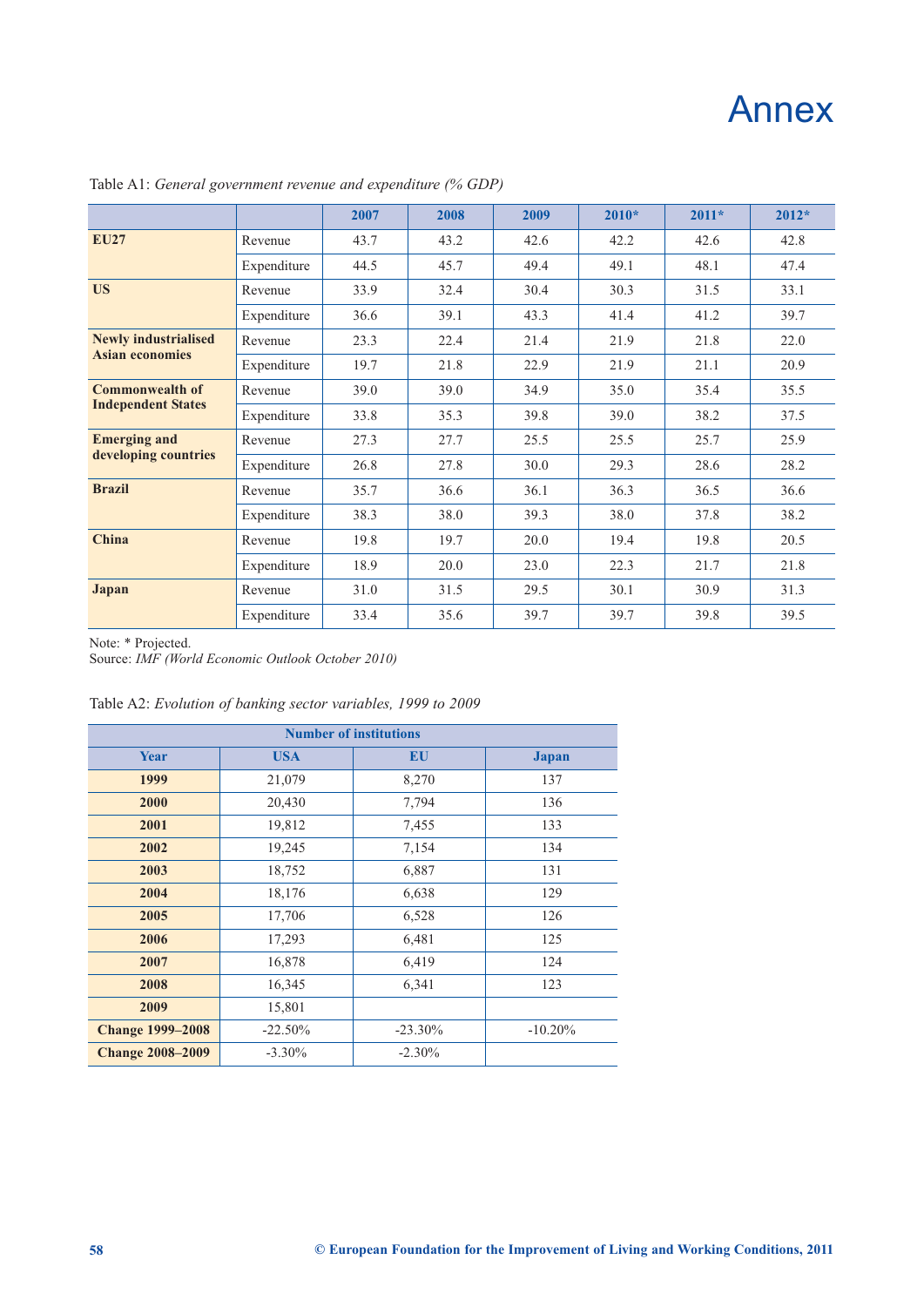| <b>Number of branches</b> |            |          |              |  |  |  |
|---------------------------|------------|----------|--------------|--|--|--|
| <b>Year</b>               | <b>USA</b> | EU       | <b>Japan</b> |  |  |  |
| 1999                      | 67,281     | 192,191  | 13,778       |  |  |  |
| 2000                      | 67,807     | 190,707  | 13,753       |  |  |  |
| 2001                      | 68,773     | 188,082  | 13,380       |  |  |  |
| 2002                      | 70,571     | 184,316  | 12,820       |  |  |  |
| 2003                      | 71,860     | 182,623  | 12,510       |  |  |  |
| 2004                      | 74,519     | 193,038  |              |  |  |  |
| 2005                      | 77,086     | 194,160  |              |  |  |  |
| 2006                      | 78,561     | 206,149  |              |  |  |  |
| 2007                      | 79,692     | 208,713  |              |  |  |  |
| 2008                      | 81,696     | 210,818  |              |  |  |  |
| 2009                      | 82,190     |          |              |  |  |  |
| <b>Change 1999–2008</b>   | 21.40%     | $9.70\%$ |              |  |  |  |
| <b>Change 2008-2009</b>   | $0.60\%$   | $-1.70%$ |              |  |  |  |

| <b>Number of employees</b> |            |           |              |  |  |  |
|----------------------------|------------|-----------|--------------|--|--|--|
| <b>Year</b>                | <b>USA</b> | EU        | <b>Japan</b> |  |  |  |
| 1999                       | 2,078,902  | 2,875,079 | 366,000      |  |  |  |
| 2000                       | 2,093,973  | 2,875,846 | 352,000      |  |  |  |
| 2001                       | 2,158,815  | 2,868,397 | 332,000      |  |  |  |
| 2002                       | 2,210,997  | 2,844,399 | 321,000      |  |  |  |
| 2003                       | 2,242,872  | 2,812,921 | 302,000      |  |  |  |
| 2004                       | 2,299,508  | 2,820,318 |              |  |  |  |
| 2005                       | 2,361,370  | 2,819,440 |              |  |  |  |
| 2006                       | 2,433,386  | 2,870,478 |              |  |  |  |
| 2007                       | 2,450,506  | 2,923,450 |              |  |  |  |
| 2008                       | 2,391,916  | 2,931,324 |              |  |  |  |
| 2009                       | 2,302,628  |           |              |  |  |  |
| <b>Change 1999–2008</b>    | 15.10%     | 2.00%     | $-17.50\%$   |  |  |  |
| <b>Change 2008-2009</b>    | $-3.70\%$  | $-3.00\%$ |              |  |  |  |

| <b>Assets/liabilities</b> (millions in national currencies) |                  |                        |             |  |  |
|-------------------------------------------------------------|------------------|------------------------|-------------|--|--|
| Year                                                        | <b>USA</b> (USD) | Euro Area $(\epsilon)$ | Japan (JPY) |  |  |
| 1999                                                        | 7,369,962        | 13,741,720             | 737,233,300 |  |  |
| 2000                                                        | 7,961,768        | 15,006,462             | 804,290,500 |  |  |
| 2001                                                        | 8,446,192        | 16,123,912             | 756,083,300 |  |  |
| 2002                                                        | 9,045,488        | 16,478,596             | 746,269,400 |  |  |
| 2003                                                        | 9,623,188        | 17,062,169             | 746,656,900 |  |  |
| 2004                                                        | 10,666,422       | 18,935,824             | 745,889,842 |  |  |
| 2005                                                        | 11,488,389       | 21,466,209             | 766,868,478 |  |  |
| 2006                                                        | 12,608,106       | 23,646,290             | 761,095,759 |  |  |
| 2007                                                        | 13,835,998       | 26,719,283             | 780,650,313 |  |  |
| 2008                                                        | 14,737,225       | 28, 135, 554           | 806,888,705 |  |  |
| 2009                                                        | 14, 113, 124     |                        |             |  |  |
| <b>Change 1999–2008</b>                                     | $100\%$          | 175.20%                | $9.40\%$    |  |  |
| <b>Change 2008-2009</b>                                     | $-4.20$          | $-2.30\%$              |             |  |  |

Notes: OECD Banking Statistics for Europe include EU15 plus the Czech Republic, Hungary, Poland and the Slovak Republic. The growth rate in 2009 is calculated for the same set of countries excluding Austria, Belgium, Luxembourg and the UK. For the variable of assets or liabilities, EU data refers to the 13 countries that are members of the Euro Area (that is, excluding the UK, Denmark, Sweden, Czech Republic, Hungary and Poland), while the growth rate in 2009 is calculated for the same set of countries excluding Austria, Belgium and Luxembourg. For number of branches and employees, change 1999-2008 refers in fact to 1999-2003 in the case of Japan. Data for 2009 are provisional for some countries. Source: *OECD Banking Statistics*